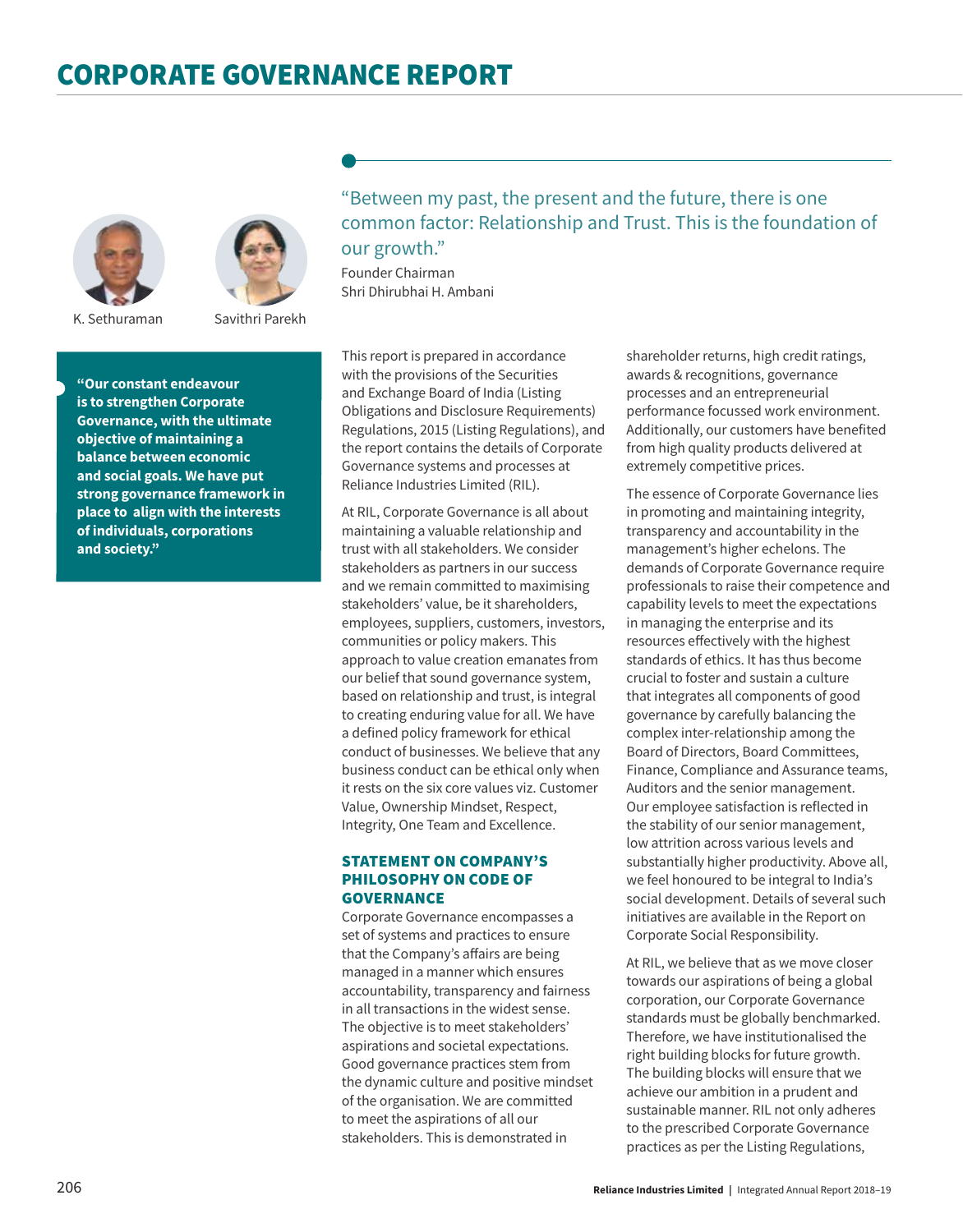**Corporate Overview Management Review 47 ‒ 183**

**1 ‒ 46**

**Governance 184 ‒ 257**

**Financial Statements Notice 440 ‒ 450**

**258 ‒ 439**

but is also committed to sound Corporate Governance principles and practices. It constantly strives to adopt emerging best practices being followed worldwide. It is our endeavour to achieve higher standards and provide oversight and guidance to the management in strategy implementation, risk management and fulfilment of stated goals and objectives.

Over the years, we have strengthened governance practices. These practices define the way business is conducted and value is generated. Stakeholders' interests are taken into account, before making any business decision. RIL has the distinction of consistently rewarding its shareholders for over four eventful decades from its first IPO. Since then, RIL has moved from one big idea to another and these milestones continue to fuel its relentless pursuit of ever-higher goals.

On standalone basis, we have grown by a Compounded Annual Growth Rate (CAGR) of Revenues 23.6%, Earnings Before Interest Tax Depreciation and Amortisation (EBITDA) 25.1% and Net Profit 25.7%. The financial markets have endorsed our sterling performance and the market capitalisation has increased by CAGR of 31.9% during the same period. In terms of distributing wealth to our shareholders, apart from having a track record of uninterrupted dividend payout, we have also delivered consistent unmatched shareholder returns since listing. The result of our initiative is our ever widening reach and recall. Our shareholder base has grown from 52,000 after the IPO to a consolidated present base of around 2.2 million.

For decades, RIL is growing in step with India's industrial and economic development. The Company has helped transform the Indian economy with large projects and world-class execution. The quest to help elevate India's quality of life continues and is unabated. It emanates from a fundamental article of faith: 'What is good for India is good for Reliance'.

We believe, Corporate Governance is not just a destination, but a journey to constantly improve sustainable value

creation. It is an upward-moving target that we collectively strive towards achieving. Our multiple initiatives towards maintaining the highest standards of governance are detailed in this report.

## APPROPRIATE GOVERNANCE STRUCTURE WITH DEFINED ROLES AND RESPONSIBILITIES

The Company has put in place an internal governance structure with defined roles and responsibilities of every constituent of the system. The Company's shareholders appoint the Board of Directors, which in turn governs the Company. The Board has established seven Committees to discharge its responsibilities in an effective manner. The Chairman and Managing Director (CMD) provides overall direction and guidance to the Board. In the operations and functioning of the Company, the CMD is assisted by four Executive Directors and a core group of senior level executives. The CMD is responsible for corporate strategy, brand equity, planning, external contacts and all management matters.

The Chairman of the Board (the Chairman) is the leader of the Board. The Chairman is responsible for fostering and promoting the integrity of the Board while nurturing a culture where the Board works harmoniously for the long-term benefit of the Company and all its stakeholders. The Chairman guides the Board for effective governance structure in the Company.

The Chairman takes a lead role in managing the Board and facilitating effective communication among Directors. The Chairman is responsible for matters relating to organisation and composition of the Board, the organisation and conduct of Board meetings, effectiveness of the Board, committees and individual Directors in fulfilling their responsibilities. The Company Secretary assists the Chairman in management of the Board's administrative activities such as meetings, schedules, agendas, communication and documentation.

The Chairman actively works with the

Human Resources, Nomination and Remuneration Committee to plan the Board and committees' composition, induction of directors to the Board, plan for directors' succession and provide constructive feedback and advice on performance evaluation to directors.

## ETHICS / GOVERNANCE POLICIES

At RIL, we strive to conduct our business and strengthen our relationships in a manner that is dignified, distinctive and responsible. We adhere to ethical standards to ensure integrity, transparency, independence and accountability in dealing with all stakeholders. Therefore, we have adopted various codes and policies to carry out our duties in an ethical manner. Some of these codes and policies are:

- Code of Conduct and Our Code
- Code of Conduct for Prohibition of Insider Trading
- Health, Safety and Environment (HSE) Policy
- Vigil Mechanism and Whistle-blower Policy
- Policy on Materiality of Related Party Transactions and on dealing with Related Party Transactions
- Corporate Social Responsibility Policy
- Policy for selection of Directors and determining Directors' independence
- Remuneration Policy for Directors, Key Managerial Personnel and other employees
- Policy for determining Material Subsidiaries
- Code of Practices and Procedures for Fair Disclosure of Unpublished Price Sensitive Information
- Policy for Preservation of Documents
- Policy on Determination and Disclosure of Materiality of Events and Information and Web Archival Policy
- Dividend Distribution Policy
- Group Risk Management Policy
- Commodity and Freight Risk Management
- Policy on Subsidiary Governance
- Prevention of Sexual Harassment Policy
- Materiality Policy for Commodity exposure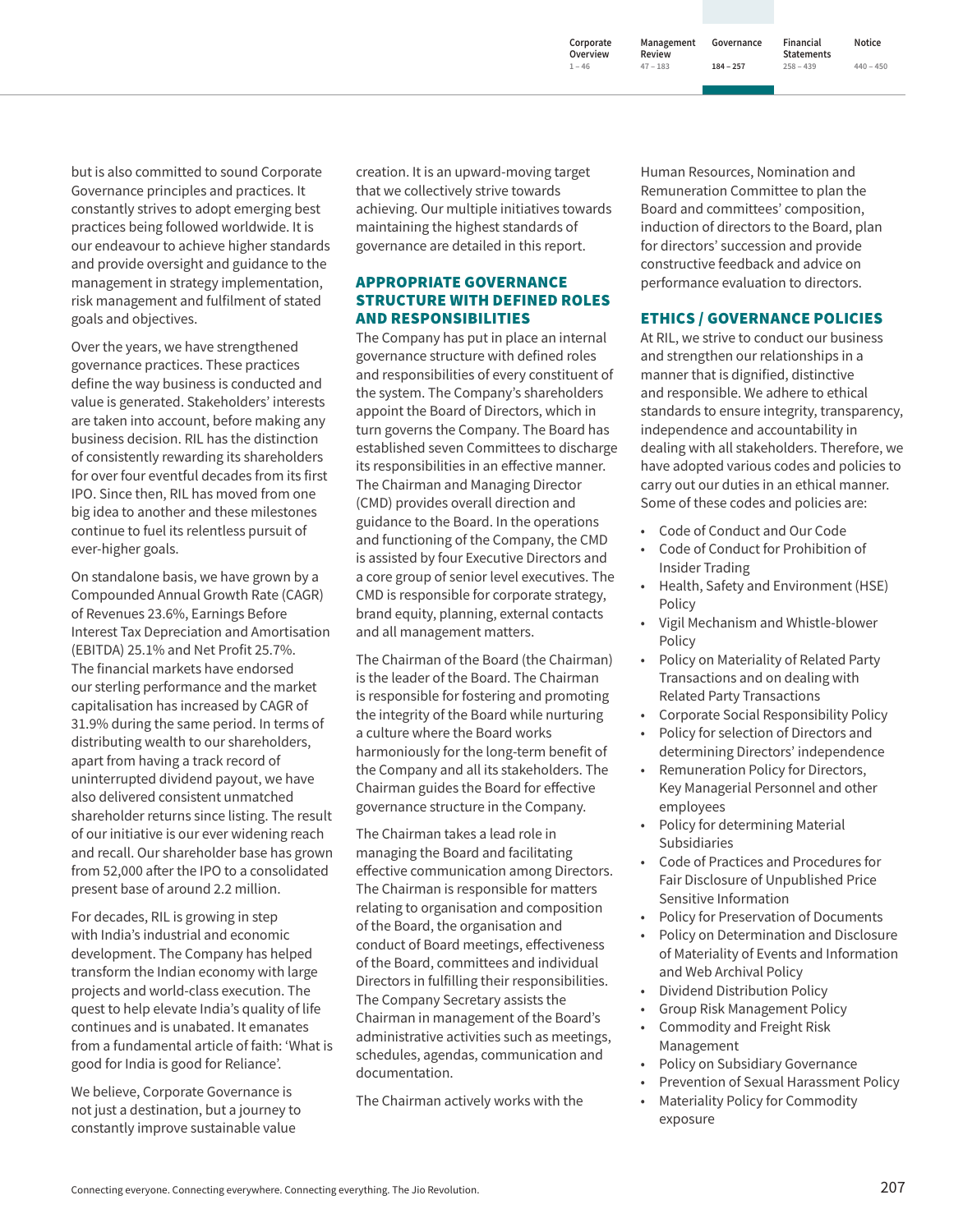# AUDITS AND INTERNAL CHECKS AND BALANCES

S R B C & CO LLP, Chartered Accountants and D T S & Associates, Chartered Accountants, are Auditors of the Company. The Company has an Internal Audit Cell besides external firms acting as independent internal auditors that reviews internal controls and operating systems and procedures. A dedicated Legal Compliance Cell ensures that the Company conducts its businesses with high standards of legal, statutory and regulatory compliances. RIL has implemented a legal compliance programme in conformity with the best international standards, supported by a robust online system that covers all businesses of the Company and that of its subsidiaries. The purview of this system includes various statutes, such as industrial and labour laws, taxation laws, corporate and securities laws, health, safety and environmental laws etc.

At the heart of the processes is the extensive use of technology. This ensures robustness and integrity of financial reporting and internal controls, allows optimal use and protection of assets, facilitates accurate and timely compilation of financial statements and management reports and ensures compliance with statutory laws, regulations and company policies.

## MANAGEMENT INITIATIVES FOR CONTROLS AND COMPLIANCE

The Company has established the "Reliance Management System" (RMS) as part of its transformation agenda. RMS incorporates an integrated framework for managing risks and internal controls. The internal financial controls have been documented, embedded and digitised in the business processes. Internal controls are regularly tested for design, implementation and operating effectiveness.

## BEST CORPORATE GOVERNANCE PRACTICES

RIL maintains the highest standards of Corporate Governance. It is the Company's constant endeavour to adopt the best Corporate Governance practices keeping in view the international codes of Corporate Governance and practices of well-known global companies. Some of the best implemented global governance norms include the following:

- The Company has a designated Lead Independent Director with a defined role.
- All securities related filings with Stock Exchanges are reviewed every quarter by the Stakeholders' Relationship Committee.
- The Company has independent Committees for matters related to Corporate Governance and stakeholders' interface and nomination of Board members.
- The Company's internal audit is also conducted by independent auditors.
- The Company undergoes quarterly secretarial compliance certification from an independent company secretary who is in whole-time practice.
- The Company has appointed an independent firm of Chartered Accountant to conduct concurrent audit of share transfer and other incidental functions carried by Registrar and Transfer Agents.
- The Company also has several other committees of senior management to review operational risk and governance practices.

## RIL'S SUSTAINABILITY REPORTING **JOURNEY**

RIL has been publishing Sustainability Reports annually since financial year 2004-05 based on the Global Reporting Initiative's (GRI) reporting guidelines. For the last decade, the reports have been GRI checked with an 'A+' application level. Furthermore, the Company published its first sustainability report according to GRI Standards' (including Oil and Gas sector disclosures) 'In accordance – Comprehensive' option which was introduced in 2016-17. The report has been externally assured (Type II high level) indicating highest level of comprehensive disclosures for GRI Standards. RIL is also a member of World Business Council of Sustainable Development (WBCSD) and

GRI. WBCSD's "Reporting matters" 2015 & 2017 has recognised RIL's sustainability report as leading example of the best practices. The reports are put up on the Company's website.

This is the third year of publishing Integrated Report. This year's Integrated Annual Report refers the following 16 frameworks:

- 1. International Integrated Reporting Council (IIRC),
- 2. Global Reporting Initiative,
- 3. United Nation's Sustainable Development Goals (UN SDGs),
- 4. American Petroleum Institute / The International Petroleum Industry Environmental Conservation Association (API / IPIECA),
- 5. United Nations Global Compact (UNGC) Principles,
- 6. Business Responsibility Framework based on the principles of National Voluntary Guidelines on Social, Environmental and Economic Responsibilities of Business (NVG - SEE),
- 7. World Business Council for Sustainable Development's focus areas,
- 8. Greenhouse Gas (GHG) Protocol,
- 9. Task Force on Climate-related Financial Disclosures (TCFD) recommendations,
- 10. Natural Capital Protocol (NCP),
- 11. United Nations Guiding Principles on Business and Human Rights (UNGP),
- 12. Social return on investment (SROI),
- 13. The Global Recycle Standards (GRS) Version 3.0 for traceability of fibres,
- 14. Prime Minister's Office (PMO) initiatives for India / NITI Aayog,
- 15. Social and Human Capital Protocol, and
- 16. National Guideline on Responsible Business Conduct by MCA.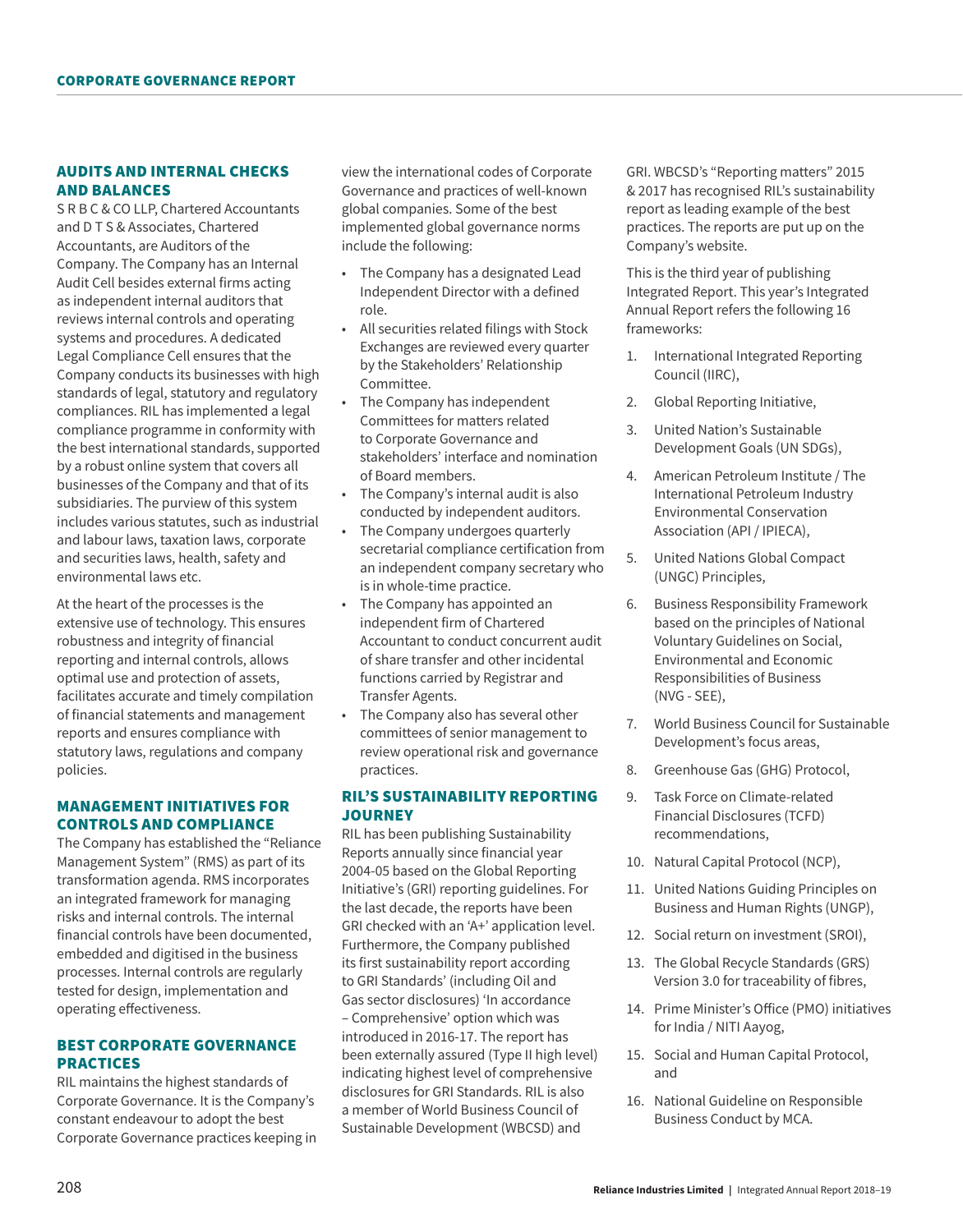**Corporate Overview Management Review 47 ‒ 183**

**1 ‒ 46**

**Governance 184 ‒ 257**

**Statements Notice 440 ‒ 450**

**Financial** 

**258 ‒ 439**

## INTEGRATED REPORTING

RIL has been at the forefront of adopting an integrated thinking in the Company's management approach. This approach reflects in the Company's business model which stands on the foundation of value creation for all stakeholder groups. While the model is designed to deliver superior financial performance, it also ensures that in the process, there is significant amount of value addition across the organisation's value chain and its related stakeholder groups.

RIL is a firm believer that the success of a business is not merely defined by the financial performance of the Company but also on how well it is able to meet its ambitions while maintaining the balance of the natural ecosystem and meeting the expectations of the people who are associated with it. Ensuring long-term societal value creation and promoting technological advancement are equally critical factors for the Company's long-term sustainability. For years, RIL has been living with this philosophy and has based its business and investment decisions on this integrated approach.

Taking one step further in this direction, RIL published its maiden Integrated Annual Report in the FY 2016-17 aligned with the International Integrated Reporting Council's (IIRC) <IR> framework. The concept of the six capitals of business as suggested by the <IR> framework has been ingrained into the Company's management philosophy and has become an important enabler for RIL's value creation story. This integrated annual report builds on this story to showcase the Company's contribution towards each of the six capitals viz.:

# **1.NATURAL CAPITAL AND CLIMATE CHANGE**

RIL has been focusing on the five primary areas of environmental preservation, viz. clean air, clean water, preventing soil contamination, preserving flora and fauna and diligent use of scarce resources. Reliance believes in the concept of resource optimisation, extracting more value from bottom of the barrel production in its hydrocarbon business. Several steps have also been taken to propagate a rich biodiversity in the areas of its operations. Through sound governance, environmental impacts of each manufacturing location are maintained at levels which are beyond the legal obligations with respect to air quality, fresh water usage, soil use, impact on entire ecosystems.

# **2. HUMAN CAPITAL AND PEOPLE CONNECT**

RIL's focus is on creating an enabling work environment which provides a platform to all its employees to learn and grow. RIL is committed to creating a diverse workforce and provides equal opportunity to all its employees. Reliance strengthened the learning culture through social structuring, inculcating next generation social media technologies and collaboration with institutes of global eminence.

# **3. MANUFACTURED CAPITAL AND PRODUCT STEWARDSHIP**

RIL has tapped into some of the latest advances in manufacturing technologies to make its manufacturing plants smarter, safer and environmentally more sustainable. The Jamnagar expansion project set a world record for fast track project execution, despite being one of the world's most complex and highly integrated project. Through this project, the Company has re-defined refining and petrochemicals integration.

## **4. INTELLECTUAL CAPITAL AND INNOVATION**

RIL has leveraged on its position as a smart buyer of technology in the past to evolve and build in-house capabilities to customise existing technologies and develop new ones. RIL is also adopting as

well as developing technologies for cleaner fuel adoption, process optimisation & energy management and much more. The Company has built a significant resource pool and is committed to enhance its efforts in the future.

#### **5. FINANCIAL CAPITAL AND CREDIT RATING**

RIL has a strong track record of raising long-term financing from global financial markets at very competitive rates.

RIL retained its domestic credit ratings of "CRISIL AAA" from CRISIL and "IND AAA" from India Ratings and an investment grade rating for its international debt from Moody's as Baa2 and BBB+ from S&P.

#### **6. SOCIAL AND RELATIONSHIP**  ě. **CAPITAL**

RIL, through its businesses, as well as through its community initiatives aims to create more and more opportunities thus creating enhanced societal value – directly and indirectly for the wider society. With its vendors and suppliers, it works on developing new and unique solutions and products. With the local communities, RIL has established various programmes for social development which result in long-term, equitable economic growth.

## SHAREHOLDERS' COMMUNICATIONS

The Board recognises the importance of two-way communication with shareholders, giving a balanced report of results and progress and responding to questions and issues raised. RIL's corporate website (www.ril.com) has information for institutional and retail shareholders alike. Shareholders seeking information related to their shareholding may contact the Company directly or through the Company's Registrars and Transfer Agents, details of which are available on the Company's website. RIL ensures that complaints of its shareholders are responded to promptly. A comprehensive and informative shareholders' referencer is put up on the Company's website.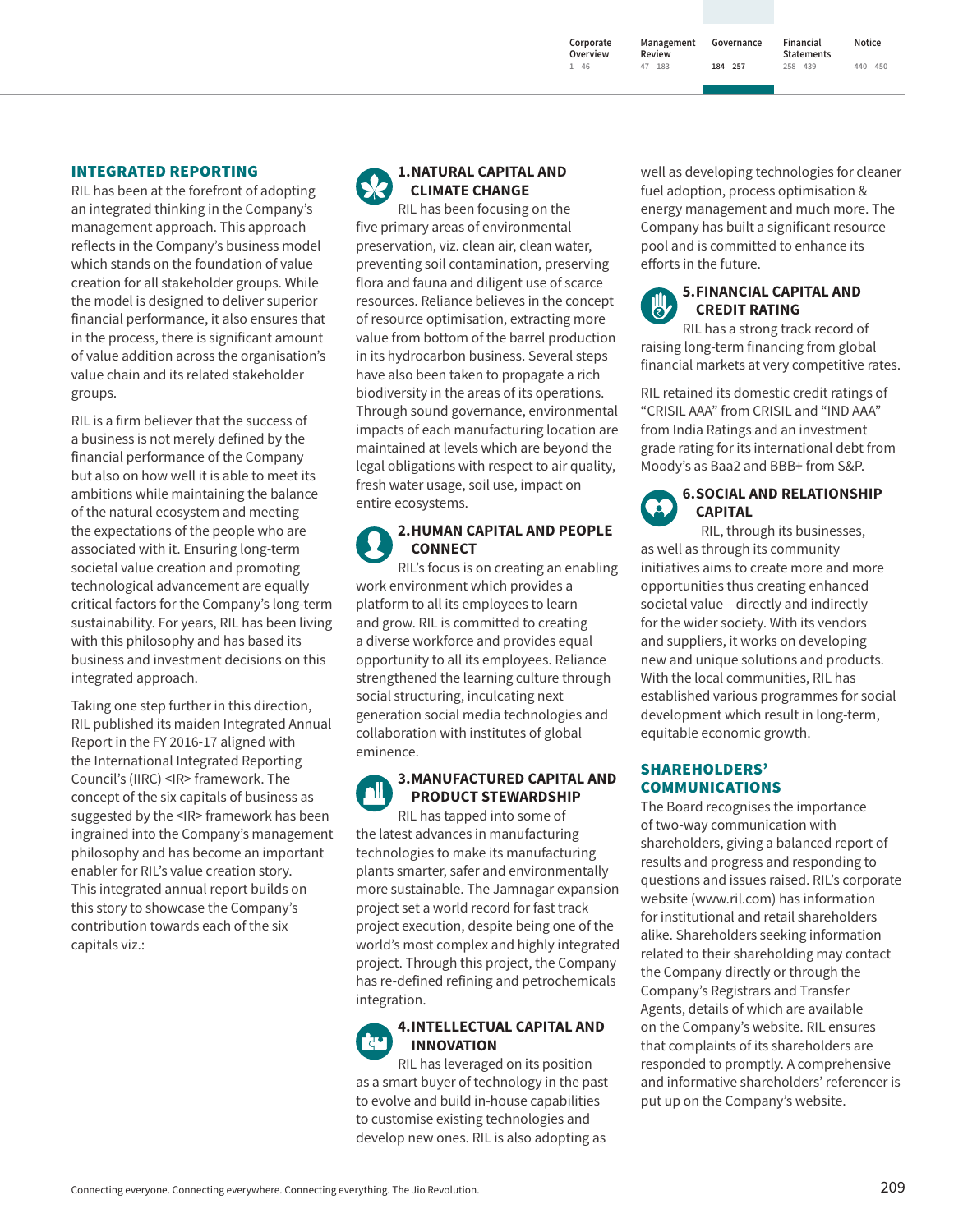## ROLE OF THE COMPANY SECRETARY IN OVERALL GOVERNANCE PROCESS

Functions of Company Secretary are discharged by Group Company Secretary and Joint Company Secretary. The Company Secretary plays a key role in ensuring that the Board (including in committees thereof) procedures are followed and regularly reviewed. The Company Secretary ensures that all relevant information, details and documents are made available to the Directors and senior management for effective decision-making at the meetings. The Company Secretary is primarily responsible to assist and advice the Board in the conduct of affairs of the Company, to ensure compliance with applicable statutory requirements, to provide guidance to directors and to facilitate convening of meetings. The Company Secretary interfaces between the management and regulatory authorities for governance matters.

## BOARD OF DIRECTORS **BOARD LEADERSHIP**

A majority of the Board, i.e. 8 out of 14 Directors, are Independent Directors. At RIL, it is our belief that an enlightened Board consciously creates a culture of leadership to provide a long-term

vision and policy approach to improve the quality of governance. The Board's actions and decisions are aligned with the Company's best interests. It is committed to the goal of sustainably elevating the Company's value creation. The Company has defined guidelines and an established framework for the meetings of the Board and Committees. These guidelines seek to systematise the decision-making process at the meetings of the Board and Committees in an informed and efficient manner.

The Board critically evaluates the Company's strategic direction, management policies and their effectiveness. The agenda for the Board *inter alia* include strategic review from each of the Committees, a detailed analysis and review of annual operating plans, capital allocation and budgets. Additionally, the Board reviews risks and risk mitigation measures, financial reports and business reports from each of the sector heads. Frequent and detailed interaction sets the agenda and provides the strategic roadmap for the Company's future growth.

#### **BOARD COMPOSITION AND CATEGORY OF DIRECTORS**

The Company's policy is to maintain optimum combination of Executive and Non-Executive Directors.

**Category Name of Directors Director Identification Number (DIN) No. of equity shares held as on March 31, 2019** Promoter Directors Mukesh D. Ambani (Chairman and Managing Director) Nita M. Ambani (Non-Executive, Non-Independent Director) 00001695 03115198 **72,31,692** 67,96,292 Independent **Directors** Mansingh L. Bhakta Yogendra P. Trivedi Prof. Dipak C. Jain Dr. Raghunath A. Mashelkar Adil Zainulbhai Raminder Singh Gujral Dr. Shumeet Banerji Arundhati Bhattacharya 00001963 00001879 00228513 00074119 06646490 07175393 02787784 02011213 **6,80,000** 60,400 **0 0 0** 7,000 13,500 **0** Executive Directors Nikhil R. Meswani Hital R. Meswani P.M.S. Prasad Pawan Kumar Kapil 00001620 00001623 00012144 02460200 **33,56,748** 32,23,772 6,00,000 58,300

The composition of the Board, category, DIN and shareholding of Directors are as follows:

Smt. Nita M. Ambani is spouse of Shri Mukesh D. Ambani.

Shri Nikhil R. Meswani and Shri Hital R. Meswani, are brothers and not related to Promoter Directors. None of the other directors are related to any other director on the Board.

Prof. Ashok Misra, demitted office as an Independent Director of the Company, w.e.f. October 17, 2018.

## DIRECTORS' PROFILE

A brief resume of Directors, nature of their expertise in specific functional areas and names of companies in which they hold Directorship(s), Membership(s) / Chairmanship(s) of Committees are put up on the Company's website.

## FAMILIARISATION PROGRAMMES FOR BOARD MEMBERS

The Board members are provided with necessary documents / brochures, reports and internal policies to enable them to familiarise with the Company's procedures and practices.

Periodic presentations are made at the Board and Committee meetings on business and performance updates of the Company, global business environment, business strategy and risks involved. Detailed presentations on the Company's business segments are made in the separate meetings of the Independent Directors from time to time.

Quarterly updates on relevant statutory, regulatory changes and landmark judicial pronouncements encompassing important laws are regularly circulated to the Directors. Visits to various plant locations and Corporate Social Responsibility activity locations are organised for the Independent Directors to enable them to understand and get acquainted with the operations of the Company.

The details of such familiarisation programmes for Independent Directors are put up on the Company's website.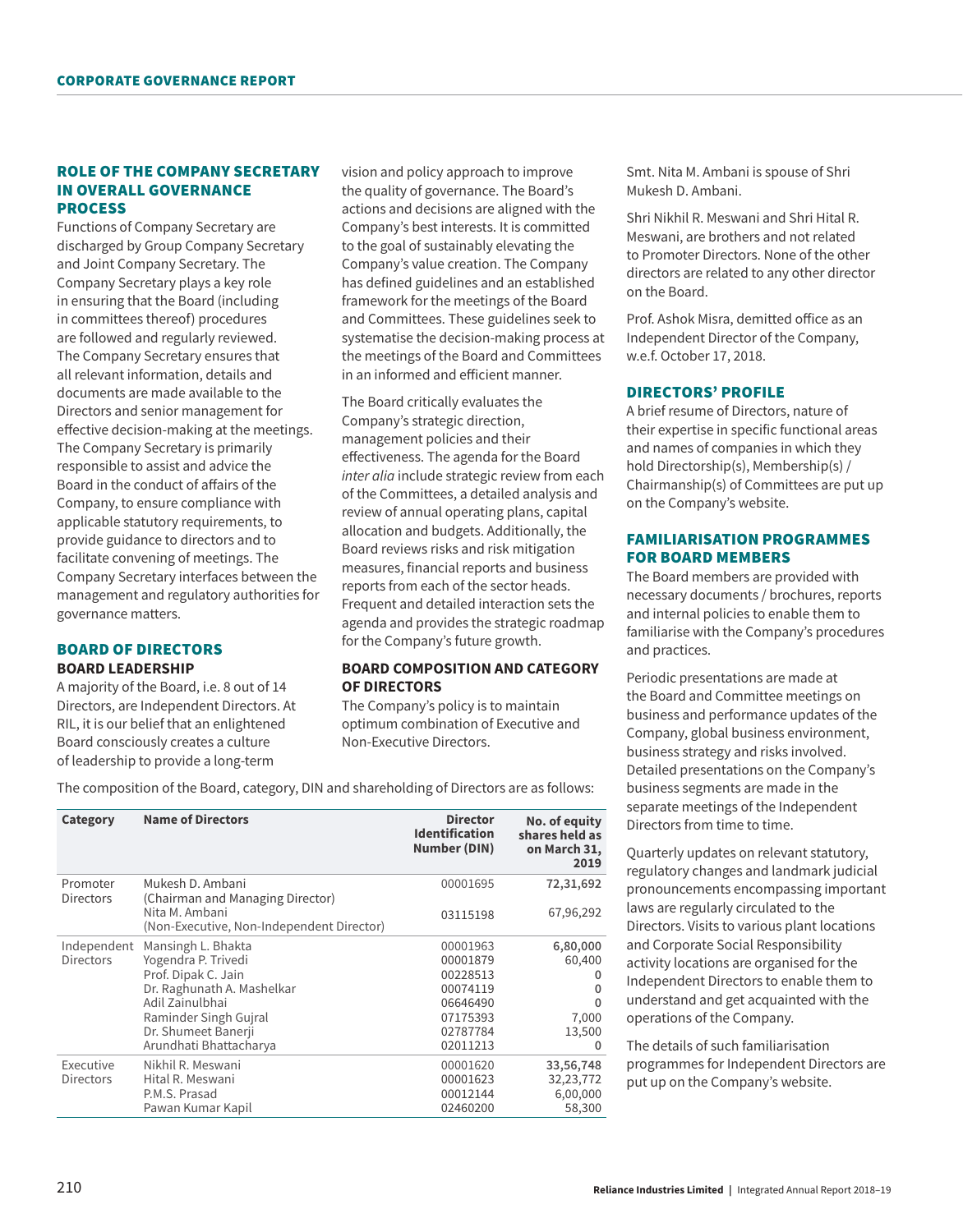**Corporate Overview 1 ‒ 46 Review 47 ‒ 183**

**Governance 184 ‒ 257 Management** 

**Financial Statements 258 ‒ 439 Notice**

**440 ‒ 450**

## CODE OF CONDUCT

The Company has in place a comprehensive Code of Conduct and Our Code (the Codes) applicable to the Directors and employees. The Codes give guidance and support needed for ethical conduct of business and compliance of law. The Codes reflect the core values of the Company viz. Customer Value, Ownership Mindset, Respect, Integrity, One Team and Excellence.

A copy of the Code of Conduct and Our Code has been put up on the Company's website. The Codes have been circulated to Directors and Management Personnel, and its compliance is affirmed by them annually.

A declaration signed by the Company's Chairman and Managing Director is published in this Report.

#### SUCCESSION PLANNING

The Company believes that sound succession plans for the senior leadership are very important for creating a robust future for the Company. The Human Resources, Nomination and Remuneration Committee works along with the Human Resource team of the Company for a structured leadership succession plan.

## CORE SKILLS / EXPERTISE / COMPETENCIES AVAILABLE WITH THE BOARD

The Board comprises highly qualified members who possess required skills, expertise and competence that allow them to make effective contributions to the Board and its Committees.

The following skills / expertise / competencies have been identified for the effective functioning of the Company and are currently available with the Board:

- Leadership / Operational experience
- **Strategic Planning**
- Industry Experience, Research & Development and Innovation
- Global Business
- Financial, Regulatory / Legal & Risk Management
- Corporate Governance

## SELECTION OF INDEPENDENT DIRECTORS

Considering the requirement of skill sets on the Board, eminent people having an independent standing in their respective field / profession and who can effectively contribute to the Company's business and policy decisions are considered by the Human Resources, Nomination and Remuneration Committee, for appointment, as Independent Director on the Board. The Committee, *inter alia*, considers qualification, positive attributes, area of expertise and number of Directorship(s) and Membership(s) held in various committees of other companies by such persons in accordance with the Company's Policy for Selection of Directors and determining Directors' independence. The Board considers the Committee's recommendation, and takes appropriate decision.

Every Independent Director, at the first meeting of the Board in which he participates as a Director and thereafter at the first meeting of the Board in every financial year, gives a declaration that he meets the criteria of independence as provided under the law.

In the opinion of the Board, the Independent Directors fulfil the conditions specified in the Listing Regulations and are independent of the management.

#### LEAD INDEPENDENT DIRECTOR

The Company's Board of Directors has designated Shri Mansingh L. Bhakta as the Lead Independent Director way back in October 2005. The Lead Independent Director's role is:

- To preside over all meetings of Independent Directors
- To ensure there is an adequate and timely flow of information to Independent Directors
- To liaise between the Chairman and Managing Director, the Management and the Independent Directors
- To preside over meetings of the Board and Shareholders when the Chairman and Managing Director is not present, or where he is an interested party
- To perform such other duties as may

be delegated to the Lead Independent Director by the Board / Independent Directors.

## MEETINGS OF INDEPENDENT DIRECTORS

The Company's Independent Directors met three times during the financial year 2018-19. Such meetings were conducted to enable the Independent Directors to discuss matters pertaining to the Company's affairs and put forth their views to the Lead Independent Director. The Lead Independent Director takes appropriate steps to present Independent Directors' views to the Chairman and Managing Director.

## BOARD MEETINGS, COMMITTEE MEETINGS AND PROCEDURES **INSTITUTIONALISED DECISION-MAKING PROCESS**

The Board of Directors is the apex body constituted by shareholders for overseeing the Company's overall functioning. The Board provides and evaluates the Company's strategic direction, management policies and their effectiveness, and ensures that shareholders' long-term interests are being served.

The Board has constituted seven Committees, viz. Audit Committee, Human Resources, Nomination and Remuneration Committee, Stakeholders' Relationship Committee, Corporate Social Responsibility and Governance Committee, Risk Management Committee, Health, Safety and Environment Committee and Finance Committee. The Board is authorised to constitute functional Committees, from time to time, depending on business needs.

The Company's internal guidelines for Board / Committee meetings facilitate decision-making process at its meetings in an informed and efficient manner. The following sub-sections deal with the practice of these guidelines at RIL.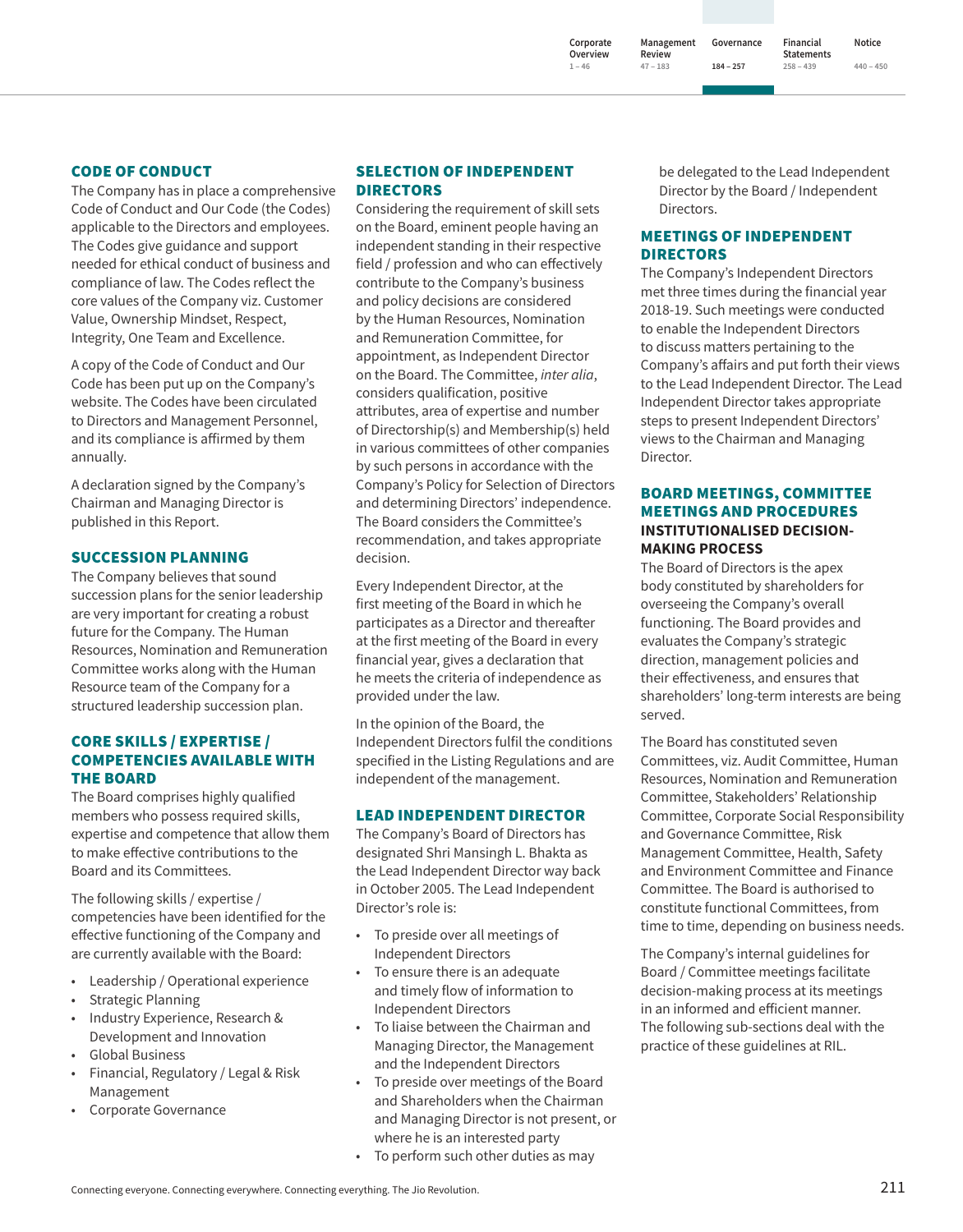## **SCHEDULING AND SELECTION OF AGENDA ITEMS FOR BOARD AND COMMITTEE MEETINGS**

Minimum five pre-scheduled Board meetings are held annually. Additional Board meetings are convened to address the Company's specific needs. In case of business exigencies or urgency, resolutions are passed by circulation. Every quarter, the Board notes compliances of all laws applicable to the Company.

The Meetings are generally held at the Company's office at Maker Chambers IV, 222, Nariman Point, Mumbai 400 021.

The Company's various business heads / service heads are advised to schedule their work plans well in advance, particularly with regard to matters requiring discussion / approval / decision at Board / Committee meetings. Such matters are communicated by them to the Company Secretary in advance so that they are included in the agenda for Board / Committee meetings.

The Board is given presentations covering Finance, Sales, Marketing, the Company's major business segments and their operations, overview of business operations of major subsidiary companies, global business environment, the Company's business areas, including business opportunities and strategy and risk management practices in addition to Company's financial results.

The Chairman of the Board and Company Secretary, in consultation with other concerned members of the senior management, finalise the agenda for Board / Committee meetings.

The agenda and notes on agenda are circulated to Directors in advance. All material information is incorporated in the agenda for facilitating meaningful and focussed discussions at the meeting. Where it is not practicable to attach any document to the agenda, it is tabled before the meeting with specific reference to this effect in the agenda. In special and exceptional circumstances, additional or supplementary item(s) on the agenda are permitted.

All Board and Committee meetings' agenda papers are disseminated electronically on a real-time basis, by uploading them on a secured online application specifically designed for this purpose, thereby eliminating circulation of printed agenda papers.

## **RECORDING MINUTES OF PROCEEDINGS AT BOARD AND COMMITTEE MEETINGS**

The Company Secretary records minutes of proceedings of each Board and Committee meeting. Draft minutes are circulated to Board / Committee members for their comments as prescribed under the Secretarial Standard-1. The minutes are entered in the Minutes Book within 30 days from the conclusion of the meeting.

#### **POST MEETING FOLLOW-UP MECHANISM**

The guidelines for Board / Committee meetings facilitate an effective post meeting follow-up, review and reporting process for decisions taken by the Board and Committees thereof.

Important decisions taken at Board / Committee meetings are communicated promptly to the concerned departments / divisions. Action taken on decisions / minutes of the previous meeting(s) is placed at the succeeding meeting of the Board / Committees for noting.

## **COMPLIANCE**

The Company Secretary, while preparing the agenda, notes on agenda and minutes of the meeting(s), is responsible for and is required to ensure adherence to all applicable laws and regulations, including the Companies Act, 2013 read with rules framed thereunder, Listing Regulations and Secretarial Standards issued by the Institute of Company Secretaries of India.

## **NUMBER OF BOARD MEETINGS**

Seven Board meetings were held during the year, as against the statutory requirement of four meetings. The details of Board meetings held are given below:

| <b>Date</b>      | <b>Board</b><br>Strength | No. of<br><b>Directors</b><br><b>Present</b> |
|------------------|--------------------------|----------------------------------------------|
| April 27, 2018   | 14                       | 13                                           |
| June 22, 2018    | 14                       | 13                                           |
| July 27, 2018    | 14                       | 14                                           |
| October 17, 2018 | 14                       | 14                                           |
| January 17, 2019 | 14                       | 14                                           |
| March 6, 2019    | 14                       | 13                                           |
| March 29, 2019   | 14                       | 14                                           |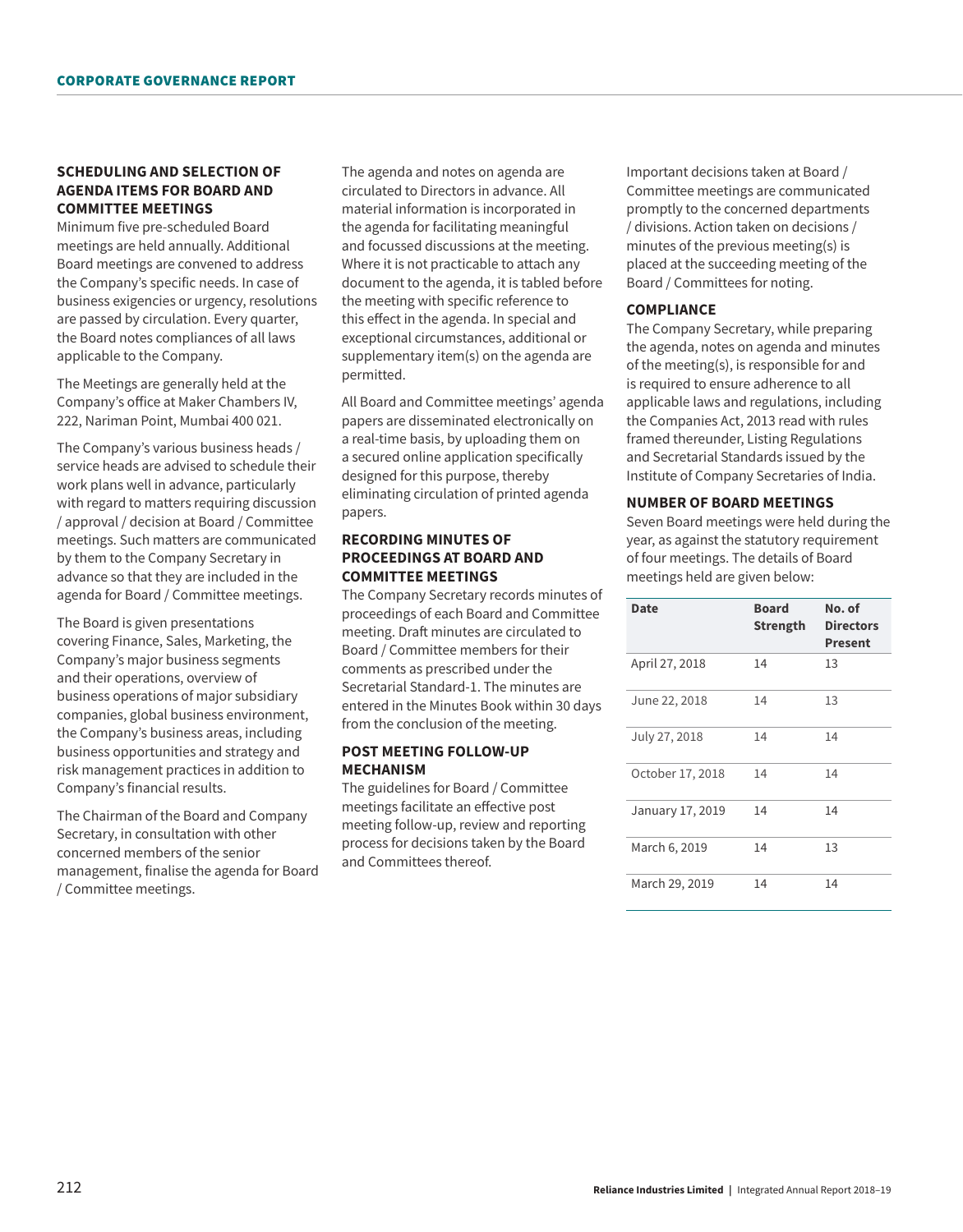#### **ATTENDANCE OF DIRECTORS AT BOARD MEETINGS, LAST ANNUAL GENERAL MEETING AND NUMBER OF OTHER DIRECTORSHIP(S) AND CHAIRMANSHIP(S) / MEMBERSHIP(S) OF COMMITTEES OF EACH DIRECTOR IN VARIOUS COMPANIES:**

| <b>Name of the Director</b>         | during<br>2018-19 |           |                |                                                                                                                                                                                                                                                                                                | Attendance No. of other<br>as on<br>31-03-2019 | Category of Directorship and name of the other listed<br>at meetings Directorship(s) Company(s) as on 31-03-2019 | No. of Membership(s)<br>/ Chairmanship(s)<br>of committees in<br>other Company(s)<br>as on 31-03-2019 |
|-------------------------------------|-------------------|-----------|----------------|------------------------------------------------------------------------------------------------------------------------------------------------------------------------------------------------------------------------------------------------------------------------------------------------|------------------------------------------------|------------------------------------------------------------------------------------------------------------------|-------------------------------------------------------------------------------------------------------|
|                                     | <b>Board AGM</b>  |           | (1)            |                                                                                                                                                                                                                                                                                                | (2)                                            |                                                                                                                  |                                                                                                       |
| Mukesh D. Ambani                    | 7                 | Yes       | 5              | 1. Reliance Jio Infocomm Limited <sup>@</sup> – Non-Executive Director                                                                                                                                                                                                                         | Nil                                            |                                                                                                                  |                                                                                                       |
| Mansingh L. Bhakta                  | 7                 | Yes       | Nil            | Nil                                                                                                                                                                                                                                                                                            | Nil                                            |                                                                                                                  |                                                                                                       |
| Yogendra P. Trivedi                 | $\overline{7}$    | Yes       | 5              | 1. Zodiac Clothing Company Limited - Independent Director<br>2. The Supreme Industries Limited - Independent Director<br>3. Emami Limited - Independent Director                                                                                                                               | 2 (including 1 as<br>Chairman)                 |                                                                                                                  |                                                                                                       |
| Prof. Ashok Misra *                 | $\overline{4}$    | No        | <b>NA</b>      | <b>NA</b>                                                                                                                                                                                                                                                                                      | <b>NA</b>                                      |                                                                                                                  |                                                                                                       |
| Prof. Dipak C. Jain                 | $\overline{7}$    | Yes       | 3              | 1. Reliance Jio Infocomm Limited <sup>@</sup> - Independent Director                                                                                                                                                                                                                           | 2                                              |                                                                                                                  |                                                                                                       |
| Dr. Raghunath A. Mashelkar          | 6                 | Yes       | 9              | 1. Godrej Agrovet Limited - Independent Director<br>2. Piramal Enterprises Limited - Independent Director                                                                                                                                                                                      | 1                                              |                                                                                                                  |                                                                                                       |
| Adil Zainulbhai                     | 7                 | Yes       | 9              | 1. Cipla Limited - Independent Director<br>2. Network18 Media & Investments Limited - Independent<br>Director<br>3. TV18 Broadcast Limited - Independent Director<br>4. Larsen & Toubro Limited - Independent Director<br>5. Reliance Jio Infocomm Limited <sup>®</sup> - Independent Director | 8 (including 5 as<br>Chairman)                 |                                                                                                                  |                                                                                                       |
| Raminder Singh Gujral               | 7                 | Yes       | 2              | 1. Adani Power Limited - Independent Director                                                                                                                                                                                                                                                  | $\overline{2}$                                 |                                                                                                                  |                                                                                                       |
| Dr. Shumeet Banerji                 | 6                 | Yes       | $\mathbf{1}$   | 1. Reliance Jio Infocomm Limited <sup>®</sup> - Independent Director                                                                                                                                                                                                                           | Nil                                            |                                                                                                                  |                                                                                                       |
| Arundhati Bhattacharya <sup>#</sup> | 3                 | <b>NA</b> | $\overline{4}$ | 1. Piramal Enterprises Limited - Independent Director<br>2. Wipro Limited - Independent Director<br>3. CRISIL Limited - Independent Director                                                                                                                                                   | 1                                              |                                                                                                                  |                                                                                                       |
| Nita M. Ambani                      | 7                 | Yes       | $\overline{4}$ | 1. EIH Limited - Non-Executive Director                                                                                                                                                                                                                                                        | Nil                                            |                                                                                                                  |                                                                                                       |
| Nikhil R. Meswani                   | $\overline{7}$    | Yes       | $\mathbf{1}$   | Nil                                                                                                                                                                                                                                                                                            | 1 (as Chairman)                                |                                                                                                                  |                                                                                                       |
| Hital R. Meswani                    | $\overline{7}$    | Yes       | 3              | Nil                                                                                                                                                                                                                                                                                            | Nil                                            |                                                                                                                  |                                                                                                       |
| P. M.S. Prasad                      | $\overline{7}$    | Yes       | $\overline{4}$ | 1. Network18 Media & Investments Limited -<br>Non-Executive Director<br>2. TV18 Broadcast Limited - Non-Executive Director                                                                                                                                                                     | 4                                              |                                                                                                                  |                                                                                                       |
| Pawan Kumar Kapil                   | 6                 | Yes       | Nil            | Nil                                                                                                                                                                                                                                                                                            | Nil                                            |                                                                                                                  |                                                                                                       |

NA - Not Applicable

(1) The Directorships, held by Directors as mentioned above, do not include directorship(s) in foreign companies.

(2) In accordance with Regulation 26 of the Listing Regulations, Membership(s) / Chairmanship(s) of only Audit Committees and Stakeholders' Relationship Committees in all public limited companies have been considered.

@ Debentures are listed on Stock Exchanges

Ceased to be a Director, w.e.f. October 17, 2018. Four meetings were held during his tenure.

# Appointed as a Director, w.e.f. October 17, 2018. Three meetings were held since her appointment.

Video / tele-conferencing facility is offered to facilitate Directors to participate in the meetings.

The number of Directorship(s), Committee Membership(s) / Chairmanship(s) of all Directors is / are within the respective limits prescribed under the Companies Act, 2013 and the Listing Regulations.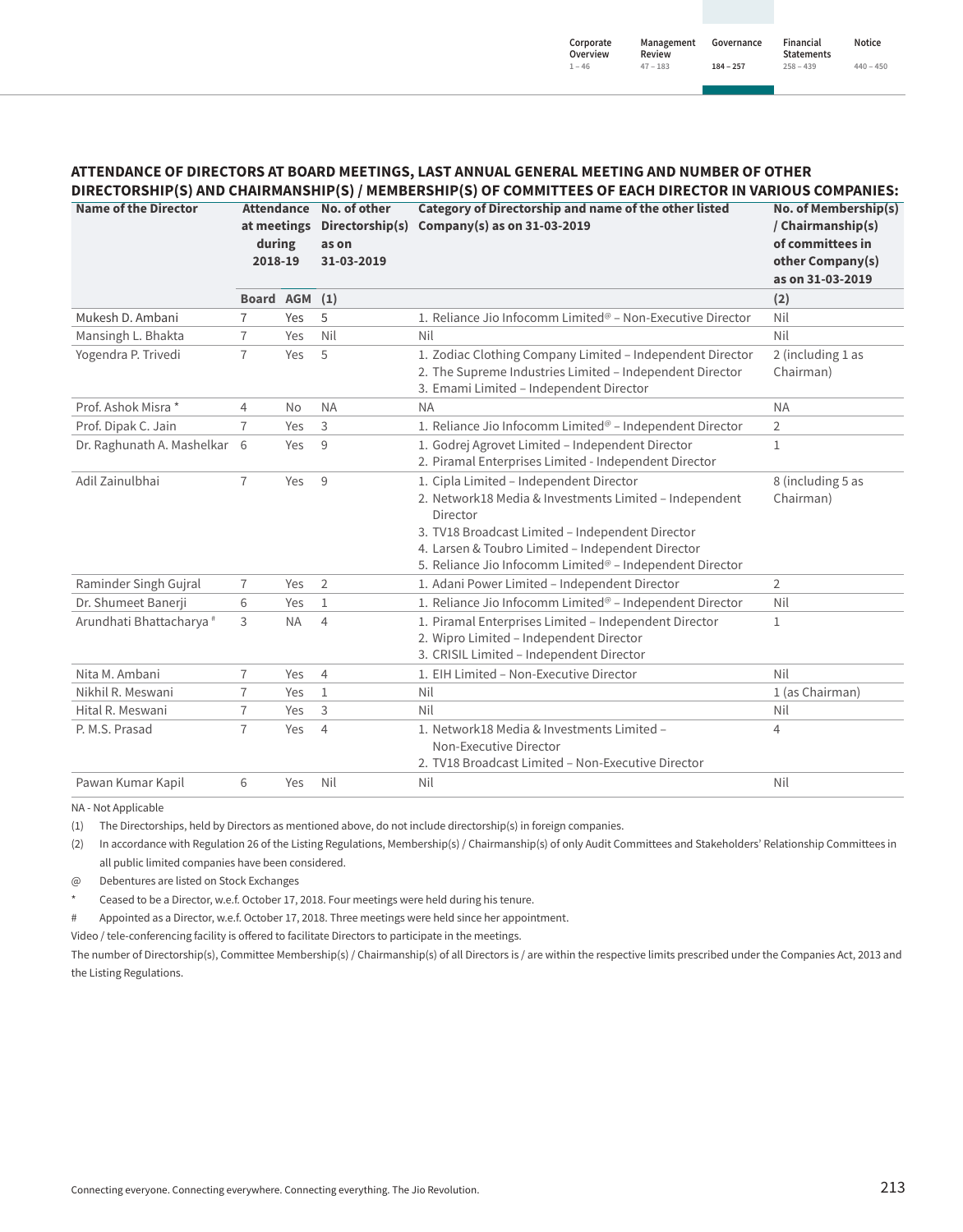#### **COMMITTEES**

## **DETAILS OF THE COMMITTEES AND OTHER RELATED INFORMATION ARE PROVIDED HEREUNDER:**  Composition of Committees of the Company

| <b>Audit Committee</b>                                                         | <b>Human Resources, Nomination and Remuneration Committee</b>   |
|--------------------------------------------------------------------------------|-----------------------------------------------------------------|
| 1. Yogendra P. Trivedi                                                         | 1. Adil Zainulbhai                                              |
| Independent Director                                                           | Independent Director                                            |
| (Chairman of the Committee)                                                    | (Chairman of the Committee)                                     |
| 2. Dr. Raghunath A. Mashelkar                                                  | 2. Yogendra P. Trivedi                                          |
| Independent Director                                                           | Independent Director                                            |
| 3. Adil Zainulbhai                                                             | 3. Dr. Raghunath A. Mashelkar                                   |
| Independent Director                                                           | Independent Director                                            |
| 4. Raminder Singh Gujral                                                       | 4. Raminder Singh Gujral                                        |
| Independent Director                                                           | Independent Director                                            |
|                                                                                | 5. Dr. Shumeet Banerii<br>Independent Director                  |
| <b>Stakeholders' Relationship Committee</b>                                    | <b>Corporate Social Responsibility and Governance Committee</b> |
| 1. Yogendra P. Trivedi                                                         | 1. Yogendra P. Trivedi                                          |
| Independent Director                                                           | Independent Director                                            |
| (Chairman of the Committee)                                                    | (Chairman of the Committee)                                     |
| 2. Prof. Ashok Misra (up to October 17, 2018)                                  | 2. Dr. Raghunath A. Mashelkar                                   |
| Independent Director                                                           | Independent Director                                            |
| 3. Arundhati Bhattacharya (w.e.f. October 17, 2018)                            | 3. Dr. Shumeet Banerji                                          |
| Independent Director                                                           | Independent Director                                            |
| 4. Nikhil R. Meswani                                                           | 4. Nikhil R. Meswani                                            |
| <b>Executive Director</b>                                                      | <b>Executive Director</b>                                       |
| 5. Hital R. Meswani<br><b>Executive Director</b>                               |                                                                 |
| <b>Risk Management Committee</b>                                               | <b>Health, Safety and Environment Committee</b>                 |
| 1. Adil Zainulbhai                                                             | 1. Hital R. Meswani                                             |
| Independent Director                                                           | <b>Executive Director</b>                                       |
| (Chairman of the Committee)                                                    | (Chairman of the Committee)                                     |
| 2. Dr. Shumeet Banerji (w.e.f. October 17, 2018)                               | 2. Dr. Raghunath A. Mashelkar                                   |
| Independent Director                                                           | Independent Director                                            |
| 3. Hital R. Meswani                                                            | 3. Prof. Ashok Misra (up to October 17, 2018)                   |
| <b>Executive Director</b>                                                      | Independent Director                                            |
| 4. P.M.S. Prasad                                                               | 4. Arundhati Bhattacharya (w.e.f. October 17, 2018)             |
| <b>Executive Director</b>                                                      | Independent Director                                            |
| 5. Alok Agarwal                                                                | 5. P. M. S. Prasad                                              |
| Chief Financial Officer                                                        | <b>Executive Director</b>                                       |
| 6. Srikanth Venkatachari                                                       | 6. Pawan Kumar Kapil                                            |
| Joint Chief Financial Officer                                                  | <b>Executive Director</b>                                       |
| <b>Finance Committee</b>                                                       |                                                                 |
| 1. Mukesh D. Ambani Chairman and Managing Director (Chairman of the Committee) |                                                                 |
| 2. Nikhil R. Meswani Executive Director                                        |                                                                 |

**3. Hital R. Meswani** Executive Director

K. Sethuraman, Group Company Secretary and Chief Compliance Officer and Savithri Parekh, Joint Company Secretary and Compliance Officer, are the secretaries for all the committees constituted by the Board.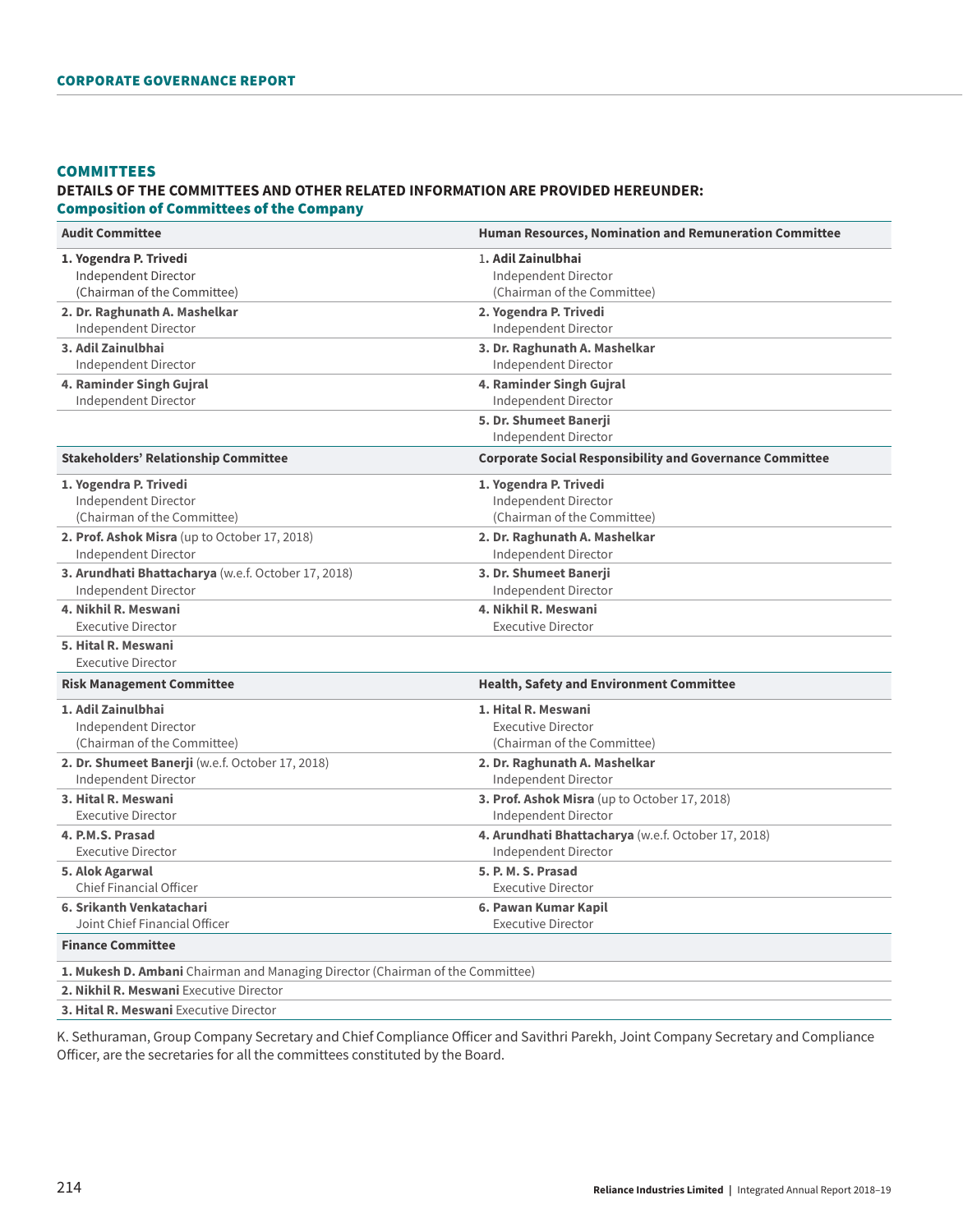#### Meetings of Committees held during the year and Directors' Attendance:

| <b>Committees of the Company</b>    | <b>Audit</b><br><b>Committee</b> | <b>Human</b><br>Resources,<br><b>Nomination</b><br>and<br><b>Remuneration</b><br><b>Committee</b> | Corporate<br><b>Social</b><br>Responsib-<br>ility and<br><b>Governance</b><br><b>Committee</b> | Stakehold-<br>ers'<br><b>Relationship</b><br>(SRC)<br><b>Committee</b> | Health,<br><b>Safety and</b><br><b>Environment</b><br>(HSE)<br><b>Committee</b> | <b>Finance</b><br><b>Committee</b> | <b>Risk</b><br><b>Management</b><br>(RM)<br><b>Committee</b> |
|-------------------------------------|----------------------------------|---------------------------------------------------------------------------------------------------|------------------------------------------------------------------------------------------------|------------------------------------------------------------------------|---------------------------------------------------------------------------------|------------------------------------|--------------------------------------------------------------|
| Meetings held                       | 13                               | 5                                                                                                 | 4                                                                                              | 4                                                                      | $\overline{4}$                                                                  | 14                                 | $\overline{2}$                                               |
| Directors' Attendance               |                                  |                                                                                                   |                                                                                                |                                                                        |                                                                                 |                                    |                                                              |
| Mukesh D. Ambani                    | <b>NA</b>                        | <b>NA</b>                                                                                         | <b>NA</b>                                                                                      | <b>NA</b>                                                              | <b>NA</b>                                                                       | 11                                 | <b>NA</b>                                                    |
| Mansingh L. Bhakta                  | <b>NA</b>                        | <b>NA</b>                                                                                         | <b>NA</b>                                                                                      | <b>NA</b>                                                              | <b>NA</b>                                                                       | <b>NA</b>                          | <b>NA</b>                                                    |
| Yogendra P. Trivedi                 | 13                               | 5                                                                                                 | 4                                                                                              | $\overline{4}$                                                         | <b>NA</b>                                                                       | <b>NA</b>                          | <b>NA</b>                                                    |
| Prof. Ashok Misra *                 | <b>NA</b>                        | <b>NA</b>                                                                                         | <b>NA</b>                                                                                      | 3                                                                      | 3                                                                               | <b>NA</b>                          | <b>NA</b>                                                    |
| Prof. Dipak C. Jain                 | <b>NA</b>                        | <b>NA</b>                                                                                         | <b>NA</b>                                                                                      | <b>NA</b>                                                              | <b>NA</b>                                                                       | <b>NA</b>                          | <b>NA</b>                                                    |
| Dr. Raghunath A. Mashelkar          | 12                               | 5                                                                                                 | 4                                                                                              | <b>NA</b>                                                              | 4                                                                               | <b>NA</b>                          | <b>NA</b>                                                    |
| Adil Zainulbhai                     | 13                               | 5                                                                                                 | <b>NA</b>                                                                                      | <b>NA</b>                                                              | <b>NA</b>                                                                       | <b>NA</b>                          | 2                                                            |
| Raminder Singh Gujral               | 13                               | 5                                                                                                 | <b>NA</b>                                                                                      | <b>NA</b>                                                              | <b>NA</b>                                                                       | <b>NA</b>                          | <b>NA</b>                                                    |
| Dr. Shumeet Banerji #               | <b>NA</b>                        | 5                                                                                                 | 4                                                                                              | <b>NA</b>                                                              | <b>NA</b>                                                                       | <b>NA</b>                          | 1                                                            |
| Arundhati Bhattacharya <sup>@</sup> | <b>NA</b>                        | <b>NA</b>                                                                                         | <b>NA</b>                                                                                      | $\mathbf{1}$                                                           | $\mathbf{1}$                                                                    | <b>NA</b>                          | <b>NA</b>                                                    |
| Nita M. Ambani                      | <b>NA</b>                        | <b>NA</b>                                                                                         | <b>NA</b>                                                                                      | <b>NA</b>                                                              | <b>NA</b>                                                                       | <b>NA</b>                          | <b>NA</b>                                                    |
| Nikhil R. Meswani                   | <b>NA</b>                        | <b>NA</b>                                                                                         | 2                                                                                              | 2                                                                      | <b>NA</b>                                                                       | 13                                 | <b>NA</b>                                                    |
| Hital R. Meswani                    | <b>NA</b>                        | <b>NA</b>                                                                                         | <b>NA</b>                                                                                      | 4                                                                      | $\overline{4}$                                                                  | 14                                 | $\overline{2}$                                               |
| P.M.S. Prasad                       | <b>NA</b>                        | <b>NA</b>                                                                                         | <b>NA</b>                                                                                      | <b>NA</b>                                                              | 4                                                                               | <b>NA</b>                          | $\overline{2}$                                               |
| Pawan Kumar Kapil                   | <b>NA</b>                        | <b>NA</b>                                                                                         | <b>NA</b>                                                                                      | <b>NA</b>                                                              | 3                                                                               | <b>NA</b>                          | <b>NA</b>                                                    |

NA - Not Applicable

\* Ceased to be a member of Committees w.e.f. October 17, 2018. (3 meetings of SRC Committee and 3 meetings of HSE Committee were held during his tenure).

@ Appointed as a member of Committees w.e.f. October 17, 2018. (1 meeting of SRC Committee and 1 meeting of HSE Committee were held since her appointment).

# Appointed as a member of RM Committee w.e.f. October 17, 2018. (1 meeting of the Committee was held since his appointment).

#### Procedure at Committee Meetings

The Company's guidelines relating to Board meetings are applicable to Committee meetings. Each Committee has the authority to engage outside experts, advisors and counsels to the extent it considers appropriate to assist in its function. Minutes of proceedings of Committee meetings are circulated to the respective committee members and placed before Board meetings for noting. The composition and terms of reference of all the committees are in compliance with the Companies Act, 2013 and Listing Regulations, as applicable. The composition of all the committees is given in this Report.

# Terms of Reference and other Details of Committees

# **Audit Committee**

Terms of Reference of the Committee *inter alia* include the following:

- Oversight of the company's financial reporting process and the disclosure of its financial information to ensure that the financial statement is correct, sufficient and credible.
- Recommend appointment, remuneration and terms of appointment of auditors, including cost auditors, of the Company.
- Approval of payment to statutory auditors, including cost auditors, for any other services rendered by them.
- Review with the management, the annual financial statements and auditor's report thereon before submission to the Board for its approval, with particular reference to:
- a) matters required to be included in the Directors' responsibility statement to be included in the Board's report in terms of clause (c) of sub-section (3) of Section 134 of the Companies Act, 2013;
- b) changes, if any, in accounting policies and practices and reasons for the same;
- c) major accounting entries involving estimates based on the exercise of judgement by management;
- d) significant adjustments made in the financial statements arising out of audit findings;
- e) compliance with listing and other legal requirements relating to financial statements;
- f) disclosure of any related party transactions;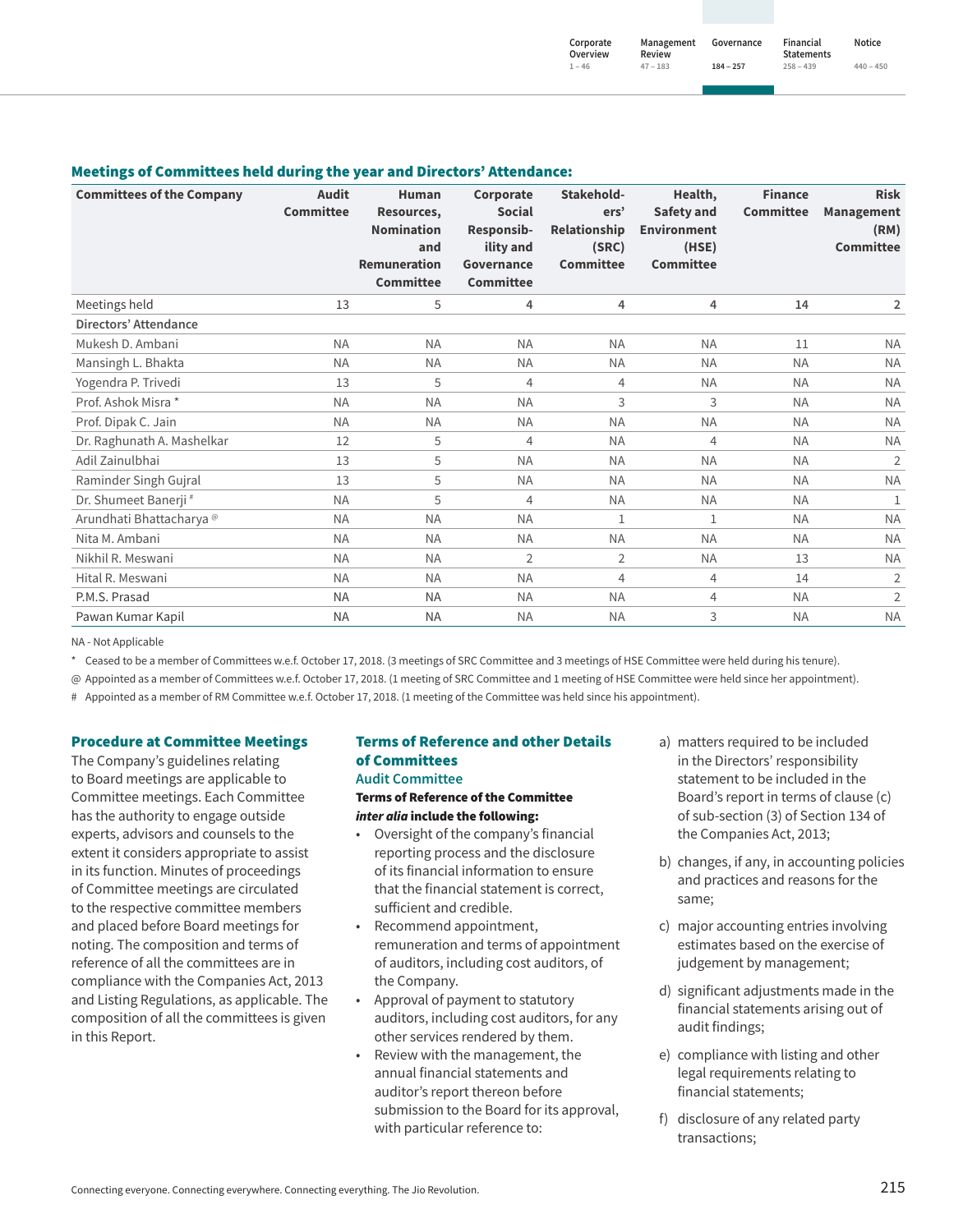- g) modified opinion(s) in the draft audit report.
- Review with the management, the quarterly financial statements before submission to the Board for approval.
- Review with the management, the statement of uses / application of funds raised through an issue (public issue, rights issue, preferential issue, etc.), the statement of funds utilised for the purposes other than those stated in the offer document / prospectus / notice and the report submitted by the monitoring agency monitoring the utilisation of proceeds of a public or rights issue, and making appropriate recommendations to the Board to take up steps in this matter.
- Review and monitor the auditor's independence and performance and effectiveness of audit process.
- Approval or any subsequent modification of transactions with related parties of the Company.
- Scrutiny of inter-corporate loans and investments.
- Valuation of undertakings or assets of the Company, wherever it is necessary.
- Evaluation of internal financial controls and risk management systems.
- a) Review with the management, performance of statutory and internal auditors.
	- b) Review with the management adequacy of the internal control systems.
- Review the adequacy of internal audit function, if any, including the structure of internal audit department, staffing and seniority of the official heading the department, reporting structure, coverage and frequency of internal audit.
- Discuss with internal auditors of any significant findings and follow up there-on.
- Review the findings of any internal investigations by the internal auditors into matters where there is suspected fraud or irregularity or a failure of internal control systems of a material

nature and reporting the matter to the Board.

- Discuss with statutory auditors before the audit commences, about the nature and scope of audit as well as post audit discussion to ascertain any area of concern.
- Look into the reasons for substantial defaults, in the payment to the depositors, debenture holders, shareholders (in case of non-payment of declared dividend) and creditors.
- Review the functioning of the Whistle Blower mechanism / oversee the vigil mechanism.
- Approval of appointment of Chief Financial Officer after assessing qualifications, experience and background etc. of the candidate. • Mandatorily review the following:
	- a) Management Discussion and Analysis of financial condition and results of operations
	- b) Statement of significant related party transactions (as defined by the Audit Committee), submitted by management
	- c) Management letters / letters of internal control weaknesses issued by the statutory auditors
	- d) Internal audit reports relating to internal control weaknesses
	- e) Appointment, removal and terms of remuneration of the chief internal auditor
	- f) Statement of deviations:
		- (a) quarterly statement of deviation(s) including report of monitoring agency, if applicable, submitted to stock exchange(s) in terms of Regulation 32(1) of the Listing Regulations.
		- (b)annual statement of funds utilised for purpose other than those stated in the offer document / prospectus in terms of Regulation 32(7) of the Listing Regulations.
- Review financial statements, in particular the investments made by the Company's unlisted subsidiaries
- Note report of compliance officer as per SEBI (Prohibition of Insider Trading) Regulations, 2015.
- Formulate the scope, functioning, periodicity of and methodology for conducting the internal audit.
- Review show cause, demand, prosecution notices and penalty notices, which are materially important.
- Review any material default in financial obligations to and by the Company, or substantial non-payment for goods sold by the Company.
- Review any issue, which involves possible public or product liability claims of substantial nature, including any judgement or order which, may have passed strictures on the conduct of the Company or taken an adverse view regarding another enterprise that may have negative implications on the Company.
- Details of any joint venture or collaboration agreement.
- Sale of investments, subsidiaries, assets which are material in nature and not in normal course of business.
- Quarterly details of foreign exchange exposures and the steps taken by management to limit the risks of adverse exchange rate movement, if material.
- Review the utilisation of loans and / or advances from / investment by the holding company in the subsidiary exceeding  $\bar{\tau}$  100 crore or 10% of the asset size of the subsidiary, whichever is lower including existing loans / advances / investments.
- Carry out any other function as is mandated by the Board from time to time and / or enforced by any statutory notification, amendment or modification as may be applicable.

## **General**

Members of the Audit Committee possess requisite qualifications. The representatives of Statutory Auditors are permanent invitees to the Audit Committee meetings. The representatives of Statutory Auditors, Executives from Accounts department, Finance department, Corporate Secretarial department and Internal Audit department attend the Audit Committee meetings.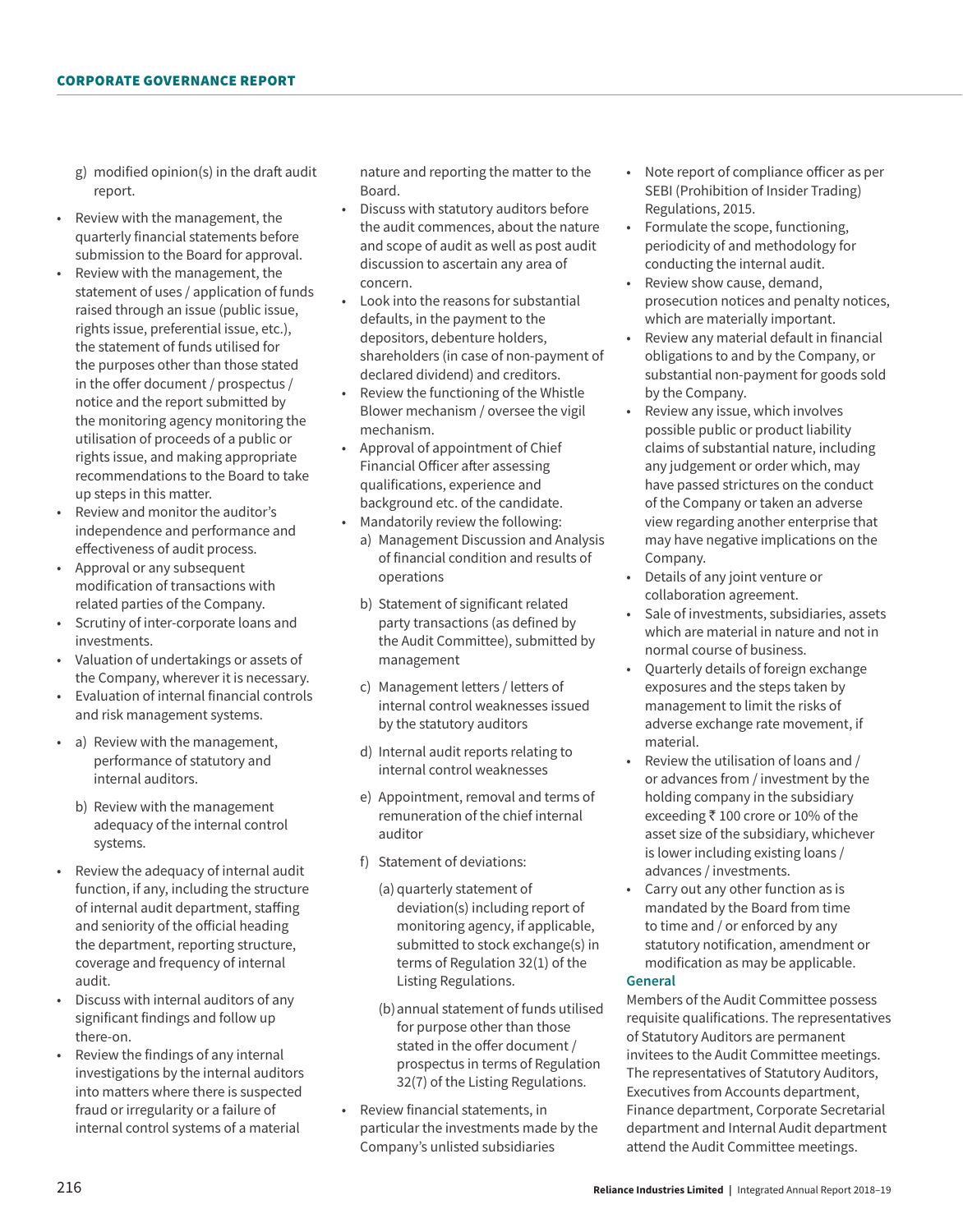Connecting everyone. Connecting everywhere. Connecting everything. The Jio Revolution.

made by the Committee were accepted by the Board. The Lead Cost Auditor attend the Audit Committee meeting where cost audit report is discussed. The due date for filing the cost audit report in XBRL mode for the financial year ended March 31, 2018 was August 25, 2018 and the cost audit report was filed by the Company on August 10, 2018. The cost audit report of the Company for financial year ended March 31, 2019 will be filed with Central Government on or before the due date as prescribed under Companies Act, 2013.

During the year all the recommendations

The Internal Auditor reports directly to the Audit Committee.

The Chairman of the Committee was present at the last Annual General Meeting held on July 5, 2018.

#### **Meeting Details**

Thirteen meetings of the Committee were held during the year, as against the statutory requirement of four meetings. The meetings were held on April 12, 2018; April 25, 2018; April 27, 2018; June 22, 2018; July 25, 2018; July 27, 2018; October 16, 2018; October 17, 2018; January 17, 2019; January 18, 2019; February 7, 2019; March 6, 2019 and March 29, 2019. The details of attendance of Committee members are given in this Report.

#### **Human Resources, Nomination and Remuneration Committee**

#### Terms of Reference of the Committee *inter alia* include the following:

- Formulate the criteria for determining qualifications, positive attributes and independence of a Director, and recommend to the Board a policy, relating to the remuneration of the Directors, Key Managerial Personnel and other employees.
- Formulate the criteria for evaluation of performance of Independent Directors and the Board of Directors.
- Devise a policy on Board Diversity.
- Identify persons who are qualified to become Directors and who may be appointed in senior management in accordance with the criteria laid down and to recommend to the Board their appointment and / or removal.
- Consider extension or continue the term of appointment of the Independent Directors on the basis of the report of performance evaluation of Independent Directors.
- Specify the manner for effective evaluation of performance of Board, its Committees and Individual Directors to be carried out either by the Board, by the Human Resources, Nomination and Remuneration Committee or by an independent external agency and review its implementation and compliance.
- Review Human Resource policies and overall human resources of the Company.
- Recommend / review remuneration of the Managing Director(s) and Whole-time Director(s) based on their performance and defined assessment criteria.
- Administer, monitor and formulate detailed terms and conditions of the Employees' Stock Option Schemes.
- Review information on recruitment and remuneration of senior officers just below the level of Board of Directors, including appointment or removal of Chief Financial Officer and the Company Secretary.
- Review significant labour problems and their proposed solutions.
- Review significant development in Human Resources / Industrial Relations front like signing of wage agreement, implementation of Voluntary Retirement Scheme etc.
- Recommend to the Board, all remuneration, in whatever form, payable to senior management.

Carry out any other function as is mandated by the Board from time to time and / or enforced by any statutory notification, amendment or modification as may be applicable.

**Governance 184 ‒ 257**

## Meeting Details

Five meetings of the Committee were held during the year as against statutory requirement of one meeting. The meetings were held on April 25, 2018; July 26, 2018; October 16, 2018; January 18, 2019 and March 29, 2019. The details of attendance of Committee members are given in this Report. During the year all the recommendations made by the Committee were accepted by the Board.

The Chairman of the Committee was present at the last Annual General Meeting held on July 5, 2018.

#### **Stakeholders' Relationship Committee** Terms of Reference of the Committee *inter alia* include the following:

Oversee and review all matters connected with transfer of Company's securities.

- Approve issue of duplicate shares / debentures certificates.
- Oversee the performance of the Company's Registrars and Transfer Agents.
- Monitor implementation and compliance with the Company's Code of Conduct for Prohibition of Insider Trading.
- Consider, resolve and monitor various aspects of interest of shareholders, debenture holders and other security holders including the redressal of investors' / shareholders' / security

**1 ‒ 46**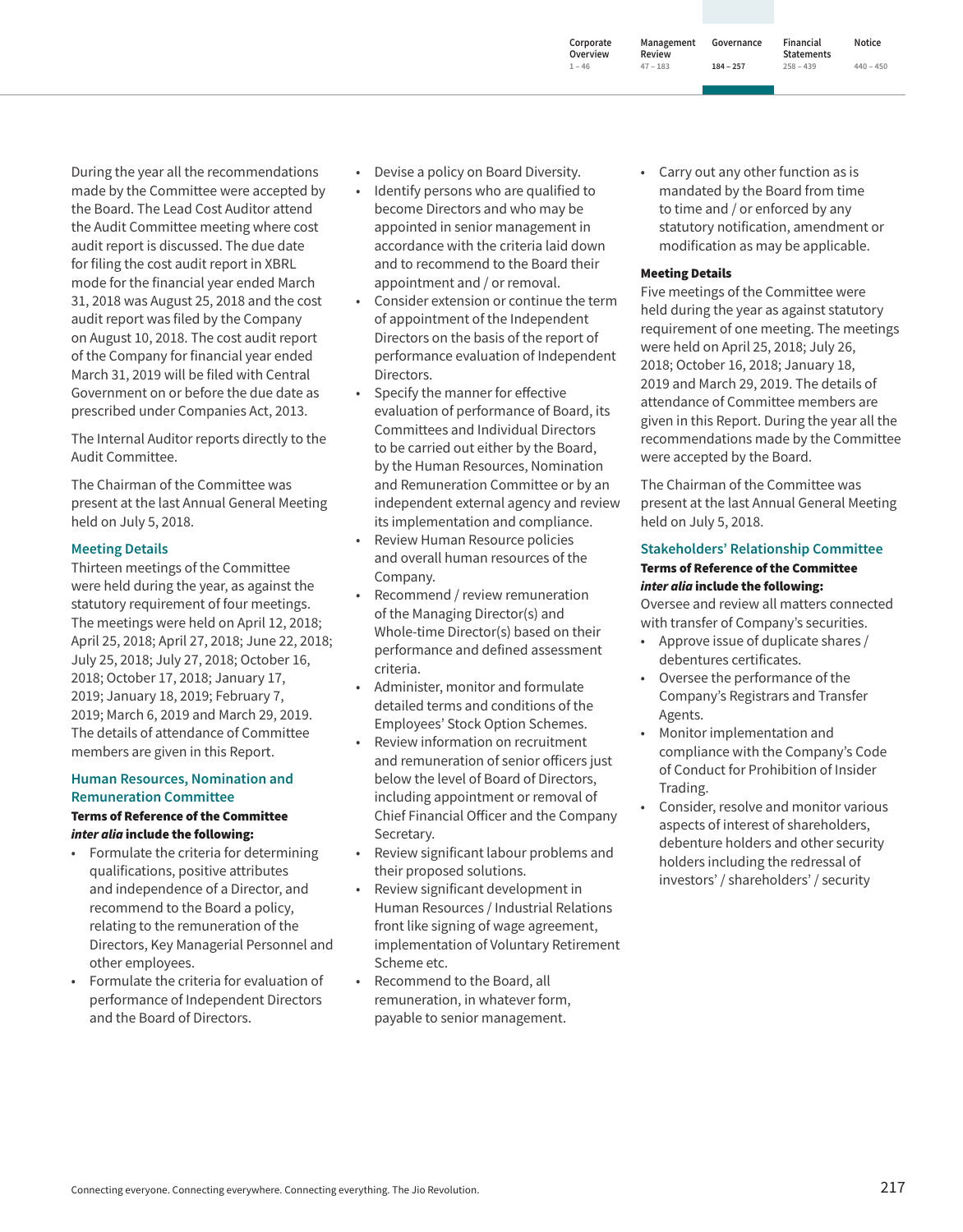holders' grievances related to transfer / transmission of securities, non-receipt of annual reports, non-receipt of declared dividend, issue new / duplicate certificates, general meetings and so on.

- Review measures taken for effective exercise of voting rights by shareholders.
- Review adherence to the service standards adopted by the Company in respect of various services being rendered by the Registrar & Share Transfer Agent and recommend methods to upgrade the service standards adopted by the Company.
- Review various measures and initiatives taken by the Company for reducing the quantum of unclaimed dividends and ensuring timely receipt of dividend warrants / annual reports / statutory notices by the security shareholders of the Company.
- Carry out any other function as is mandated by the Board from time to time and / or enforced by any statutory notification, amendment or modification as may be applicable.

#### Meeting Details

Four meetings of the Committee were held during the year as against statutory requirement of one meeting. The meetings were held on May 21, 2018; July 27, 2018; October 17, 2018 and January 29, 2019. The details of attendance of Committee members are given in this Report.

The Chairman of the Committee was present at the last Annual General Meeting held on July 5, 2018.

#### Compliance Officer

K. Sethuraman, Group Company Secretary and Chief Compliance Officer and Savithri Parekh, Joint Company Secretary and Compliance Officer, are the Compliance Officers for complying with requirements of Securities Laws.

#### Prohibition of Insider Trading

With a view to regulate trading in securities by the directors and designated persons, the Company has adopted a Code of Conduct for Prohibition of Insider Trading.

### Investor Grievance Redressal

The number of complaints received and resolved to the satisfaction of investors during the year and their break-up is as under:

| <b>Type of Complaints</b>                     | <b>Number of Complaints</b> |
|-----------------------------------------------|-----------------------------|
| Non-Receipt of Annual Reports                 | 189                         |
| Non-Receipt of Dividend                       | 126                         |
| Non-Receipt of Interest / Redemption payments |                             |
| Transfer of securities                        | 536                         |
| Total                                         | 862                         |

As on March 31, 2019, no complaints were outstanding.

The response time for attending to investors' correspondence during financial year 2018-19 is as under:

| <b>Particulars</b>                                     | Number   | $\%$   |
|--------------------------------------------------------|----------|--------|
| Total number of correspondence received during 2018-19 | 3.07.303 | 100.00 |
| Replied within 1 to 4 days of receipt                  | 3.06.047 | 99.59  |
| Replied after 4 days of receipt                        | 1.256    | 0.41   |

# **Corporate Social Responsibility and Governance Committee** Terms of Reference of the Committee

## *inter alia* include the following:

- Formulate and recommend to the Board, a Corporate Social Responsibility (CSR) Policy indicating the activities to be undertaken by the Company as specified in Schedule VII to the Companies Act, 2013.
- Recommend the amount of expenditure to be incurred on the CSR activities.
- Approve Corporate Sustainability Reports and oversee the implementation of sustainability activities.
- Monitor Company's compliance with the Corporate Governance Guidelines and applicable laws and regulations and make recommendations to the Board on all such matters and on any corrective action to be taken, as the Committee may deem appropriate.
- Oversee the implementation of polices contained in the Business Responsibility Policy Manual and to make any changes / modifications, as may be required,

from time to time and to review and recommend the Business Responsibility Report (BRR) to the Board for its approval.

- Monitor CSR Policy of the Company from time to time.
- Monitor the CSR activities undertaken by the Company.
- Ensure compliance with the corporate governance norms prescribed under the Listing Regulations, the Companies Act, 2013 and other statutes or any modification or re-enactment thereof.
- Advise the Board periodically with respect to significant developments in the law and practice of corporate governance and to make recommendations to the Board for appropriate revisions to the Company's Corporate Governance Guidelines.
- Observe practices of Corporate Governance at all levels and to suggest remedial measures wherever necessary.
- Review and assess the adequacy of the Company's Corporate Governance Manual, Code of Conduct for Directors and Senior Management, the Code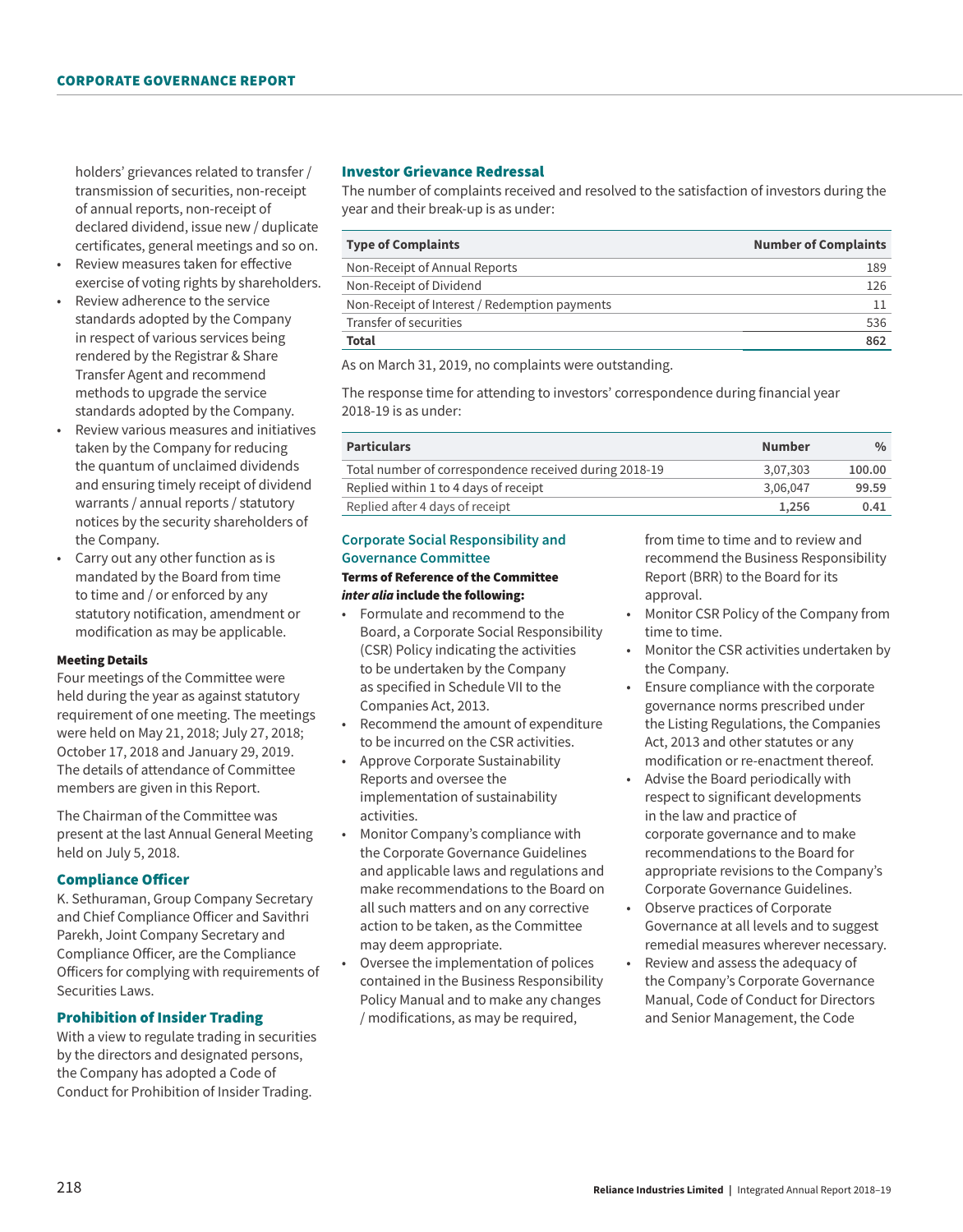**Corporate Overview Management Review 47 ‒ 183**

**1 ‒ 46**

**Governance 184 ‒ 257 Financial Statements 258 ‒ 439**

**Notice 440 ‒ 450**

of Ethics and other internal policies and guidelines and monitor that the principles described therein are being incorporated into the Company's culture and business practices.

- Formulate / approve codes and / or policies for better governance.
- Provide correct inputs to the media so as to preserve and protect the Company's image and standing.
- Disseminate factually correct information to investors, institutions and the public at large.
- Establish oversight on important corporate communication on behalf of the Company with the assistance of consultants / advisors, if necessary.
- Ensure institution of standardised channels of internal communications across the Company to facilitate a high level of disciplined participation.
- Carry out any other function as is mandated by the Board from time to time and / or enforced by any statutory notification, amendment or modification as may be applicable.

#### Meeting Details

Four meetings of the Committee were held during the year. The meetings were held on April 27, 2018; July 26, 2018; October 16, 2018 and January 17, 2019. The details of attendance of Committee members are given in this Report. During the year all the recommendations made by the Committee were accepted by the Board.

#### **Risk Management Committee** Terms of Reference of the Committee *inter alia* include the following:

- Frame Risk Management Plan and Policy.
- Oversee implementation / Monitoring of Risk Management Plan and Policy.
- Validate the process of Risk Management.
- Validate the procedure for Risk Minimisation.
- Periodically review and evaluate the Risk Management Policy and practices with respect to risk assessment and risk management processes.
- Continually obtain reasonable

assurance from management that all known and emerging risks have been identified and mitigated or managed.

- Review of development and implementation of a Risk Management Policy including identification therein of element of risk.
- Review of cyber security and related risks.
- Carry out any other function as is mandated by the Board from time to time and / or enforced by any statutory notification, amendment or modification as may be applicable.

#### Meeting Details

Two meetings of the Committee were held during the year as against statutory requirement of one meeting. The meetings were held on July 26, 2018 and January 18, 2019. The details of attendance of Committee members are given in this Report.

# **Health, Safety and Environment Committee**

#### Terms of Reference of the Committee *inter alia* include the following:

- Monitor and ensure the highest standards of environmental, health and safety norms.
- Ensure compliance with applicable pollution and environmental laws at the Company's works / factories / locations by putting in place effective systems in this regard and review the same periodically.
- Review as the Committee deems appropriate, the Company's health, safety and environment related policy and making recommendations as necessary.
- Review the Company's performance on health, safety and environment related matters and suggest improvements as the Committee may deem necessary.
- Review procedures and controls being followed at the Company's various manufacturing facilities and plants for compliance with relevant statutory provisions.
- Review regularly and making

recommendations about changes to the charter of the Committee.

- Review fatal or serious accidents, dangerous occurrences, any material effluent or pollution problems.
- Carry out any other function as is mandated by the Board from time to time and / or enforced by any statutory notification, amendment or modification as may be applicable.

## Meeting Details

Four meetings of the Committee were held during the year. The meetings were held on April 25, 2018; July 25, 2018; October 16, 2018 and January 29, 2019. The details of attendance of Committee members are given in this Report.

## **Finance Committee**

#### Terms of Reference of the Committee *inter alia* Include the following:

- Review the Company's financial policies, risk assessment and minimisation procedures, strategies and capital structure, working capital and cash flow management, and make such reports and recommendations to the Board with respect thereto, as it may deem advisable.
- Review banking arrangements and cash management.
- Exercise all powers to borrow money (otherwise than by issue of debentures) within limits approved by the Board, and take necessary actions connected therewith, including refinancing for optimisation of borrowing costs.
- Give guarantees / issue letters of comfort / providing securities within the limits approved by the Board.
- Borrow money by way of loan and / or issue and allot bonds / notes denominated in one or more foreign currencies in international markets for the purpose of refinancing the existing debt, capital expenditure, general corporate purposes, including working capital requirements and possible strategic investments within limits approved by the Board.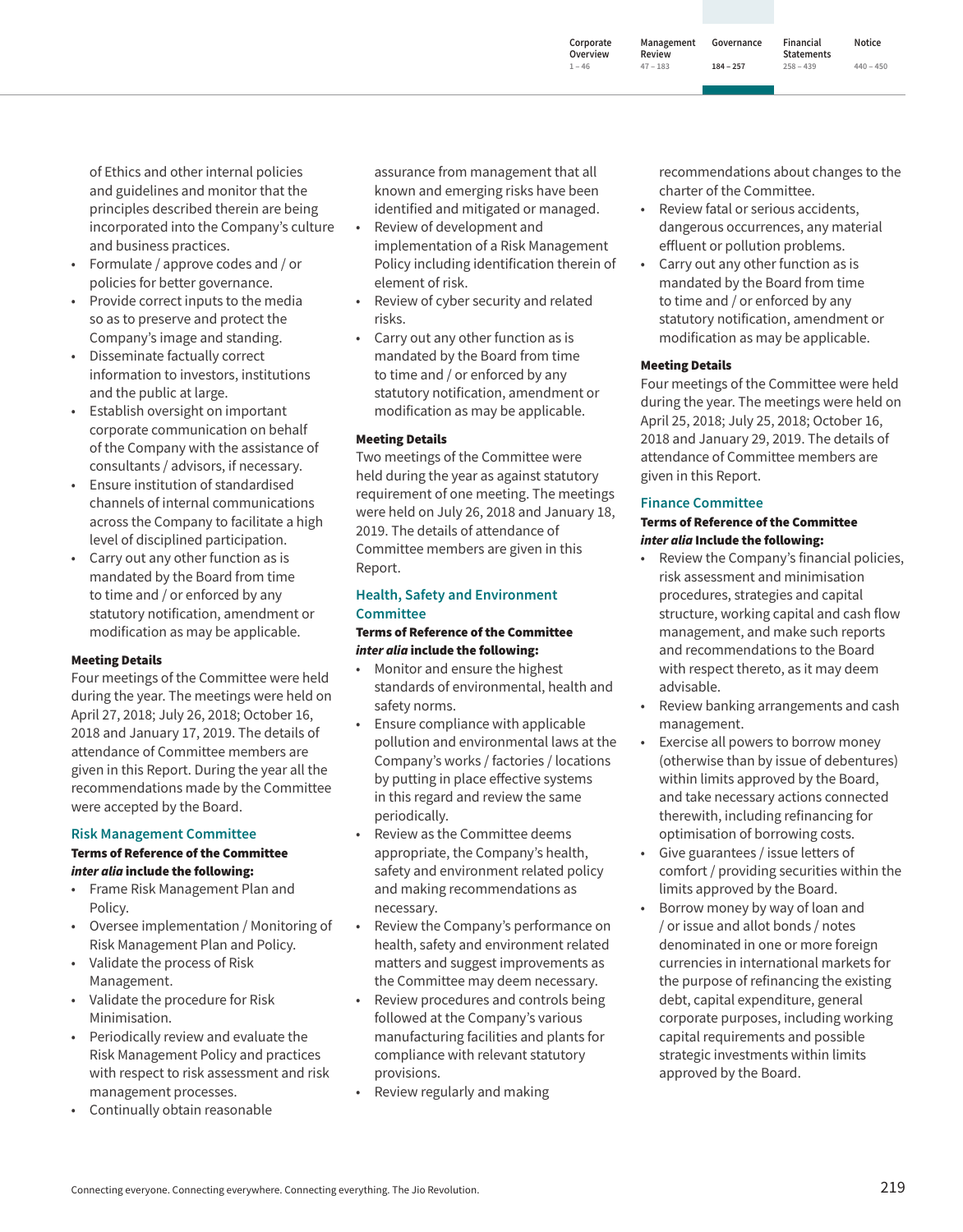- Provide corporate guarantee / performance guarantee by the Company within the limits approved by the Board.
- Approve opening and operation of Investment Management Accounts with foreign banks and appoint them as agents, establishment of representative / sales offices in or outside India.
- Other transactions or financial issues that the Board may desire to have them reviewed by the Finance Committee such as:
	- Forex Derivative Transactions
	- OTC Trades
	- Note outstanding borrowings, inter corporate investments, loans and guarantees
	- Note status report and hedging activities on commodity and forex products.
- Delegate authorities from time to time to the executives / authorised persons to implement the Committee's decisions.
- Carry out any other function as is mandated by the Board from time to time.

#### Meeting Details

Fourteen meetings of the Finance Committee were held during the year. The meetings were held on April 27, 2018; July 27, 2018; October 12, 2018; October 16, 2018; October 17, 2018; November 2, 2018; November 6, 2018; November 9, 2018; December 5, 2018; December 10, 2018; December 11, 2018; March 5, 2019; March 7, 2019 and March 8, 2019. The details of attendance of Committee members are given in this Report.

## PERFORMANCE EVALUATION CRITERIA FOR DIRECTORS

The Human Resources, Nomination and Remuneration Committee has devised a criteria for evaluation of the performance of the Directors including Independent Directors. The said criteria provides certain parameters like attendance, acquaintance with business, communication inter se between board members, effective participation, domain knowledge, compliance with code of conduct, vision and strategy, benchmarks established by global peers etc., which is in compliance with applicable laws, regulations and guidelines.

The details relating to remuneration of Directors, as required under Regulation 34 read with Schedule V of the Listing Regulations, have been given under

a separate section, viz. 'Directors' Remuneration' in this Report.

## DIRECTORS' REMUNERATION **REMUNERATION POLICY**

The Company's Remuneration Policy for Directors, Key Managerial Personnel and other employees is available on the Company's website. Further, the Company has devised a Policy for performance evaluation of Independent Directors, Board, Committees and other individual Directors.

The Company's remuneration policy is directed towards rewarding performance based on review of achievements periodically. The remuneration policy is in consonance with the existing industry practice.

 $(\pm in \text{error})$ 

|                      |                          |                    |                 |                                      |       | $(1)$ $(1)$ $(0)$ $(0)$        |
|----------------------|--------------------------|--------------------|-----------------|--------------------------------------|-------|--------------------------------|
| Name of the Director | Salary and<br>allowances | <b>Perquisites</b> | <b>benefits</b> | <b>Retiral Commission</b><br>payable | Total | <b>Stock</b><br><b>Options</b> |
| Mukesh D. Ambani     | 4.45                     | 0.31               | 0.71            | 9.53                                 | 15.00 |                                |
| Nikhil R. Meswani    | 5.81                     | 0.02               | 0.34            | 14.40                                | 20.57 | $\overline{\phantom{a}}$       |
| Hital R. Meswani     | 5.80                     | 0.03               | 0.34            | 14.40                                | 20.57 |                                |
| P. M. S. Prasad      | $9.70*$                  | 0.00               | 0.30            | -                                    | 10.01 |                                |
| Pawan Kumar Kapil    | $3.77*$                  | 0.26               | 0.14            | $\qquad \qquad \blacksquare$         | 4.17  | $\overline{\phantom{a}}$       |

# **REMUNERATION OF THE MANAGING DIRECTOR AND WHOLE-TIME DIRECTORS**

\* includes performance linked incentives for the FY 2017-18 paid in FY 2018-19.

Compensation of Shri Mukesh D. Ambani, Chairman and Managing Director, has been set at ₹15 crore, reflecting his desire to continue to set a personal example for moderation in managerial compensation levels.

Performance criteria for two Executive Directors, entitled for Performance Linked Incentive (PLI), are determined by the Human Resources, Nomination and Remuneration Committee.

The tenure of office of the Managing Director and Whole-time Directors is for 5 (five) years from their respective date of appointments and can be terminated by either party by giving three months' notice in writing. There is no separate provision for payment of severance fees.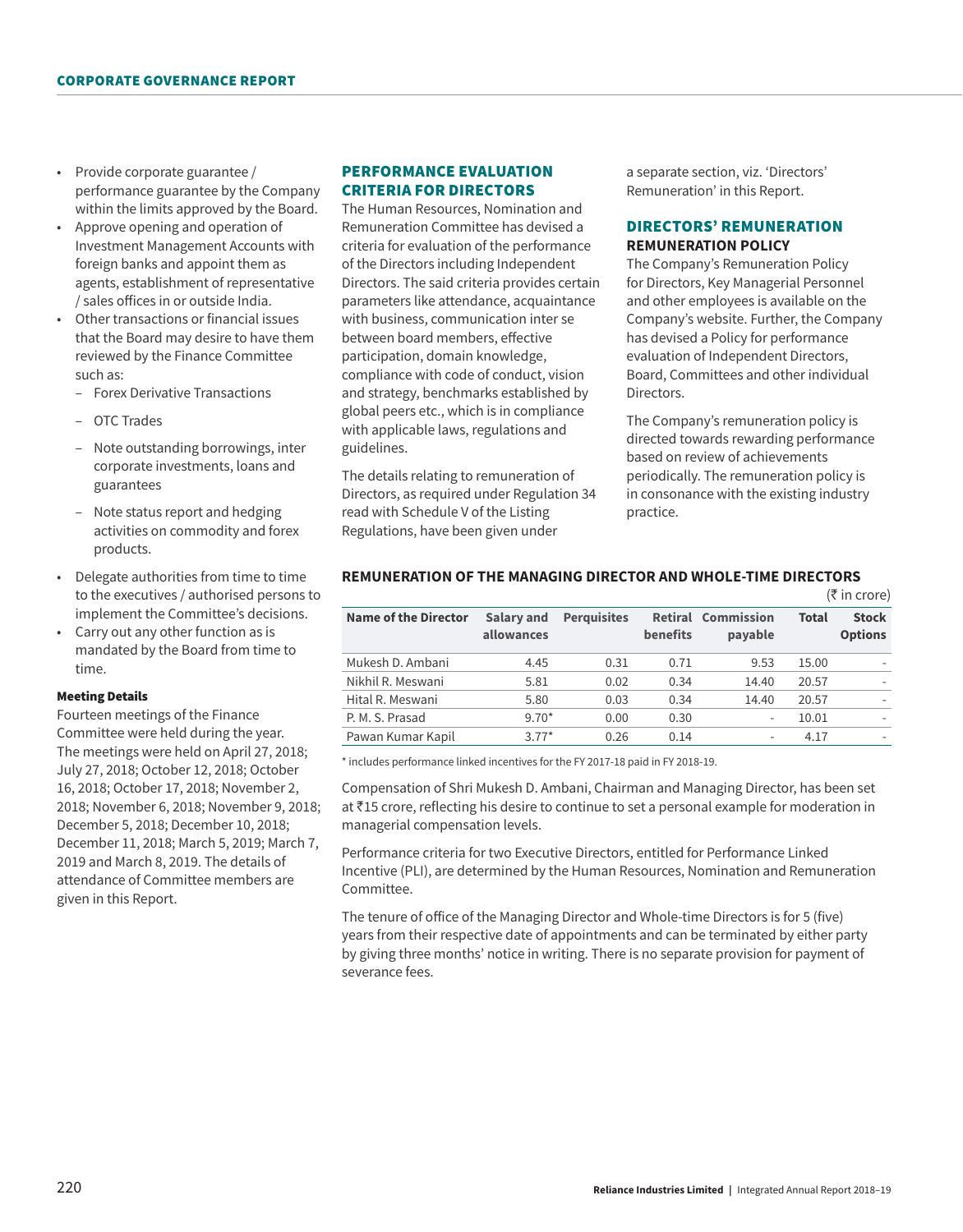#### **REMUNERATION OF NON-EXECUTIVE DIRECTORS**

|                                      |                    |                   | $(\bar{\bar{\tau}})$ in crore) |
|--------------------------------------|--------------------|-------------------|--------------------------------|
| Name of the Non - Executive Director | <b>Sitting Fee</b> | <b>Commission</b> | <b>Total</b>                   |
| Mansingh L. Bhakta                   | 0.09               | 1.65              | 1.74                           |
| Yogendra P. Trivedi                  | 0.36               | 1.65              | 2.01                           |
| Prof. Ashok Misra *                  | 0.12               | 0.90              | 1.02                           |
| Prof. Dipak C. Jain                  | 0.10               | 1.65              | 1.75                           |
| Dr. Raghunath A. Mashelkar           | 0.34               | 1.65              | 1.99                           |
| Adil Zainulbhai                      | 0.30               | 1.65              | 1.95                           |
| Nita M. Ambani                       | 0.07               | 1.65              | 1.72                           |
| Raminder Singh Gujral                | 0.28               | 1.65              | 1.93                           |
| Dr. Shumeet Banerji                  | 0.19               | 1.65              | 1.84                           |
| Arundhati Bhattacharya**             | 0.07               | 0.75              | 0.82                           |
| <b>Total</b>                         | 1.92               | 14.85             | 16.77                          |

ceased to be a director w.e.f. October 17, 2018

\*\* appointed as a director w.e.f. October 17, 2018

During the year, there were no other pecuniary relationships or transactions of Non-Executive Directors with the Company. The Company has not granted any stock option to its Non-Executive Directors.

### SUBSIDIARY COMPANIES' MONITORING FRAMEWORK

All subsidiary companies are managed with their Boards having the rights and obligations to manage such companies in the best interest of their stakeholders. As on March 31, 2019, the Company did not have any material unlisted

subsidiary. Keeping in view good corporate governance, Prof. Dipak C. Jain, Shri Adil Zainulbhai and Dr. Shumeet Banerji, the Company's Independent Directors are Independent Directors on the Board of Reliance Jio Infocomm Limited (RJIL), a material subsidiary of the Company whose non-convertible debt securities are listed on Stock Exchanges. Prof. Dipak C. Jain and Shri Adil Zainulbhai are on the Board of Reliance Retail Ventures Limited, an unlisted subsidiary of the Company.

The Company monitors performance of subsidiary companies, *inter alia*, by the following means:

- Financial statements, in particular investments made by subsidiary companies, are reviewed quarterly by the Company's Audit Committee.
- Minutes of Board meetings of subsidiary companies are placed before the Company's Board regularly.
- A statement containing all significant transactions and arrangements entered into by subsidiary companies is placed before the Company's Board.
- Presentations are made to the Company's Board on business performance by the senior management on major subsidiaries of the Company.

The Company's Policy for determining Material Subsidiaries is put up on the Company's website.

#### GENERAL BODY MEETINGS **ANNUAL GENERAL MEETINGS**

During the preceding three years, the Company's Annual General Meetings were held at Birla Matushri Sabhagar, 19, Sir Vithaldas Thackersey Marg, Near Bombay Hospital & Medical Research Centre, New Marine Lines, Mumbai 400 020.

The date and time of Annual General Meetings held during last three financial years, and the special resolution(s) passed thereat, are as follows:

| Year    | Date          | <b>Time</b>  |      | <b>Special Resolution Passed</b>                                                               |
|---------|---------------|--------------|------|------------------------------------------------------------------------------------------------|
| 2017-18 | July 5, 2018  | $11:00$ a.m. |      | Re-appoint Shri Adil Zainulbhai as an Independent Director                                     |
|         |               |              | ii.  | Offer or invitation to subscribe to Redeemable Non-Convertible Debentures on private placement |
| 2016-17 | July 21, 2017 | $11:00$ a.m. |      | Re-appoint Shri Pawan Kumar Kapil as a Whole-time Director                                     |
|         |               |              | ii.  | Re-appoint Shri Yogendra P. Trivedi as an Independent Director                                 |
|         |               |              | iii. | Re-appoint Prof. Ashok Misra as an Independent Director                                        |
|         |               |              | IV.  | Re-appoint Shri Mansingh L. Bhakta as an Independent Director                                  |
|         |               |              | V.   | Re-appoint Prof. Dipak C. Jain as an Independent Director                                      |
|         |               |              | Vİ.  | Re-appoint Dr. Raghunath A. Mashelkar as an Independent Director                               |
|         |               |              | vii. | Alter Articles of Association of the Company                                                   |
|         |               |              |      | viii. Offer or invitation to subscribe to Redeemable Non – Convertible Debentures on private   |
|         |               |              |      | placement                                                                                      |
| 2015-16 | September     | 11:00a.m.    |      | Offer or invitation to subscribe to Redeemable Non – Convertible Debentures on private         |
|         | 1.2016        |              |      | placement                                                                                      |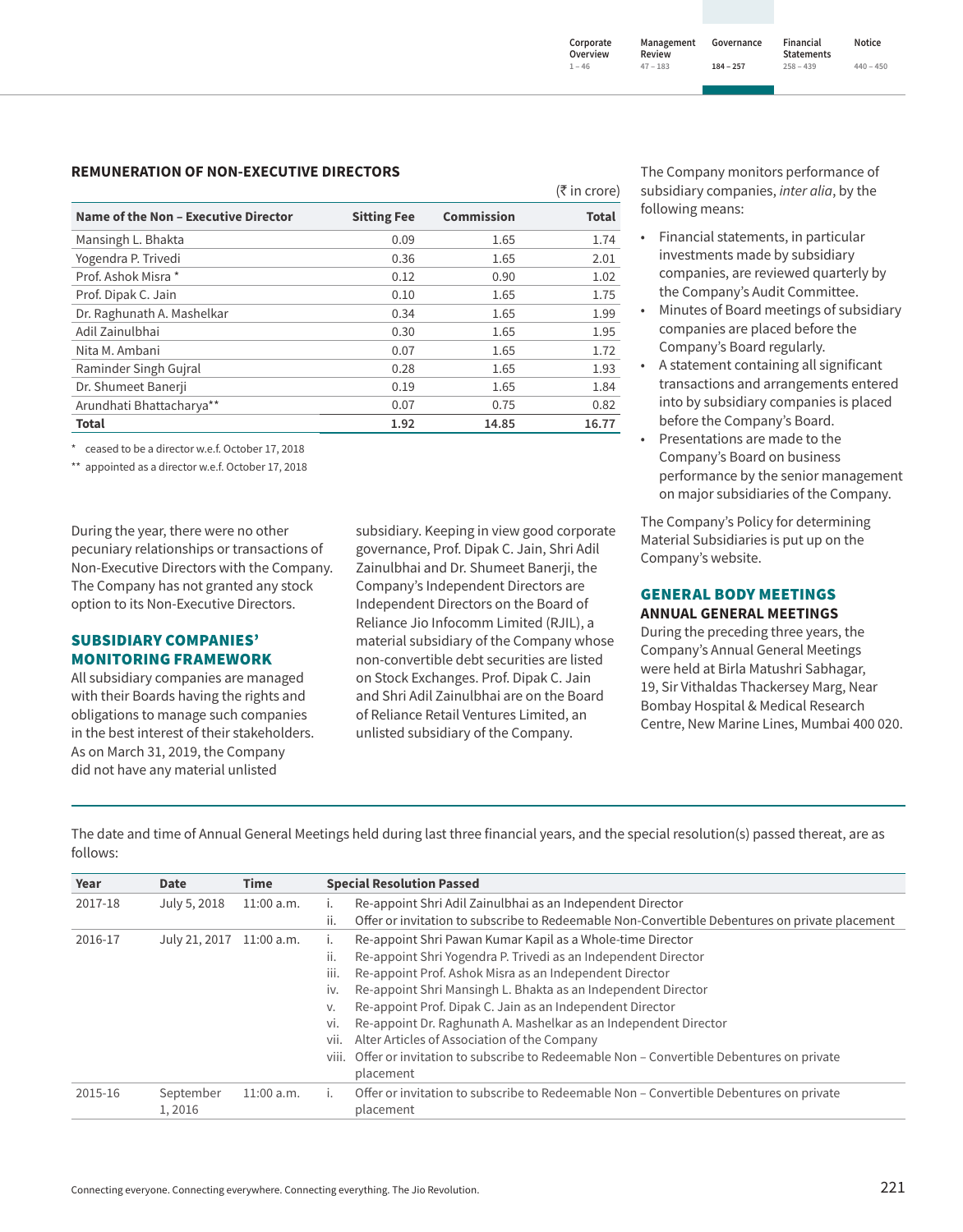## **RESOLUTION(S) PASSED THROUGH POSTAL BALLOT:**

No postal ballot was conducted during the financial year 2018-19. There is no immediate proposal for passing any resolution through postal ballot.

## DISCLOSURE ON MATERIALLY SIGNIFICANT RELATED PARTY TRANSACTIONS THAT MAY HAVE POTENTIAL CONFLICT WITH THE COMPANY'S INTERESTS AT LARGE

The Company's major related party transactions are generally with its subsidiaries and associates. The related party transactions are entered into based on considerations of various business exigencies, such as synergy in operations, sectoral specialisation and the Company's long-term strategy for sectoral investments, optimisation of market share, profitability, legal requirements, liquidity and capital resources of subsidiaries and associates.

All the contracts / arrangements / transactions entered by the Company during the financial year with related parties were in its ordinary course of business and on an arm's length basis.

During the year, the Company had not entered into any contract / arrangement / transaction with related parties which could be considered material in accordance with the policy of the Company on Materiality of Related Party Transactions. Please refer Note 31 of Standalone Financial Statements, forming part of the Annual Report.

None of the transactions with any of related parties were in conflict with the Company's interest.

The Company's Policy on Materiality of Related Party Transactions and on dealing with Related Party Transactions is put up on the Company's website.

## DETAILS OF NON-COMPLIANCE BY THE COMPANY, PENALTIES, STRICTURES IMPOSED ON THE COMPANY BY STOCK EXCHANGE OR SEBI, OR ANY STATUTORY AUTHORITY, ON ANY MATTER RELATED TO CAPITAL MARKETS, DURING THE LAST THREE YEARS

- (i) The Securities and Exchange Board of India (SEBI), on August 08, 2014 had passed an adjudication order on a show cause notice issued to the Company for alleged non-disclosure of the diluted Earnings per Share in the quarterly financial results for the quarters ended June 2007, September 2007, December 2007, March 2008, June 2008 and September 2008 and imposed monetary penalty of  $\bar{\tau}$  13 crore. On an appeal by the Company, the Hon'ble Securities Appellate Tribunal (SAT), set aside SEBI's order and remanded the matter for fresh consideration by SEBI. SEBI issued a fresh show cause notice dated April 05, 2016 in the matter alleging incorrect disclosure of the diluted Earnings per Share. The Company filed a reply to the show cause notice and attended the personal hearing on July 26, 2016. SEBI appointed new Adjudicating Officer (AO). The last hearing before the AO was held on November 22, 2018. Further details sought by AO have been provided. Adjudication order is awaited.
- (ii) (a) SEBI had passed an Order under Section 11B of the Securities and Exchange Board of India Act, 1992 on March 24, 2017 on a show cause notice dated December 16, 2010 issued to the Company in the matter concerning trading in the shares of Reliance Petroleum Limited by the Company in the year 2007, directing (i) disgorgement of  $\bar{\tau}$ 447 crore along with interest calculated at 12% per annum from November 29, 2007 till date of payment; and (ii) prohibiting the Company from dealing in

equity derivatives in the Futures and Options segment of the stock exchanges, directly or indirectly for a period of one year from March 24, 2017. The Company filed an appeal against the said Order before SAT. SAT has stayed the direction on disgorgement till the next date of hearing and the prohibition from dealing in equity derivatives in the Futures and Options segment expired on March 23, 2018.

- (b) SEBI had also issued a show cause notice dated November 21, 2017 to the Company in the matter concerning trading in the shares of Reliance Petroleum Limited by the Company in the year 2007, asking the Company to show cause as to why inquiry should not be held against the Company in terms of SEBI (Procedure for Holding Inquiry and Imposing Penalties by Adjudicating Officer) Rules, 1995 and penalty be not imposed under the provisions of the Securities and Exchange Board of India Act, 1992. The Company made preliminary objections in the matter in a hearing before the Adjudication Officer on September 11, 2018 and filed written submissions with SEBI on September 12, 2018 in relation to the said preliminary objections.
- (iii) SEBI had issued a show cause notice dated November 26, 2015 to the Company alleging that, the Company had not provided the information sought by SEBI regarding categorization of the Directors of the Company as on January 07, 2000. The Adjudicating Officer, vide Order dated February 28, 2018, disposed of the adjudication proceedings initiated against the Company without imposition of any penalty.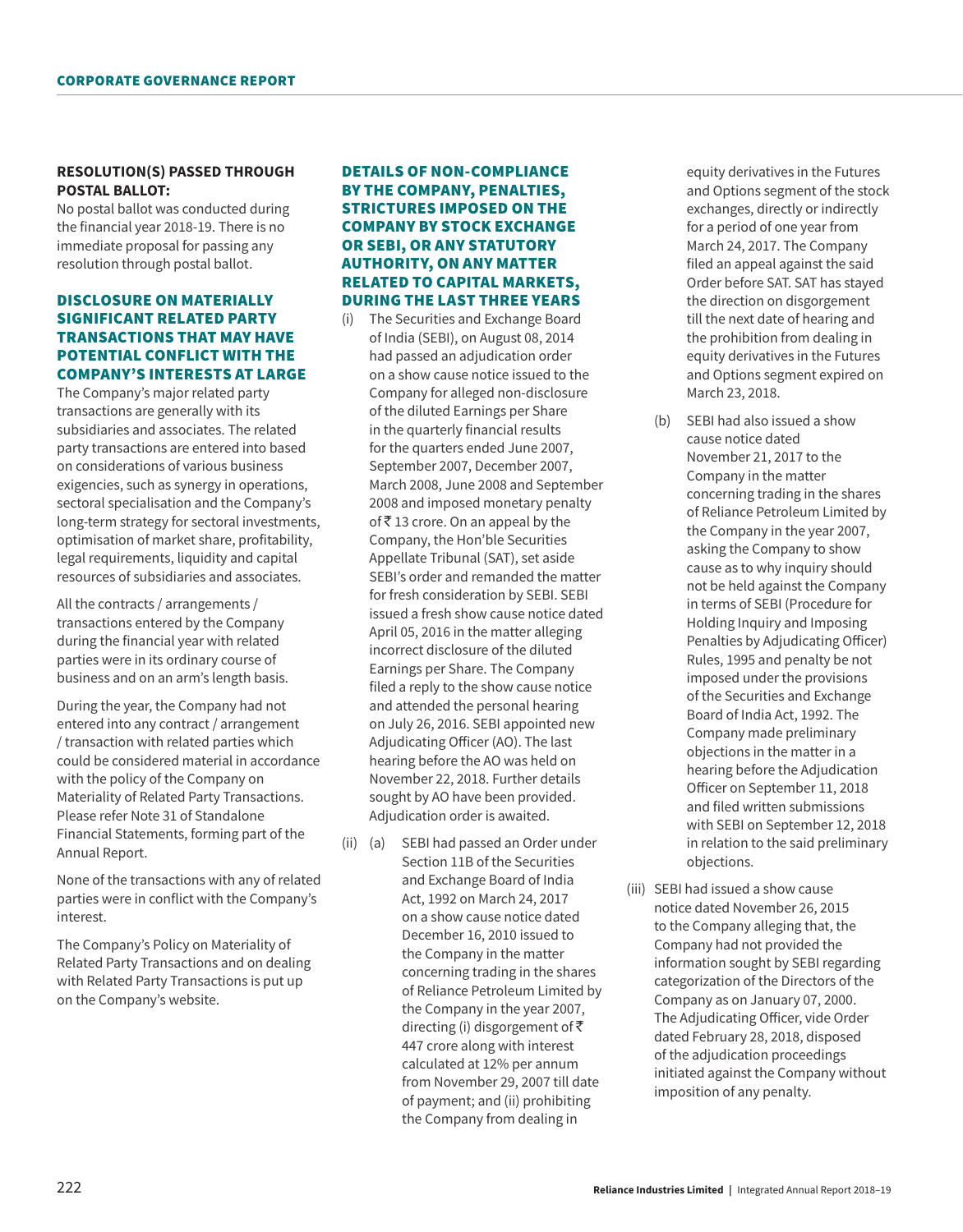**Corporate Overview Management Review 47 ‒ 183**

**1 ‒ 46**

**Governance 184 ‒ 257**

**Financial Statements Notice 440 ‒ 450**

**258 ‒ 439**

#### WHISTLE-BLOWER POLICY

The Company promotes ethical behaviour in all its business activities and has put in place a mechanism for reporting illegal or unethical behaviour. The Company has a Vigil Mechanism and Whistle-blower policy under which the employees are free to report violations of applicable laws and regulations and the Code of Conduct. The reportable matters may be disclosed to the Ethics and Compliance Task Force which operates under the supervision of the Audit Committee. Employees may also report violations to the Chairman of the Audit Committee. During the year, no employee was denied access to the Audit Committee. The Vigil Mechanism and Whistle-blower policy is put up on the Company's website.

## PREVENTION OF SEXUAL HARASSMENT OF WOMEN AT WORKPLACE

The Company is committed to provide a work environment that ensures every employee is treated with dignity, respect and afforded equal treatment. The details of the same have been disclosed in the Management's Discussion & Analysis (MD&A) Report forming part of the Annual Report.

## ADOPTION OF MANDATORY AND DISCRETIONARY REQUIREMENTS

The Company has complied with all mandatory requirements of Regulation 34 of the Listing Regulations. The Company has adopted the following discretionary requirements of the Listing Regulations:

#### **COMMUNICATION TO SHAREHOLDERS**

Half-yearly reports covering financial results were sent to members at their registered addresses. In addition to half-yearly reports, quarterly reports were also sent to the members whose e-mail IDs are registered with the Company / Depository Participants.

### **AUDIT QUALIFICATION**

The Company is in the regime of unmodified opinions on financial statements.

**REPORTING OF INTERNAL AUDITOR**

The Internal Auditor directly reports to the Audit Committee.

## MEANS OF COMMUNICATION

**Quarterly results:** The Company's quarterly / half-yearly / annual financial results are sent to the Stock Exchanges and published in 'Indian Express', 'Financial Express' and 'Loksatta'. Simultaneously, they are also put on the Company's website.

**News releases, presentations:** Official news releases and official media releases are sent to Stock Exchanges and are put on the Company's website.

**Presentations to institutional investors / analysts:** Detailed presentations are made to institutional investors and financial analysts on the Company's quarterly, half-yearly as well as annual financial results. These presentations are put on the Company's website, as well as sent to the Stock Exchanges. No unpublished price sensitive information is discussed in meeting / presentation with institutional investors and financial analysts.

**Website:** The Company's website (www.ril.com) contains a separate dedicated section 'Investor Relations' where shareholders' information is available.

**Annual Report:** The Annual Report containing, *inter alia*, Audited Financial Statement, Audited Consolidated Financial Statement, Board's Report, Auditors' Report and other important information is circulated to members and others entitled thereto. The MD&A Report forms part of the Annual Report. The Company's Annual Report is also available in downloadable form on the Company's website.

**Chairman's Communiqué:** Printed copy of the Chairman's speech is distributed to shareholders at Annual General Meeting. The document is also put on the Company's website.

**Letters to Investors:** Letters were sent to the shareholders / debenture holders as per records, for claiming unclaimed / unpaid dividend / interest or redemption amount on debentures / dematerialisation of shares / updating PAN and Bank Account details. The Company has also sent intimations to the shareholders holding shares in physical form, informing them about SEBI's mandate to permit transfer of shares only in dematerialised form w.e.f. April 1, 2019.

**NSE Electronic Application Processing System (NEAPS):** NEAPS is a web-based application designed by NSE for corporates. All periodical and other compliance filings are filed electronically on NEAPS.

**BSE Listing Centre (Listing Centre):** BSE's Listing Centre is a web-based application designed for corporates. All periodical and other compliance filings are filed electronically on the Listing Centre.

**SEBI Complaints Redress System** 

**(SCORES):** Investor complaints are processed at SEBI in a centralised web-based complaints redress system. The salient features of this system are centralised database of all complaints, online upload of Action Taken Reports (ATRs) by concerned companies and online viewing by investors of actions taken on the complaints and their current status.

**Designated exclusive email-IDs:** The Company has designated the following email-IDs exclusively for investor servicing:

- For queries on Annual Report: investor. relations@ril.com
- For queries in respect of shares in physical mode: rilinvestor@karvy.com

**Shareholders' Feedback Survey:** The Company sends feedback form seeking shareholders' views on various matters relating to investor services and Annual Report for improvement in future.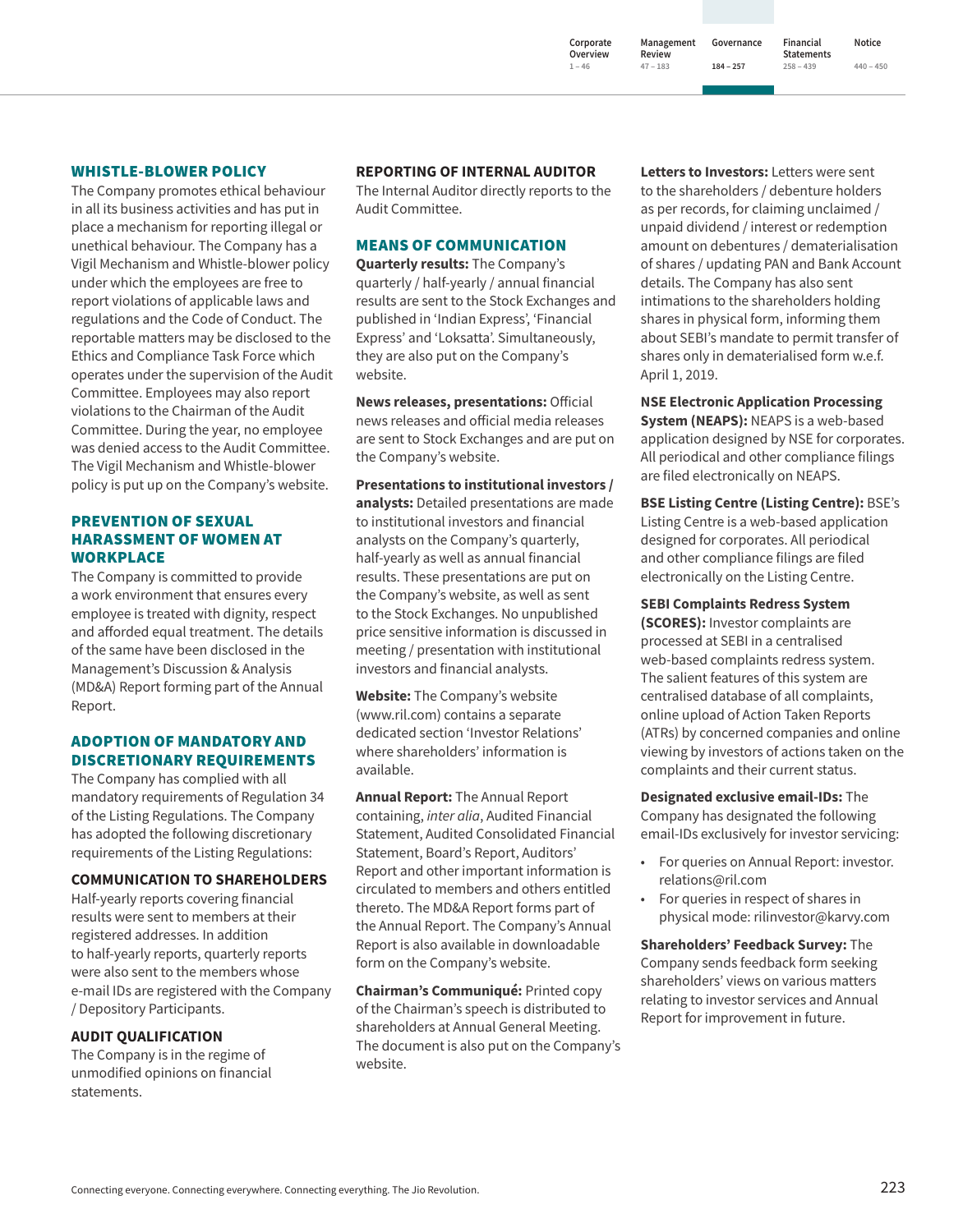# GENERAL SHAREHOLDER INFORMATION

#### **ANNUAL GENERAL MEETING**

Monday, August 12, 2019 at 11:00 a.m. Birla Matushri Sabhagar, 19, Sir Vithaldas Thackersey Marg, Near Bombay Hospital & Medical Research Centre, New Marine Lines, Mumbai 400 020

#### **DIVIDEND PAYMENT DATE**

Credit / dispatch of dividend payment: Between August 13, 2019 and August 19, 2019.

## **FINANCIAL YEAR**

April 1 to March 31

# **FINANCIAL CALENDAR (TENTATIVE) RESULTS FOR THE QUARTER ENDING**

**June 30, 2019** – Third week of July, 2019

**September 30, 2019** – Third week of October, 2019

**December 31, 2019** – Third week of January, 2020

**March 31, 2020** – Third week of April, 2020

**Annual General Meeting** – June / July, 2020

## **LISTING ON STOCK EXCHANGES** Equity Shares

#### **BSE Limited (BSE)**

Phiroze Jeejeebhoy Towers, Dalal Street, Mumbai 400 001

Scrip Code - 500325

## **National Stock Exchange of India Limited (NSE)**

Exchange Plaza, C-1, Block G, Bandra-Kurla Complex, Bandra (East), Mumbai 400 051

Trading Symbol – RELIANCE

## **ISIN: INE002A01018**

#### Global Depository Receipts (GDRs)

**Luxembourg Stock Exchange**  35A Boulevard Joseph II, L-1840, Luxembourg

#### Overseas Depository

**The Bank of New York Mellon Corporation** 240, Greenwich Street, New York, NY 10286, USA

#### Domestic Custodian **ICICI Bank Limited**

Empire Complex, 1st Floor, 414, Senapati Bapat Marg, Lower Parel, Mumbai 400 013

#### **PAYMENT OF LISTING FEES**

Annual listing fee for the financial year 2019-20 has been paid by the Company to BSE and NSE. Annual maintenance and listing agency fee for the calendar year 2019 has been paid by the Company to the Luxembourg Stock Exchange.

#### **PAYMENT OF DEPOSITORY FEES**

Annual Custody / Issuer fee for the year 2019-20 will be paid by the Company to Central Depository Services Limited (CDSL) and National Securities Depository Limited (NSDL) on receipt of the invoice.

## **FEES PAID TO THE STATUTORY AUDITORS**

Total fees for all services paid by the Company and its subsidiaries, on a consolidated basis, to statutory auditors of the Company and other firms in the network entity of which the statutory auditors are a part, during the year ended March 31, 2019, is as follows:

|                    |                   | (₹ in crore)     |
|--------------------|-------------------|------------------|
| <b>Particulars</b> | <b>DTS&amp;</b>   | <b>SRBC&amp;</b> |
|                    | <b>Associates</b> | <b>COLLP</b>     |
|                    | and their         | and their        |
|                    | network           | network          |
|                    |                   |                  |
|                    | entities          | entities         |
| Fees for audit and | 7.44              | 14.65            |
| related services   |                   |                  |
| Other fees         | 0.32              | 24.88            |

#### **DEBT SECURITIES**

The details of listing of Non-Convertible Debentures issued by the Company are given here below:

| Non-Convertible<br><b>Debentures Series</b> | <b>Listing Details</b>    |
|---------------------------------------------|---------------------------|
| PPP 180 - T1                                |                           |
| PPD Series A to H                           | Listed on Debt Market     |
| PPD Series IA & IB                          | Segment of BSE and<br>NSF |
| <b>PPD Series J</b>                         |                           |

The Company has issued bonds from time to time in the international markets by way of private placement as well as bond offerings listed on stock exchanges. The Company's bonds are listed on Singapore Stock Exchange, Taipei Exchange and Luxembourg Stock Exchange.

## **CREDIT RATING**

The Company has obtained rating from CRISIL Limited, ICRA Limited and CARE Ratings Limited during the financial year 2018-19. There has been no revision in credit ratings during the financial year 2018-19.

| <b>Rating Agency</b>        | Rating                   | Outlook       |
|-----------------------------|--------------------------|---------------|
| <b>CRISIL Limited</b>       | <b>CRISL AAA</b>         | Stable        |
| <b>ICRA Limited</b>         | <b>[ICRA] AAA Stable</b> |               |
| <b>CARE Ratings Limited</b> | <b>CARE AAA</b>          | <b>Stable</b> |

#### **UTILISATION OF FUNDS RAISED THROUGH ISSUE OF NON-CONVERTIBLE DEBENTURES**

The Company has issued on private placement and allotted, Unsecured, Redeemable Non-convertible Debentures (NCDs) of face value of ₹10,00,000/-(Rupees Ten Lakh) each, aggregating  $\overline{5}19,000$  crore (paid up to the extent of  $\overline{5}$  17,000 crore) during the financial year 2018-19 in five tranches as per the terms of issue of the respective tranches. The funds raised through issuance of NCDs have been utilised for refinancing of existing borrowings and other purpose in the ordinary course of business.

### **DEBENTURE TRUSTEE**

Axis Trustee Services Limited The Ruby, 2nd Floor, SW, 29, Senapati Bapat Marg, Dadar (West), Mumbai – 400028 Tel: +91-22-62300451 Fax: +91-22-62300700 Email: [debenturetrustee@axistrustee.com](mailto:debenturetrustee@axistrustee.com); [complaints@axistrustee.com](mailto:complaints@axistrustee.com)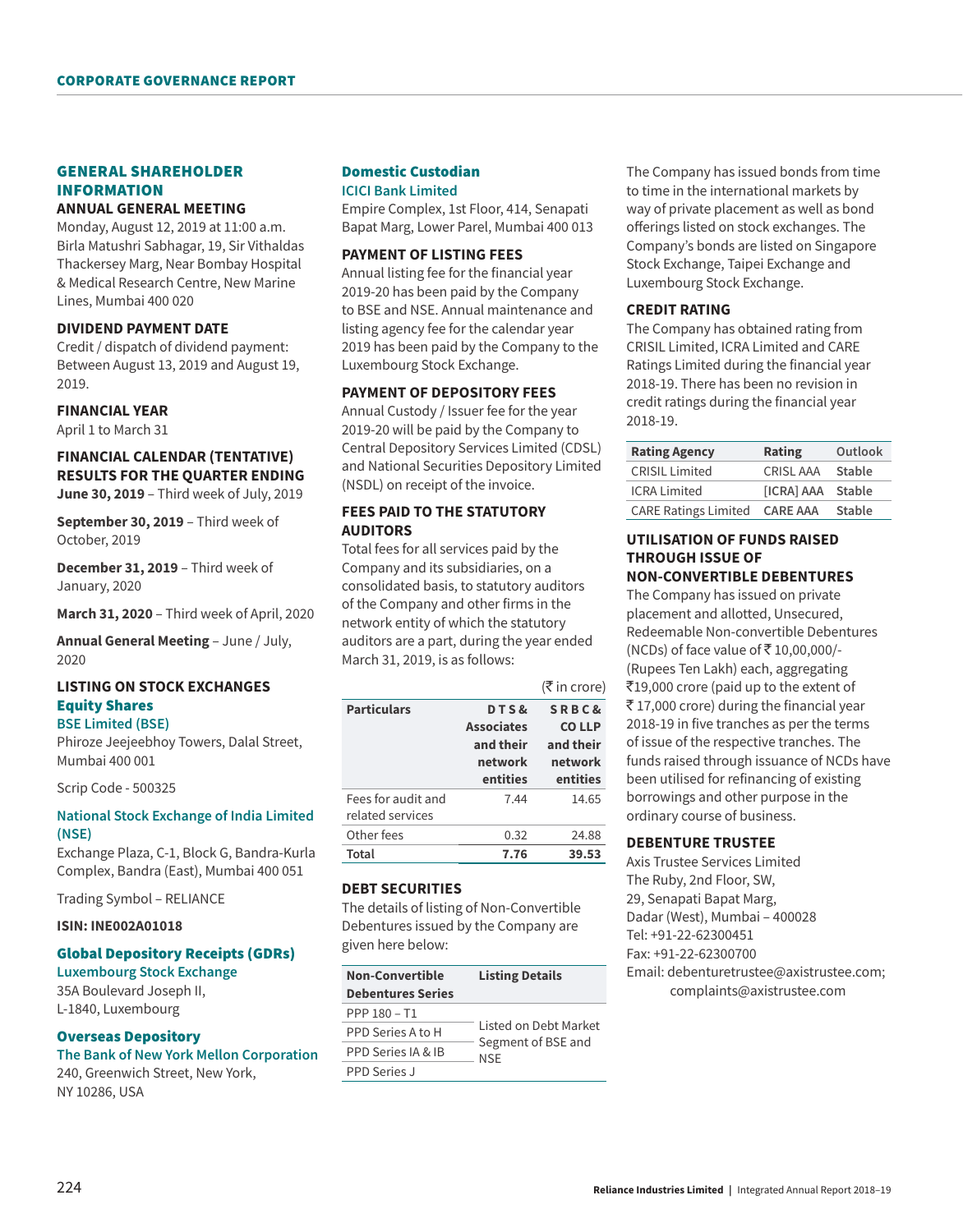### **STOCK MARKET PRICE DATA**

| Month             |                        | <b>National Stock Exchange of India Limited (NSE)</b> |                 | <b>BSE Limited (BSE)</b> |                       |              |
|-------------------|------------------------|-------------------------------------------------------|-----------------|--------------------------|-----------------------|--------------|
|                   | High Price $(\bar{z})$ | Low Price $(\bar{z})$                                 | Volume (No.)    | High Price $(\bar{z})$   | Low Price $(\bar{z})$ | Volume (No.) |
| April 2018        | 1,011.00               | 885.25                                                | 12,59,00,999    | 1,010.70                 | 886.10                | 86,39,469    |
| May 2018          | 1,000.00               | 906.60                                                | 12,69,10,309    | 999.30                   | 907.10                | 1,13,78,419  |
| June 2018         | 1,036.00               | 918.45                                                | 16, 15, 78, 463 | 1,035.80                 | 919.10                | 1,66,12,272  |
| <b>July 2018</b>  | 1,190.40               | 957.00                                                | 19,92,78,275    | 1,190.00                 | 957.55                | 1,14,41,431  |
| August 2018       | 1,329.00               | 1,165.95                                              | 14,88,03,132    | 1,328.75                 | 1,166.00              | 99,39,864    |
| September 2018    | 1,281.35               | 1,183.50                                              | 17,99,32,122    | 1,279.90                 | 1,183.20              | 96,48,792    |
| October 2018      | 1,257.70               | 1,016.40                                              | 27,54,87,319    | 1,260.00                 | 1,017.00              | 1,81,45,610  |
| November 2018     | 1,186.00               | 1,050.00                                              | 16,36,81,574    | 1,186.00                 | 1,050.30              | 1,72,83,993  |
| December 2018     | 1,174.90               | 1,055.00                                              | 15,27,34,872    | 1,174.00                 | 1,055.35              | 1,01,28,281  |
| January 2019      | 1,264.70               | 1,081.10                                              | 21,37,48,954    | 1,263.00                 | 1,081.25              | 1,41,70,613  |
| February 2019     | 1,321.20               | 1,206.00                                              | 17,44,15,206    | 1,320.85                 | 1,206.15              | 1,40,01,202  |
| <b>March 2019</b> | 1,388.00               | 1,218.60                                              | 18,66,86,479    | 1,386.60                 | 1,218.20              | 1,47,48,550  |

[Source: This information is compiled from the data available on the websites of BSE and NSE]

#### **BSE SENSEX VS RIL SHARE PRICE**





# **NSE NIFTY VS RIL SHARE PRICE**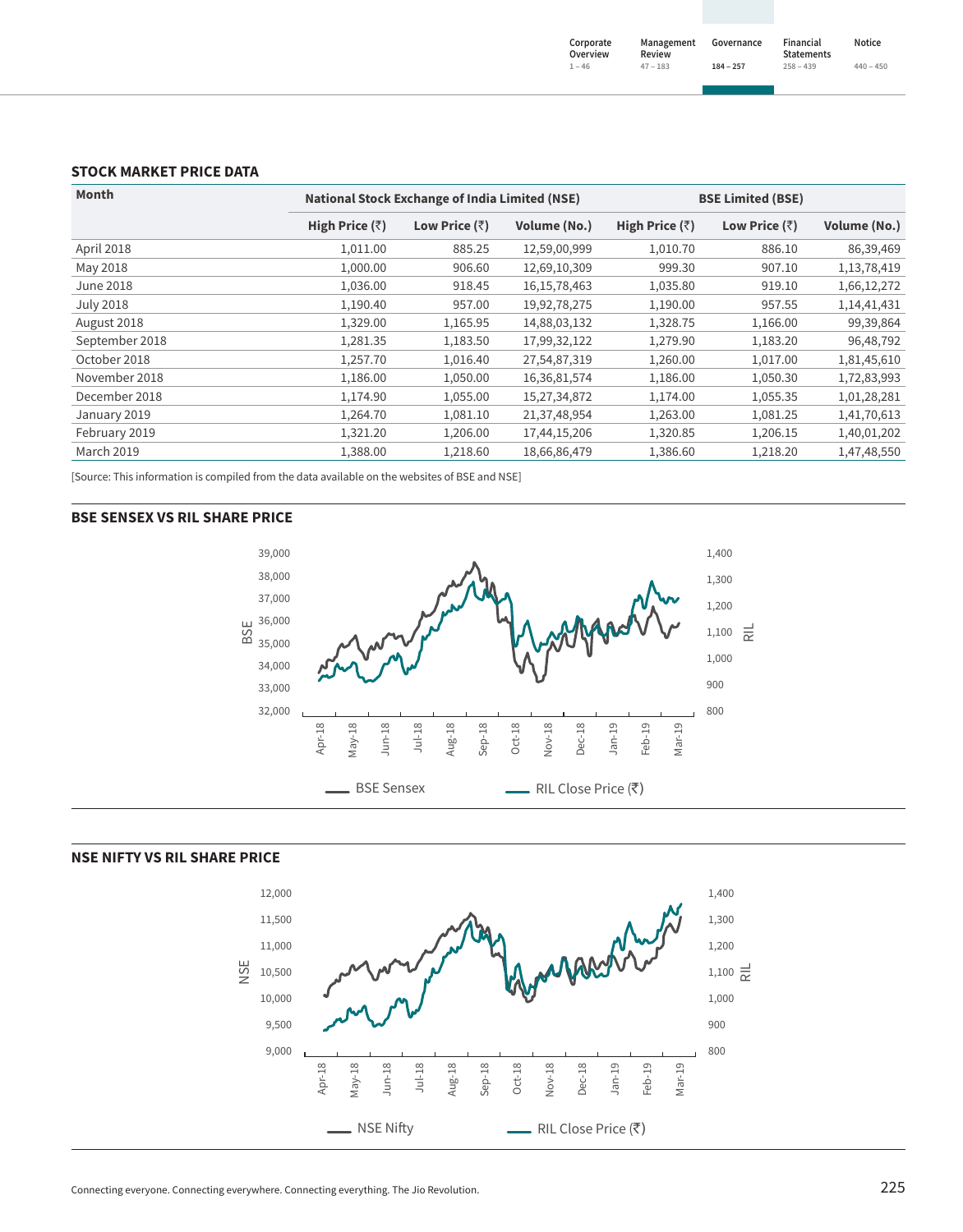|           | <b>RIL Share Performance</b><br>on BSE | <b>Sensex Performance</b> | <b>RIL Share Performance</b><br>on NSE | <b>Nifty Performance</b> |
|-----------|----------------------------------------|---------------------------|----------------------------------------|--------------------------|
| FY2018-19 | 54.40%                                 | 17.30%                    | 54.44%                                 | 14.93%                   |
| 2 Years   | 106.65%                                | 30.56%                    | 106.41%                                | 26.71%                   |
| 3 Years   | 160.81%                                | 52.60%                    | 160.86%                                | 50.21%                   |
| 5 Years   | 193.29%                                | 72.75%                    | 192.94%                                | 73.38%                   |
| 10 years  | 257.94%                                | 298.34%                   | 257.63%                                | 284.78%                  |

## **SHARE PRICE PERFORMANCE IN COMPARISON TO BROAD BASED INDICES – BSE SENSEX AND NSE NIFTY AS ON MARCH 31, 2019**

## **MARKET CAPITALISATION**

The Market Capitalisation of the Company based on year end closing prices quoted on NSE is given below:



### **REGISTRARS AND TRANSFER AGENTS**

Karvy Fintech Private Limited Karvy Selenium Tower B, Plot 31-32, Gachibowli Financial District, Nanakramguda, Hyderabad 500 032 Tel: +91 40 67161700 Toll Free No.: 1800 425 8998 (From 9:00 a.m. to 6:00 p.m.) Fax: +91 40 67161680 E-mail: [rilinvestor@karvy.com](mailto:rilinvestor@karvy.com) Website: www.karvy.com

### **SHARE TRANSFER SYSTEM**

Share transfers have been processed and share certificates duly endorsed have been delivered within a period of seven days from the date of receipt, subject to

documents being valid and complete in all respects. The Board has delegated the authority for approving transfer, transmission, and so on of the Company's securities to the Managing Director and / or Company Secretary. A summary of transfer / transmission of securities of the Company so approved by the Managing Director / Company Secretary is placed at quarterly meetings of Board and Stakeholders' Relationship Committee. The Company obtains from a Company Secretary in Practice half-yearly certificate to the effect that all certificates have been issued within thirty days of the date of lodgment of the transfer, sub-division, consolidation and

renewal as required under Regulation 40(9) of the Listing Regulations and files a copy of the said certificate with Stock Exchanges.

Trading in equity shares of the Company is permitted only in dematerialised form. SEBI has mandated that securities of listed companies can be transferred only in dematerialised form w.e.f. April 1, 2019. Accordingly the Company / its RTA has stopped accepting any fresh lodgement of transfer of shares in physical form. Members holding shares in physical form are advised to avail of the facility of dematerialisation.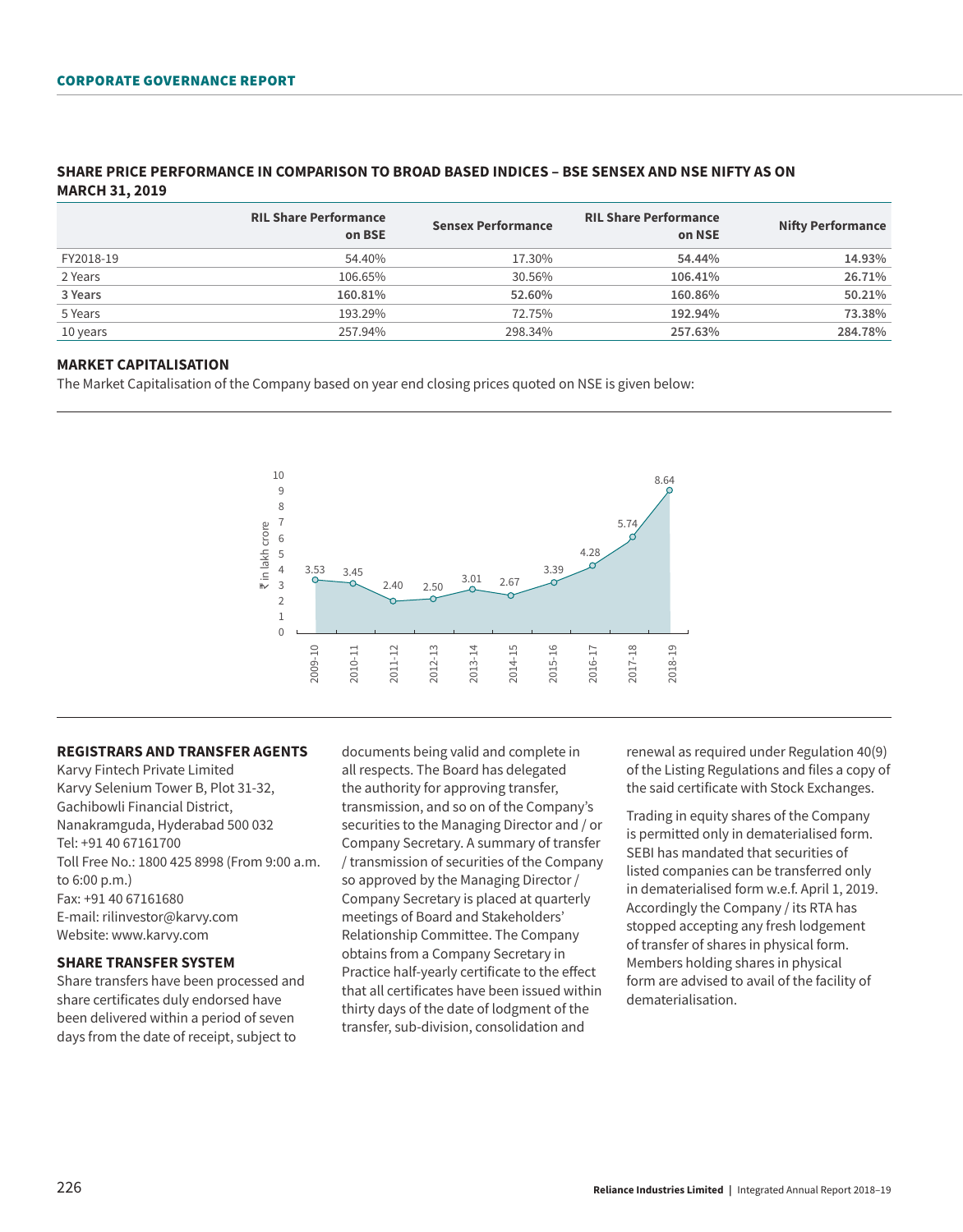| Corporate<br>Overview | Management<br>Review | Governance  | Financial<br><b>Statements</b> | Notice      |
|-----------------------|----------------------|-------------|--------------------------------|-------------|
| $1 - 46$              | $47 - 183$           | $184 - 257$ | $258 - 439$                    | $440 - 450$ |

## **SHAREHOLDING PATTERN AS ON MARCH 31, 2019**

| Sr.<br>No. | <b>Category of shareholder</b>                                                            | Number of<br>shareholders | <b>Total number of</b><br>shares | $%$ of (A+B+C) |
|------------|-------------------------------------------------------------------------------------------|---------------------------|----------------------------------|----------------|
| (A)        | <b>Shareholding of Promoter and Promoter Group</b>                                        |                           |                                  |                |
| (1)        | Indian                                                                                    | $51*$                     | 292,62,02,148                    | 46.16          |
| (2)        | Foreign                                                                                   | 0                         | $\Omega$                         | 0.00           |
|            | <b>Total Shareholding of Promoter and Promoter Group</b>                                  | 51                        | 292,62,02,148                    | 46.16          |
| (B)        | <b>Public Shareholding</b>                                                                |                           |                                  |                |
| (1)        | Institutions                                                                              | 1,586                     | 225,51,95,645                    | 35.58          |
| (2)        | Non-institutions                                                                          | 22,09,597                 | 100,86,25,552                    | 15.91          |
|            | <b>Total Public Shareholding</b>                                                          | 22, 11, 183               | 326, 38, 21, 197                 | 51.49          |
| (C)        | Shares held by Custodians and against which Depository Receipts have been issued          |                           |                                  |                |
| (1)        | Promoter and Promoter Group                                                               | $\mathbf{0}$              | $\mathbf 0$                      | 0.00           |
| (2)        | Public                                                                                    | 1                         | 14,86,70,478                     | 2.35           |
|            | Total shares held by Custodians and against which Depository<br>Receipts have been issued | 1                         | 14,86,70,478                     | 2.35           |
|            | Total $(A) + (B) + (C)$                                                                   | 22, 11, 235               | 633,86,93,823                    | 100.00         |

\* As per disclosure under Regulation 30(2) of the Securities and Exchange Board of India (Substantial Acquisition of Shares and Takeovers) Regulations, 2011, furnished by the promoters.

## **CATEGORY-WISE SHAREHOLDING** (%)



## **DISTRIBUTION OF SHAREHOLDING BY SIZE AS ON MARCH 31, 2019**

| <b>Category (Shares)</b> | <b>Holders</b> | <b>Shares</b> | % of total Shares |
|--------------------------|----------------|---------------|-------------------|
| Upto 500                 | 19,98,890      | 18,80,21,041  | 2.97              |
| $501 - 1000$             | 1,11,990       | 7,99,32,384   | 1.26              |
| $1001 - 5000$            | 87,476         | 17,27,04,224  | 2.72              |
| $5001 - 10000$           | 7,581          | 5,23,83,077   | 0.83              |
| 10001 - 20000            | 2,790          | 3,85,99,409   | 0.61              |
| Above 20000              | 2.512          | 580,70,53,688 | 91.61             |
| Total                    | 22, 11, 239    | 633,86,93,823 | 100.00            |

## **DEMATERIALISATION OF SHARES**

| <b>Mode of Holding</b> | $\%$   |
|------------------------|--------|
| <b>NSDL</b>            | 95.91  |
| CDSL                   | 2.85   |
| Physical               | 1.24   |
| Total                  | 100.00 |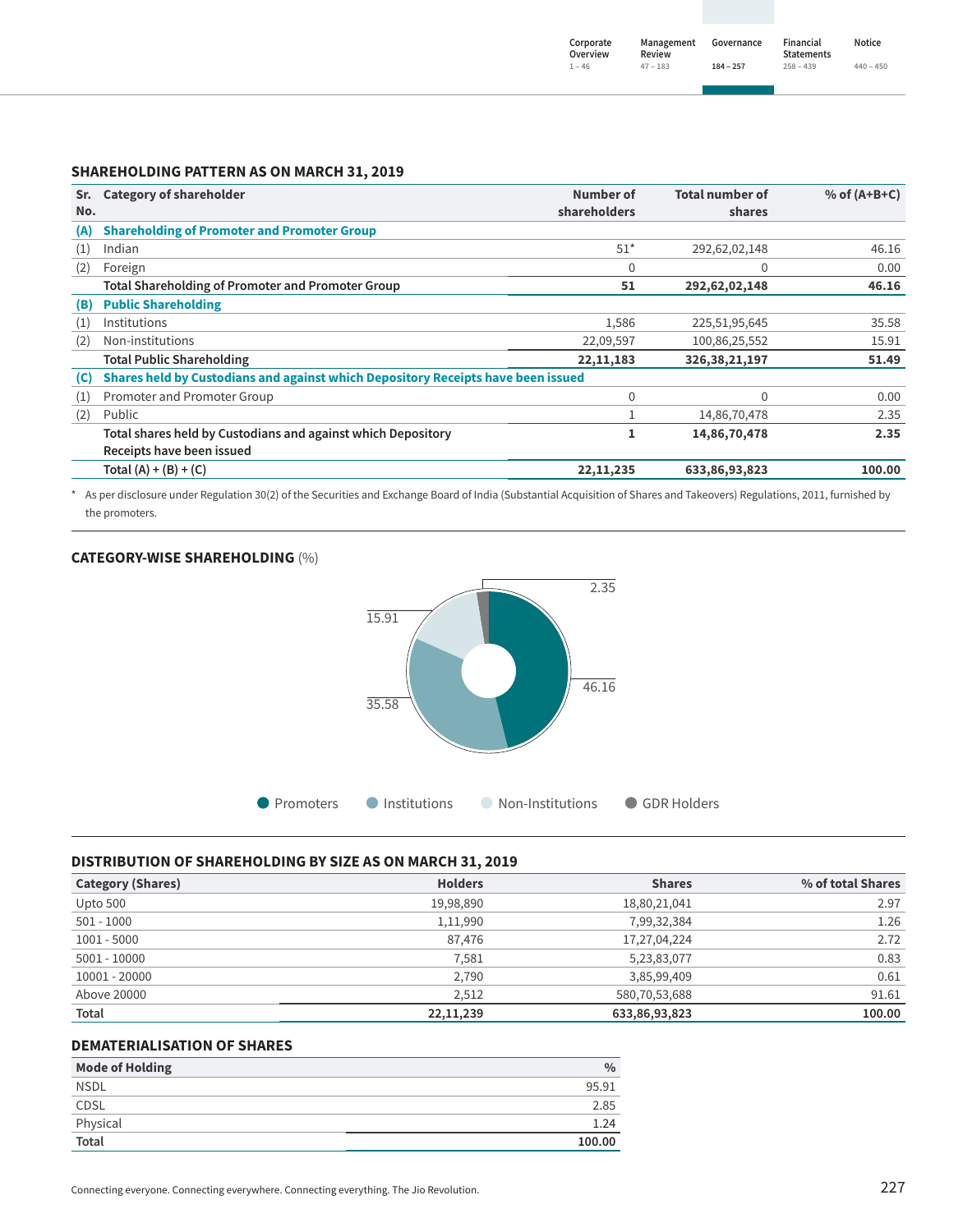#### BUILD-UP OF EQUITY SHARE CAPITAL

The statement showing build-up of equity share capital is put up on the Company's website.

#### CORPORATE BENEFITS TO INVESTORS **DIVIDEND DECLARED FOR THE LAST 10 YEARS**

| <b>Financial Year</b> | <b>Date of Dividend Declaration</b>  | <b>Dividend per Equity Share of</b><br>₹10/-each (₹) |
|-----------------------|--------------------------------------|------------------------------------------------------|
| 2008-09               | October 7, 2009                      | 13                                                   |
| 2009-10               | June 18, 2010 (post bonus issue 1:1) | 7                                                    |
| 2010-11               | June 3, 2011                         | 8                                                    |
| 2011-12               | June 7, 2012                         | 8.5                                                  |
| 2012-13               | June 6, 2013                         | 9                                                    |
| 2013-14               | June 18, 2014                        | 9.5                                                  |
| 2014-15               | June 12, 2015                        | 10                                                   |
| 2015-16               | March 10, 2016                       | 10.50                                                |
| 2016-17               | July 21, 2017                        | 11                                                   |
| 2017-18               | July 5, 2018 (post bonus issue 1:1)  | 6                                                    |
|                       |                                      |                                                      |

Bonus Issues of fully Paid-Up Equity Shares

| <b>Financial Year</b> | <b>Ratio</b> |
|-----------------------|--------------|
| 1980-81               | 3:5          |
| 1983-84               | 6:10         |
| 1997-98               | 1:1          |
| 2009-10               | 1:1          |
| 2017-18               | 1:1          |

#### **LIQUIDITY**

The Company's Equity Shares are among the most liquid and actively traded shares on the Indian Stock Exchanges. RIL shares consistently rank among the top few frequently traded shares, both in terms of the number of shares traded, as well as value.

Relevant data for the average daily turnover for the financial year 2018-19 is given below:

| <b>Particulars</b>             | <b>BSE</b> | <b>NSE</b> | Total     |
|--------------------------------|------------|------------|-----------|
| Shares (nos.)                  | 6.29.591   | 85,04,668  | 91.34.259 |
| Value ( $\bar{\tau}$ in crore) | 70.86      | 963.81     | 1.034.67  |

[Source: This information is compiled from the data available on the websites of BSE and NSE]

## OUTSTANDING GDRs / WARRANTS AND CONVERTIBLE BONDS, CONVERSION DATE AND LIKELY IMPACT ON EQUITY

**GDRs:** Outstanding GDRs as on March 31, 2019 represent 14,86,70,478 equity shares constituting 2.35% of Company's paid-up Equity Share Capital. Each GDR represents two underlying equity shares in the Company. GDR is not a specific time-bound instrument and can be surrendered at any time and converted into the underlying equity shares in the Company. The shares so released in favour of the investors upon

surrender of GDRs can either be held by investors concerned in their name or sold off in the Indian secondary markets for cash. To the extent of shares so sold in Indian markets, GDRs can be reissued under the available head-room.

## RIL GDR PROGRAMME

RIL GDRs are listed on the Luxembourg Stock Exchange. GDRs are traded on the International Order Book (IOB) of London Stock Exchange. GDRs are also traded amongst Qualified Institutional Investors in the PORTAL System of NASD, USA.

RIL GDRs are exempted securities under US Securities Law. RIL GDR programme has been established under Rule 144A and Regulation S of the US Securities Act, 1933. Reporting is done under the exempted route of Rule 12g3-2(b) under the US Securities Exchange Act, 1934.

The Bank of New York Mellon is an Overseas Depository and ICICI Bank Limited is the Domestic Custodian of all the Equity Shares underlying the GDRs issued by the Company.

#### EMPLOYEE STOCK OPTIONS

Particulars with regard to Employees' Stock Options are put up on the Company's website.

## COMMODITY PRICE RISKS / FOREIGN EXCHANGE RISK AND HEDGING ACTIVITIES

The Company is subject to commodity price risks due to fluctuation in prices of crude oil, gas and downstream petroleum products. Company's payables and receivables are in U.S. Dollars and due to fluctuations in foreign exchange prices, it is subject to foreign exchange risks. The Company has in place a robust risk management framework for identification and monitoring and mitigation of commodity price and foreign exchange risks. The risks are tracked and monitored on a regular basis and mitigation strategies are adopted in line with the risk management framework. For further details on the above risks, please refer the Enterprise Risk Management section of the MD&A Report.

## RISK MANAGEMENT POLICY WITH RESPECT TO COMMODITIES INCLUDING THROUGH HEDGING **• COMMODITIES EXPOSURE**

The Company is exposed to price volatility on various Petroleum, Petrochemical and other Energy related commodities, as part of its business operations. Due to the dynamic markets, prices of such Commodities fluctuate and can result in Margin Risk. This policy prescribes the guidelines for hedging Commodities Price risks.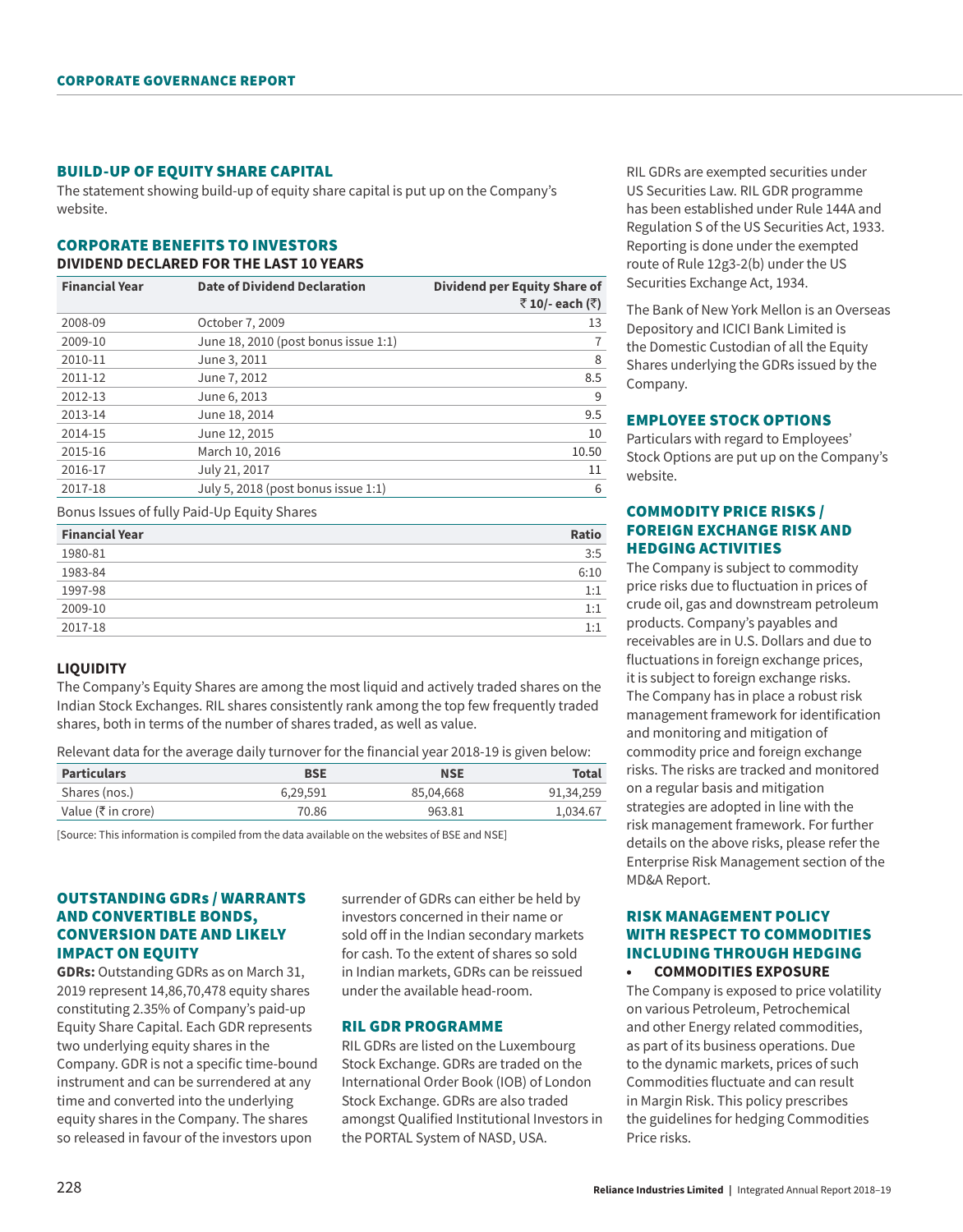**1 ‒ 46**

**Financial Statements 258 ‒ 439 Notice 440 ‒ 450**

## **• HEDGING POLICY**

Exposures are identified and measured across the Company so that appropriate hedging can be done on a Net basis. For Commodities hedging, there exist Over the Counter (OTC) and Exchange markets that offer financial instruments (derivatives), that enable managing the Price risk.

Strategic decisions regarding the timing and the usage of derivatives instruments such as Swaps / Futures / Options, shall be taken based on various factors including market conditions, physical inventories, macro-economic situation. These decisions and execution shall be done in line with the Board approved Commodities

Risk Management framework. The Risk Management Committee has oversight on all hedging actions taken.

**184 ‒ 257**

More detail on Risk Management are covered under the Enterprise Risk Management section of the MD&A Report, which forms part of Annual Report.

#### Exposure of the Company to commodity risks, which are material

| <b>Commodity Name</b> | <b>Exposure towards</b><br>particular commodity | <b>Exposure in Quantity</b><br>terms<br>(₹ in crore)<br>towards the particular<br>commodity<br>(in 1000 Metric Ton) | % of such exposure hedged<br>through commodity derivatives |                          |                             |               |              |
|-----------------------|-------------------------------------------------|---------------------------------------------------------------------------------------------------------------------|------------------------------------------------------------|--------------------------|-----------------------------|---------------|--------------|
|                       |                                                 |                                                                                                                     | <b>Domestic market</b>                                     |                          | <b>International market</b> |               | <b>Total</b> |
|                       |                                                 |                                                                                                                     | <b>OTC</b>                                                 | <b>Exchange</b>          |                             | OTC Exchange* |              |
| Crude                 | 2,33,483                                        | 70,029                                                                                                              | $\overline{\phantom{m}}$                                   | $\overline{\phantom{a}}$ | 28%                         | 15%           | 43%          |
| Middle Distillates    | 1,36,537                                        | 30,360                                                                                                              | $\overline{\phantom{m}}$                                   | $\overline{\phantom{a}}$ | 45%                         | 20%           | 65%          |
| Light Distillates     | 64.062                                          | 14,098                                                                                                              | $\overline{\phantom{a}}$                                   | $\overline{\phantom{a}}$ | 3%                          | 20%           | 23%          |
| Polymer               | 50,638                                          | 5,730                                                                                                               | $\overline{\phantom{a}}$                                   |                          |                             |               |              |
| Petchem Intermediate  | 46,711                                          | 6.587                                                                                                               | $\overline{\phantom{a}}$                                   | $\sim$                   | $\overline{\phantom{a}}$    | $\sim$        | -            |
| Polyester             | 26,811                                          | 2,643                                                                                                               | $\overline{\phantom{a}}$                                   | $\overline{\phantom{a}}$ | $\overline{\phantom{a}}$    | $\sim$        |              |
| <b>Total</b>          | 5,58,242                                        |                                                                                                                     |                                                            |                          |                             |               |              |

\* Includes OTC transactions cleared through International Exchanges

# PLANT LOCATIONS IN INDIA **REFINING & MARKETING**

#### DTA Jamnagar Refinery

Village Meghpar / Padana, Taluka Lalpur, Jamnagar – 361 280, Gujarat, India

#### SEZ Jamnagar Refinery

Unit of Reliance Jamnagar SEZ Village Meghpar/padana, Taluka Lalpur, Jamnagar- 361 280, Gujarat, India

# **PETROCHEMICALS**

## Barabanki Manufacturing Division

Dewa Road, P.O. Somaiya Nagar, Barabanki – 225 123, Uttar Pradesh, India

#### Dahej Manufacturing Division

P. O. Dahej – 392 130, Taluka: Vagra, District Bharuch, Gujarat, India

#### Hazira Manufacturing Division

Village Mora, P.O. Bhatha, Surat-Hazira Road, Surat – 394 510, Gujarat, India

#### Hoshiarpur Manufacturing Division

Dharamshala Road, V.P.O. Chohal, District Hoshiarpur – 146 024, Punjab, India

#### DTA Jamnagar Refinery

Village Meghpar / Padana, Taluka Lalpur, Jamnagar – 361 280, Gujarat, India

## SEZ Jamnagar Refinery

Unit of Reliance Jamnagar SEZ Village Meghpar/Padana, Taluka Lalpur, Jamnagar- 361 280, Gujarat, India

#### Nagothane Manufacturing Division

P. O. Petrochemicals Township, Nagothane – 402 125, Roha Taluka, District Raigad, Maharashtra, India

#### Patalganga Manufacturing Division

B-1 to B-5 & A3, MIDC Industrial Area, Patalganga – 410 220, District Raigad, Maharashtra, India

#### Silvassa Manufacturing Division

342, Kharadpada, P.O. Naroli – 396 235, Union Territory of Dadra and Nagar Haveli, India

## Vadodara Manufacturing Division

P. O. Petrochemicals, Vadodara – 391 346, Gujarat, India

#### Vadodara Composites Division

Vadodara - Halol Expressway, Vill - Asoj, Taluka - Waghodia, Vadodara, Gujarat, 391 510

#### **OIL & GAS** KG D6 Onshore Terminal

Village Gadimoga, Tallarevu Mandal, East Godavari District – 533 463, Andhra Pradesh, India

#### Coal Bed Methane Project (CBM)

Village & P. O.: Lalpur, Tehsil: Burhar, District Shahdol, Madhya Pradesh – 484 110, India

### **TEXTILES**

#### Naroda Manufacturing Division

103 / 106, Naroda Industrial Estate, Naroda, Ahmedabad – 382 330, Gujarat, India

### ADDRESS FOR CORRESPONDENCE **FOR SHARES / DEBENTURES HELD IN PHYSICAL FORM**

Karvy Fintech Private Limited Karvy Selenium Tower B, Plot 31-32, Gachibowli Financial District, Nanakramguda, Hyderabad - 500 032 Tel: +91 40 67161700 Toll Free No.: 1800 425 8998 (From 9:00 a.m. to 6:00 p.m.) Fax: +91 40 67161680 E-mail: rilinvestor@karvy.com Website: www.karvy.com

### **FOR SHARES / DEBENTURES HELD IN DEMAT FORM**

Investors' concerned Depository Participant(s) and / or Karvy Fintech Private Limited.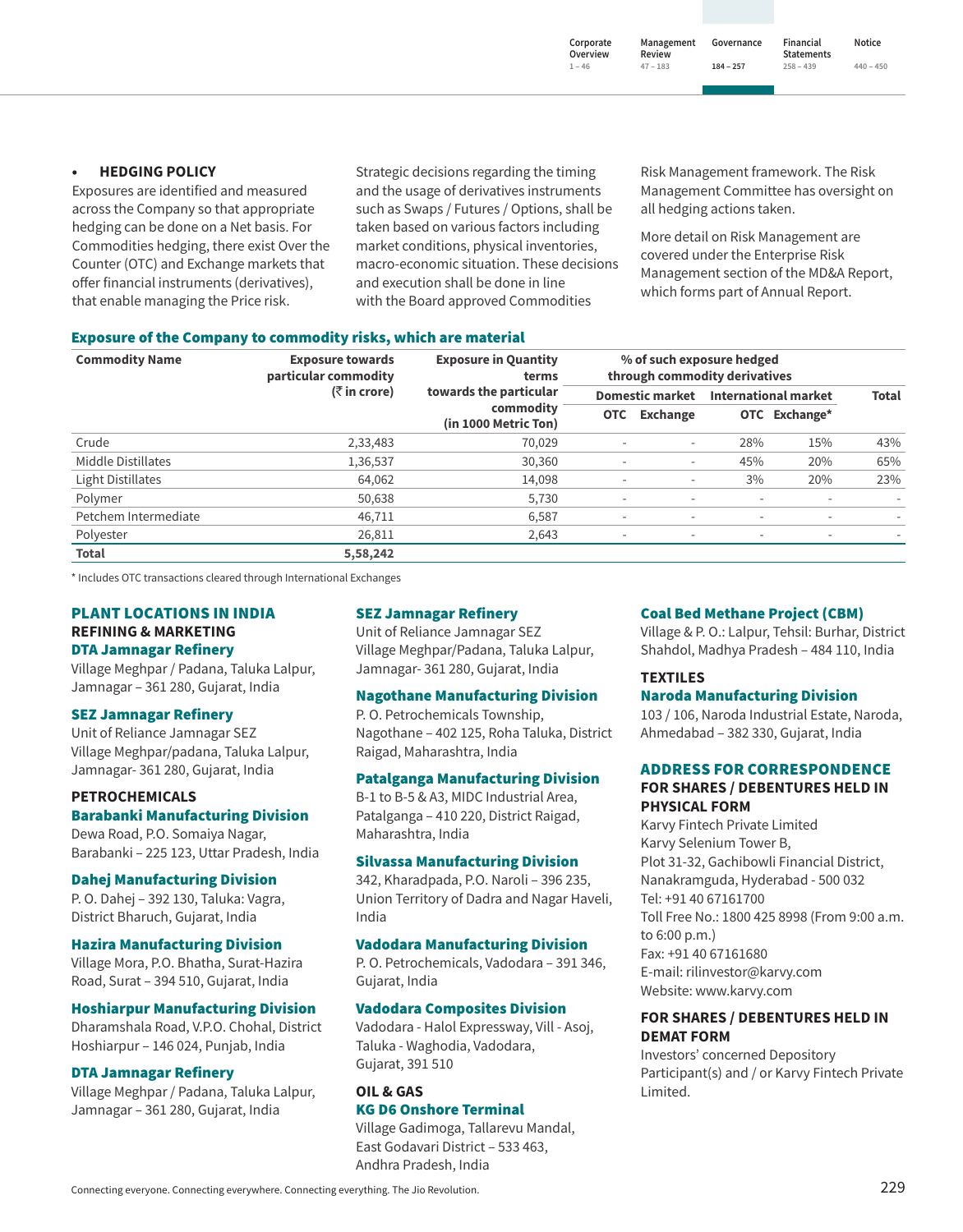## **ANY QUERY ON THE ANNUAL REPORT**

Sandeep Deshmukh Vice President, Corporate Secretarial Reliance Industries Limited 3<sup>rd</sup> Floor, Maker Chambers IV, 222, Nariman Point, Mumbai 400 021 E-mail: investor.relations@ril.com

## TRANSFER OF UNPAID / UNCLAIMED AMOUNTS AND SHARES TO INVESTOR EDUCATION AND PROTECTION FUND

During the year, the Company has credited ₹40.28 crore to the Investor Education and Protection Fund (IEPF) pursuant to the provisions of the Companies Act, 2013.

The cumulative amount transferred by the Company to IEPF up to March 31, 2019 is ₹ 217 crore.

In accordance with the provisions of Companies Act, 2013 the Company has transferred 15,69,292 equity shares of `10/- each, to the credit of IEPF Authority, on August 3, 2018, in respect of which dividend had not been paid or claimed by the members for seven consecutive years or more as on the cut-off date, i.e. July 9, 2018. The Company has initiated necessary action for transfer of shares in respect of which dividend has not been paid or claimed by the members consecutively since 2011-12.

The Company has uploaded on its website the details of unpaid and unclaimed amounts lying with the Company as on date of last Annual General Meeting (i.e. July 5, 2018) and details of shares transferred to IEPF during financial year 2018-19. The aforesaid details are put on the Company's website.

The Company has also uploaded these details on the website of the IEPF Authority (www.iepf.gov.in).

The voting rights on the shares transferred to IEPF Authority shall remain frozen till the rightful owner claims the shares.

Due dates for transfer to IEPF, of unclaimed / unpaid dividends for the financial year 2011-12 and thereafter:

| <b>FY</b> ended | <b>Declaration Date</b> | <b>Due Date</b> |
|-----------------|-------------------------|-----------------|
| March 31, 2012  | June 7, 2012            | July 13, 2019   |
| March 31, 2013  | June 6, 2013            | July 12, 2020   |
| March 31, 2014  | June 18, 2014           | July 24, 2021   |
| March 31, 2015  | June 12, 2015           | July 18, 2022   |
| March 31, 2016  | March 10, 2016          | April 15, 2023  |
| March 31, 2017  | July 21, 2017           | August 26, 2024 |
| March 31, 2018  | July 5, 2018            | August 4, 2025  |

#### EQUITY SHARES IN THE SUSPENSE ACCOUNT

In terms of Regulation 39 of the Listing Regulations, the Company reports the following details in respect of equity shares lying in the suspense account which were issued in demat form and physical form, respectively:

| <b>Particulars</b>                                                                                                                                                          |                     | Demat                                |                                                  | <b>Physical</b>                      |  |
|-----------------------------------------------------------------------------------------------------------------------------------------------------------------------------|---------------------|--------------------------------------|--------------------------------------------------|--------------------------------------|--|
|                                                                                                                                                                             | <b>Shareholders</b> | Number of Number of equity<br>shares | <b>Shareholders</b><br>(phase wise<br>transfers) | Number of Number of equity<br>shares |  |
| Aggregate Number of shareholders and the outstanding shares in<br>the suspense account lying as on April 1, 2018                                                            | 96                  | 2,616                                | 97,760                                           | 87,93,682                            |  |
| Less: Number of shareholders who approached the Company<br>for transfer of shares (which number is the same as shares<br>transferred from suspense account during the year) | 0                   | $\Omega$                             | 3,559                                            | 3,21,033                             |  |
| Less: Number of shares transferred to IEPF Authority during the<br>year                                                                                                     | 0                   | $\Omega$                             | 4,143                                            | 2,13,524                             |  |
| Aggregate Number of shareholders and the outstanding shares in<br>the suspense account lying as on March 31, 2019                                                           | 96                  | 2,616                                | 90,058                                           | 82,59,125                            |  |

The voting rights on the shares in the suspense account shall remain frozen till the rightful owners claim the shares.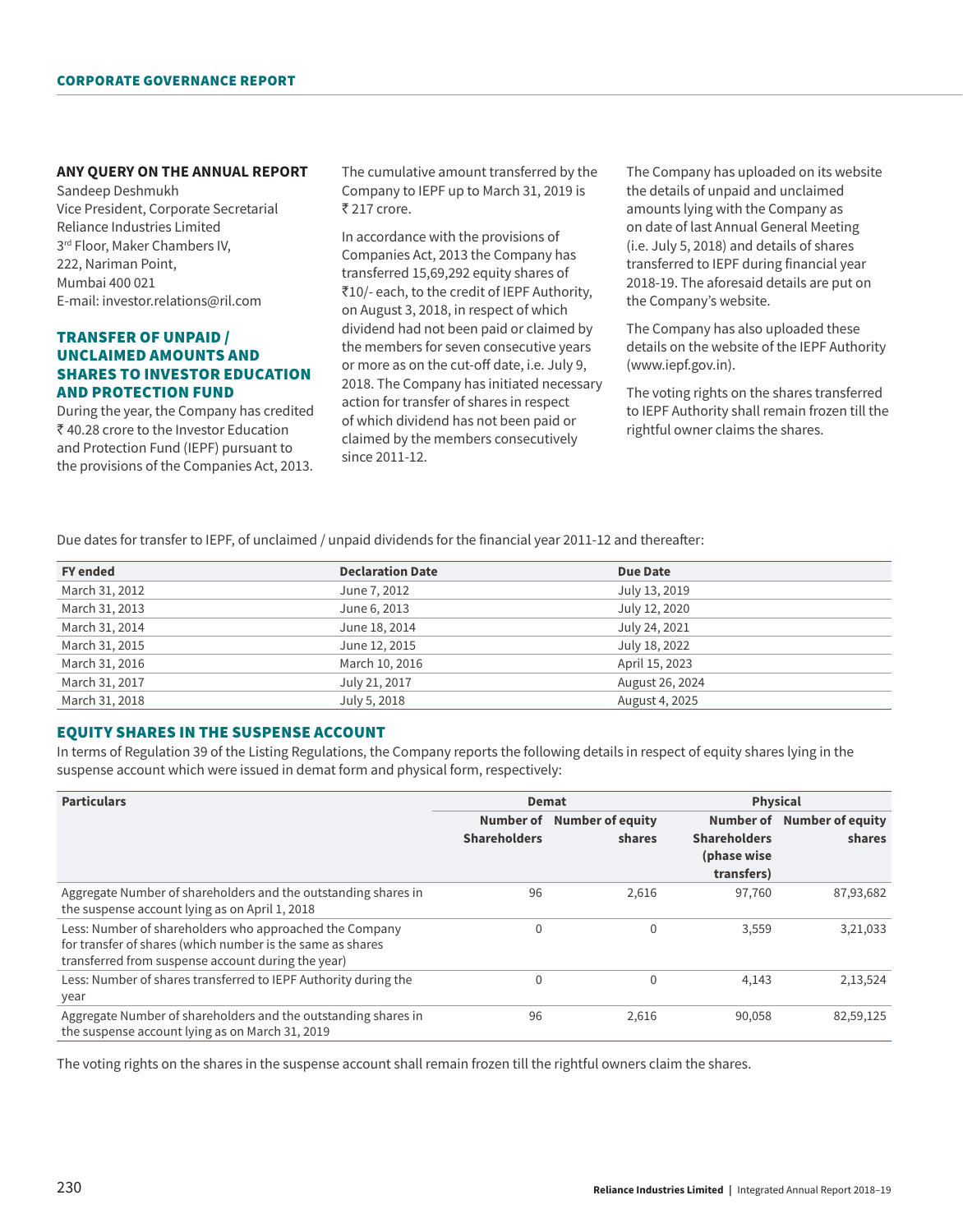# WEBLINK FOR THE MATTERS REFERRED IN THIS REPORT ARE AS UNDER

| <b>Particulars</b>                                                                                                                                                                                                | <b>Website link</b>                                                                                                                              |
|-------------------------------------------------------------------------------------------------------------------------------------------------------------------------------------------------------------------|--------------------------------------------------------------------------------------------------------------------------------------------------|
| Composition of Board of Directors and<br><b>Profile of Directors</b>                                                                                                                                              | http://www.ril.com/OurCompany/Leadership/BoardOfDirectors.aspx                                                                                   |
| Composition of various Committees of the<br>Board and their terms of reference                                                                                                                                    | http://www.ril.com/OurCompany/Leadership/BoardCommittees.aspx                                                                                    |
| Familarisation Programme for<br><b>Independent Directors</b>                                                                                                                                                      | http://www.ril.com/DownloadFiles/IRStatutory/Familiarisation-Programme-for-Independent-Directors.pdf                                             |
| Code of Conduct                                                                                                                                                                                                   | https://www.ril.com/DownloadFiles/IRStatutory/Code-of-Conduct.pdf                                                                                |
| Our Code                                                                                                                                                                                                          | http://www.ril.com/DownloadFiles/IRStatutory/ourcode.pdf                                                                                         |
| Remuneration Policy for Directors,<br>Key Managerial Personnel and other<br>employees                                                                                                                             | http://www.ril.com/DownloadFiles/IRStatutory/Remuneration-Policy-for-Directors.pdf                                                               |
| Policy for selection of Directors and<br>determining Directors' independence                                                                                                                                      | http://www.ril.com/DownloadFiles/IRStatutory/Policy-for-Selection-of-Directors.pdf                                                               |
| Policy for determining Material<br>Subsidiaries                                                                                                                                                                   | http://www.ril.com/DownloadFiles/IRStatutory/Material-Subsidiaries.pdf                                                                           |
| Policy on Materiality of Related Party<br>Transactions and on dealing with Related<br>Party Transactions                                                                                                          | http://www.ril.com/DownloadFiles/IRStatutory/Policy-on-Materiality-of-RPT.pdf                                                                    |
| Policy on Determination and Disclosure of<br>Materiality of Events and Information and<br>Web Archival Policy                                                                                                     | http://www.ril.com/DownloadFiles/IRStatutory/MaterialityPolicy.pdf                                                                               |
|                                                                                                                                                                                                                   | Vigil Mechanism and Whistle-Blower Policy http://www.ril.com/DownloadFiles/IRStatutory/Vigil-Mechanism-and-Whistle-Blower-Policy.pdf             |
| Quarterly, Half-yearly and Annual Financial<br>Results (from 2000 to 2019)                                                                                                                                        | http://www.ril.com/InvestorRelations/FinancialReporting.aspx                                                                                     |
| Presentation to institutional investors and<br>analysts (from 1999 to 2019)                                                                                                                                       | http://www.ril.com/InvestorRelations/FinancialReporting.aspx                                                                                     |
| Annual Report (from 1976 to 2019)                                                                                                                                                                                 | http://www.ril.com/InvestorRelations/FinancialReporting.aspx                                                                                     |
| Chairman's Communication (from 2002<br>to 2018)                                                                                                                                                                   | http://www.ril.com/InvestorRelations/Chairman-Communication.aspx                                                                                 |
| ESOS Disclosure under SEBI (Share Based<br>Employee Benefits) Regulations, 2014 as<br>on March 31, 2019                                                                                                           | http://www.ril.com/DownloadFiles/IRStatutory/SEBI-Regulations-2006.pdf<br>http://www.ril.com/DownloadFiles/IRStatutory/SEBI-Regulations-2017.pdf |
| <b>Sustainability Reports</b>                                                                                                                                                                                     | http://www.ril.com/ Sustainability/CorporateSustainability.aspx                                                                                  |
| Details of unpaid and unclaimed amounts<br>lying with the Company as on date of last<br>Annual General Meeting (i.e. July 5, 2018)<br>and details of shares transferred to IEPF<br>during financial year 2018-19. | http://www.ril.com/InvestorRelations/ShareholdersInformation.aspx                                                                                |
| Build-up of Equity Share Capital                                                                                                                                                                                  | https://www.ril.com/DownloadFiles/IRStatutory/Build-up-of-Equity-Share-Capital.pdf                                                               |
| Shareholders' Referencer                                                                                                                                                                                          | http://www.ril.com/DownloadFiles/IRForms/Shareholders-Referencer.pdf                                                                             |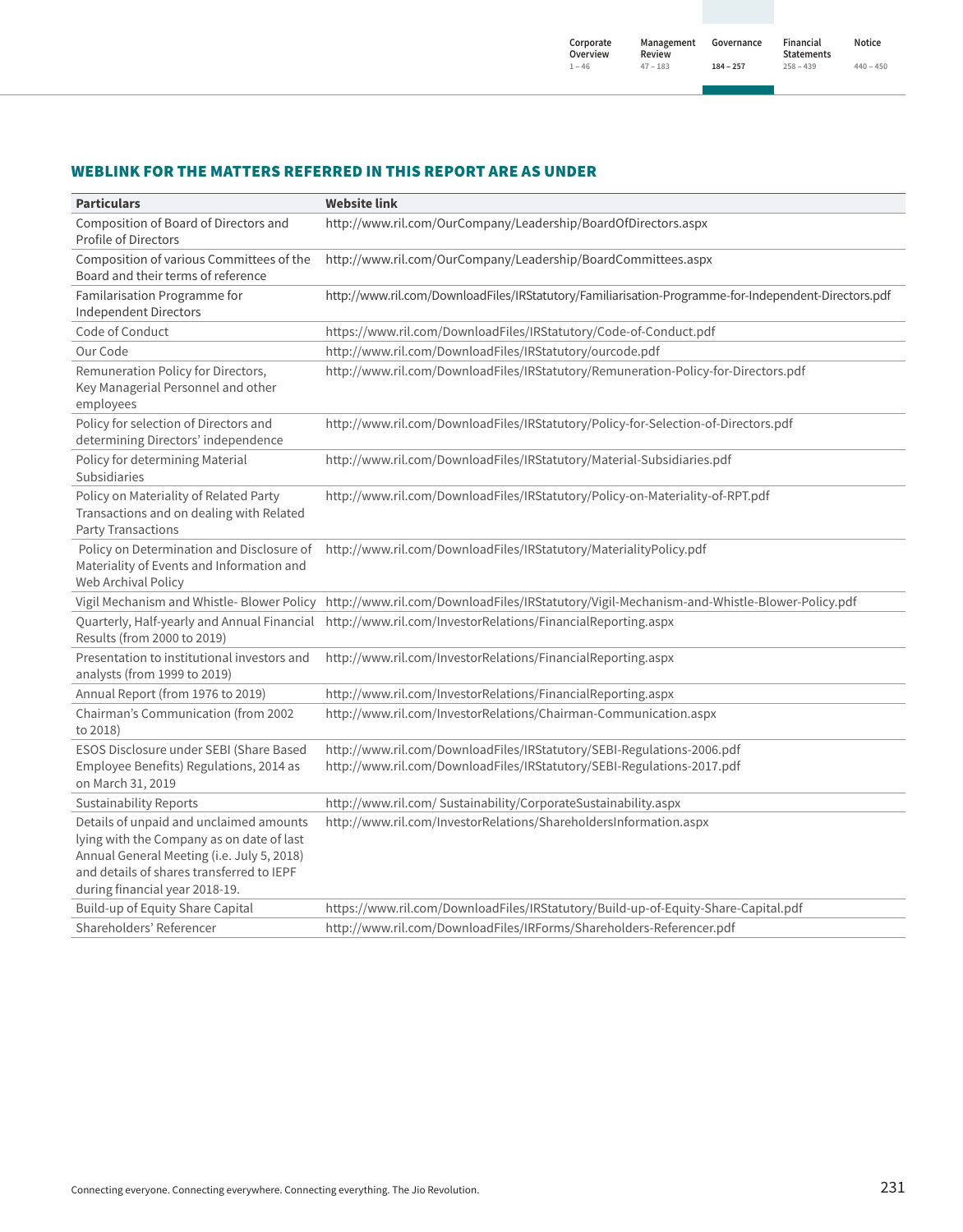# COMPLIANCE OF CORPORATE GOVERNANCE REQUIREMENTS SPECIFIED IN REGULATION 17 TO 27 AND REGULATION 46(2)(b) TO (i) OF LISTING REGULATIONS

| Sr.<br>No. | <b>Particulars</b>                                      |     | <b>Regulation Compliance</b><br><b>Status Yes / No</b> | <b>Key Compliance observed</b>                                                                                                                                                                                                                                                                                                                                                                                                                                                                |  |
|------------|---------------------------------------------------------|-----|--------------------------------------------------------|-----------------------------------------------------------------------------------------------------------------------------------------------------------------------------------------------------------------------------------------------------------------------------------------------------------------------------------------------------------------------------------------------------------------------------------------------------------------------------------------------|--|
|            |                                                         |     | / N.A.                                                 |                                                                                                                                                                                                                                                                                                                                                                                                                                                                                               |  |
| 1.         | <b>Board of Directors</b>                               | 17  | Yes                                                    | • Composition and Appointment of Directors<br>• Meetings and quorum<br>Review of compliance reports<br>• Plans for orderly succession for appointments<br>Code of Conduct<br>Fees / compensation to non-executive Directors<br>• Minimum information to be placed before the Board<br>• Compliance Certificate by CEO and CFO<br>• Risk assessment and risk management plan<br>• Performance evaluation of Independent Directors<br>Recommendation of Board for each item of special business |  |
| 2.         | Maximum Number of<br>Directorships                      | 17A | Yes                                                    | • Directorships in listed entities                                                                                                                                                                                                                                                                                                                                                                                                                                                            |  |
| 3.         | <b>Audit Committee</b>                                  | 18  | Yes                                                    | • Composition<br>• Meetings and quorum<br>• Chairperson present at Annual General Meeting<br>Role of the Committee                                                                                                                                                                                                                                                                                                                                                                            |  |
| 4.         | Nomination and<br>Remuneration<br>Committee             | 19  | Yes                                                    | • Composition<br>• Chairperson present at Annual General Meeting<br>• Meetings and quorum<br>Role of the Committee                                                                                                                                                                                                                                                                                                                                                                            |  |
| 5.         | Stakeholders<br>Relationship<br>Committee               | 20  | Yes                                                    | • Composition<br>• Chairperson present at Annual General Meeting<br>Meetings and quorum<br>Role of the Committee                                                                                                                                                                                                                                                                                                                                                                              |  |
| 6.         | Risk Management<br>Committee                            | 21  | Yes                                                    | • Composition<br>• Meetings and quorum<br>• Role of the Committee                                                                                                                                                                                                                                                                                                                                                                                                                             |  |
| 7.         | Vigil Mechanism                                         | 22  | Yes                                                    | • Vigil Mechanism for Directors and employees<br>• Direct access to Chairperson of Audit Committee                                                                                                                                                                                                                                                                                                                                                                                            |  |
| 8.         | <b>Related Party</b><br>Transactions                    | 23  | Yes                                                    | • Policy on Materiality of Related Party transactions and dealing with Related Party<br>Transactions<br>• Prior approval including omnibus approval of Audit Committee for Related Party<br>Transactions.<br>• Periodical review of Related Party Transactions<br>Disclosure on Related Party Transactions                                                                                                                                                                                    |  |
| 9.         | Subsidiaries of the<br>Company                          | 24  | Yes                                                    | • Appointment of Company's Independent Director on the Board of material<br>subsidiary<br>• Review of financial statements and investments of subsidiary by the Audit<br>Committee<br>Minutes of the Board of Directors of the subsidiaries are placed at the meeting of<br>the Board of Directors<br>• Significant transactions and arrangements of subsidiary are placed at the<br>meeting of the Board of Directors                                                                        |  |
| 10.        | Secretarial Audit                                       | 24A | Yes                                                    | • Annual Secretarial Audit Report and Annual Secretarial Compliance Report<br>• No material unlisted subsidiary incorporated in India                                                                                                                                                                                                                                                                                                                                                         |  |
| 11.        | Obligations with<br>respect to Independent<br>Directors | 25  | Yes                                                    | • Maximum directorships and tenure<br>• Meetings of Independent Directors<br>• Cessation and appointment of Independent Directors<br>• Familiarisation of Independent Directors<br>Declaration from Independent Directors that he / she meets the criteria of<br>independence<br>• Directors and Officers insurance for all the Independent Directors                                                                                                                                         |  |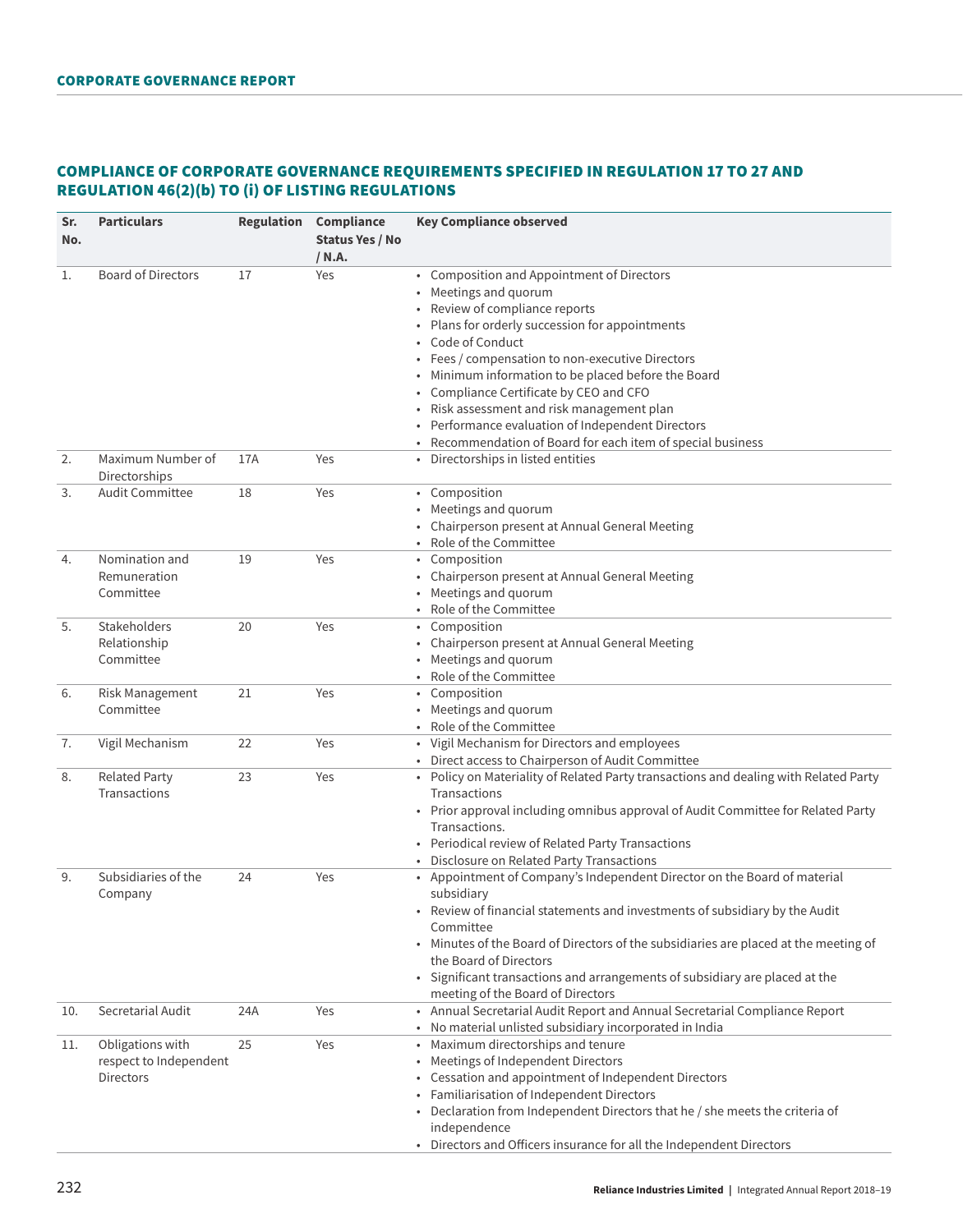| Sr.<br>No. | <b>Particulars</b>                                                                                                                     | Regulation           | Compliance<br>Status Yes / No<br>/ N.A. | <b>Key Compliance observed</b>                                                                                                                                                                                                                                                                                                                                                                                                                                               |
|------------|----------------------------------------------------------------------------------------------------------------------------------------|----------------------|-----------------------------------------|------------------------------------------------------------------------------------------------------------------------------------------------------------------------------------------------------------------------------------------------------------------------------------------------------------------------------------------------------------------------------------------------------------------------------------------------------------------------------|
| 12.        | Obligations with<br>respect to employees<br>including Senior<br>Management, Key<br>Managerial Personnel,<br>Directors and<br>Promoters | 26                   | Yes                                     | Memberships / Chairmanships in Committees<br>$\bullet$<br>Affirmation on compliance of Code of Conduct by Directors and Senior<br>Management<br>Disclosure of shareholding by non-executive Directors<br>Disclosures by Senior Management about potential conflicts of interest<br>٠<br>No agreement with regard to compensation or profit sharing in connection with<br>dealings in securities of the Company by Key Managerial Personnel, Director and<br>Promoter         |
| 13.        | Other Corporate<br>Governance<br>requirements                                                                                          | 27                   | Yes                                     | Compliance with discretionary requirements<br>$\bullet$<br>Filing of quarterly compliance report on Corporate Governance                                                                                                                                                                                                                                                                                                                                                     |
| 14         | Website                                                                                                                                | 46(2)(b)<br>to $(i)$ | Yes                                     | • Terms and conditions of appointment of Independent Directors<br>• Composition of various Committees of the Board of Directors<br>Code of Conduct of Board of Directors and Senior Management Personnel<br>$\bullet$<br>Details of establishment of Vigil Mechanism / Whistle-blower policy<br>Policy on dealing with Related Party Transactions<br>Policy for determining material subsidiaries<br>Details of familiarisation programmes imparted to Independent Directors |

## NO DISQUALIFICATION CERTIFICATE FROM COMPANY SECRETARY IN PRACTICE

Certificate from Dr. K. R. Chandratre, Practising Company Secretary, confirming that none of the Directors on the Board of the Company have been debarred or disqualified from being appointed or continuing as directors of companies by the Securities and Exchange Board of India, Ministry of Corporate Affairs, or any such other Statutory Authority, as stipulated under Regulation 34 of the Listing Regulations, is attached to this Report.

## CEO AND CFO CERTIFICATION

The Chairman and Managing Director and the Chief Financial Officer of the Company give annual certification on financial reporting and internal controls to the Board in terms of Regulation 17(8) of the Listing Regulations, copy of which is attached to this Report. The Chairman and Managing Director and the Chief Financial Officer also give quarterly certification on financial results while placing the financial results before the Board in terms of Regulation 33(2) of the Listing Regulations.

## COMPLIANCE CERTIFICATE OF THE AUDITORS

Certificate from the Company's Auditors, S R B C & CO LLP and D T S & Associates, Chartered Accountants, confirming compliance with conditions of Corporate Governance, as stipulated under Regulation 34 of the Listing Regulations, is attached to this Report.

## CERTIFICATE ON COMPLIANCE WITH CODE OF CONDUCT

I hereby confirm that the Company has obtained from all the members of the Board and Senior Management Personnel, affirmation that they have complied with the 'Code of Conduct' and 'Our Code' in respect of the financial year 2018-19.

#### **Mukesh D. Ambani**

Chairman and Managing Director

Mumbai, April 18, 2019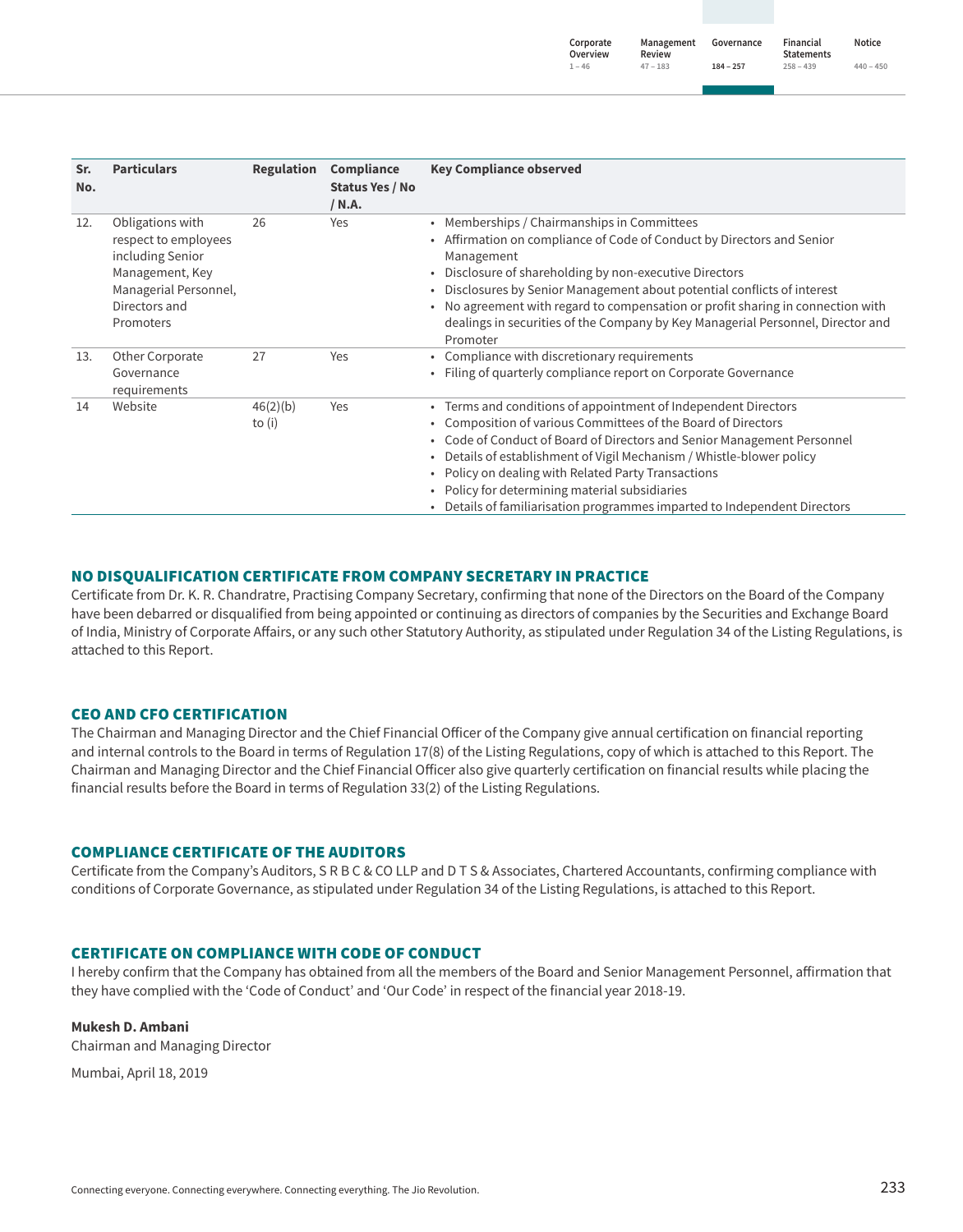## NO DISQUALIFICATION CERTIFICATE FROM COMPANY SECRETARY IN PRACTICE

To, The Members Reliance Industries Limited 3rd Floor, Maker Chambers IV, 222, Nariman Point, Mumbai 400 021

I have examined the relevant registers, records, forms, returns and disclosures received from the Directors of Reliance Industries Limited having CIN L17110MH1973PLC019786 and having registered office at 3rd Floor, Maker Chambers IV, 222, Nariman Point, Mumbai 400021 Maharashtra, India (hereinafter referred to as 'the Company'), produced before me by the Company for the purpose of issuing this Certificate, in accordance with Regulation 34(3) read with Schedule V Para-C Clause 10(i) of the Securities Exchange Board of India (Listing Obligations and Disclosure Requirements) Regulations, 2015.

In my opinion and to the best of my information and according to the verifications (including Directors Identification Number (DIN) status at the portal www.mca.gov.in) as considered necessary and explanations furnished to me by the Company & its officers, I hereby certify that none of the Directors on the Board of the Company as stated below for the financial year ending on 31 March, 2019, have been debarred or disqualified from being appointed or continuing as Directors of companies by the Securities and Exchange Board of India, Ministry of Corporate Affairs, or any such other Statutory Authority.

| Sr. | <b>Name of the Directors</b> | <b>Director Identification Number</b> | Date of appointment in the Company |
|-----|------------------------------|---------------------------------------|------------------------------------|
| No. |                              |                                       |                                    |
| 1.  | Mukesh Dhirubhai Ambani      | 00001695                              | 01.04.1977                         |
| 2.  | Mansingh Laxmidas Bhakta     | 00001963                              | 27.09.1977                         |
| 3.  | Yogendra Premkrishna Trivedi | 00001879                              | 16.04.1992                         |
| 4.  | Dipak Chand Jain             | 00228513                              | 04.08.2005                         |
| 5.  | Raghunath Anant Mashelkar    | 00074119                              | 09.06.2007                         |
| 6.  | Adil Zainulbhai              | 06646490                              | 20.12.2013                         |
| 7.  | Raminder Singh Gujral        | 07175393                              | 12.06.2015                         |
| 8.  | Shumeet Banerji              | 02787784                              | 21.07.2017                         |
| 9.  | Arundhati Bhattacharya       | 02011213                              | 17.10.2018                         |
| 10. | Nita Mukesh Ambani           | 03115198                              | 18.06.2014                         |
| 11. | Nikhil Rasiklal Meswani      | 00001620                              | 26.06.1986                         |
| 12. | Hital Rasiklal Meswani       | 00001623                              | 04.08.1995                         |
| 13. | Madhusudana Sivaprasad Panda | 00012144                              | 21.08.2009                         |
| 14. | Pawan Kumar Kapil            | 02460200                              | 16.05.2010                         |

Ensuring the eligibility for the appointment / continuity of every Director on the Board is the responsibility of the management of the Company. My responsibility is to express an opinion on these, based on my verification. This certificate is neither an assurance as to the future viability of the Company nor of the efficiency or effectiveness with which the management has conducted the affairs of the Company.

## **Dr. K.R.Chandratre**

FCS No. 1370, C P No. 5144

Pune,

April 18, 2019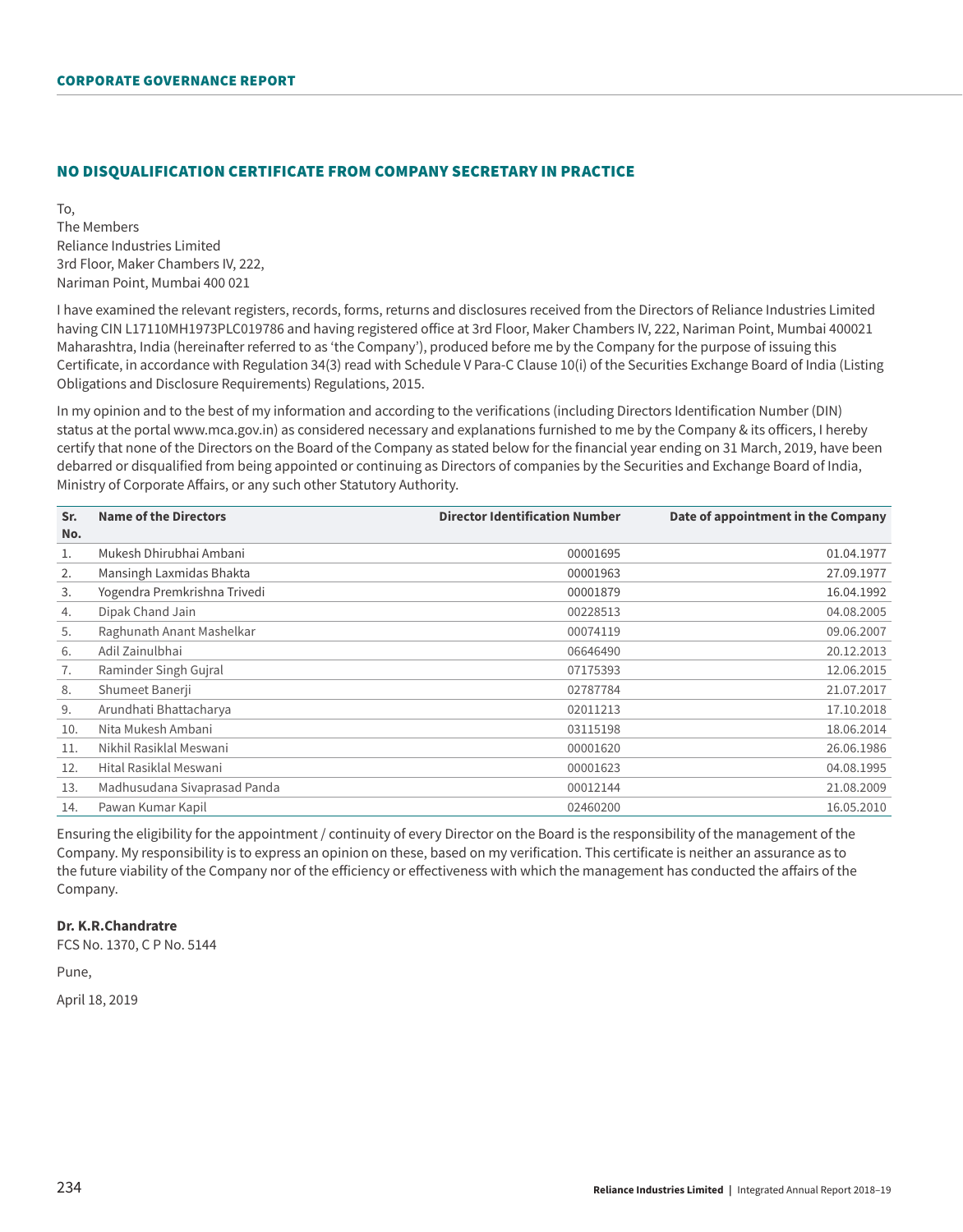**Governance 184 ‒ 257 Corporate Overview 1 ‒ 46 Management Review 47 ‒ 183 Financial Statements 258 ‒ 439 Notice 440 ‒ 450**

## CEO / CFO CERTIFICATE

To, The Board of Directors Reliance Industries Limited

- 1. We have reviewed financial statements and the cash flow statement of Reliance Industries Limited for the year ended March 31, 2019 and to the best of our knowledge and belief:
	- i. these statements do not contain any materially untrue statement or omit any material fact or contain statements that might be misleading;
	- ii. these statements together present a true and fair view of the Company's affairs and are in compliance with existing accounting standards, applicable laws and regulations.
- 2. There are, to the best of our knowledge and belief, no transactions entered into by the Company during the year which are fraudulent, illegal or violative of the Company's Code of Conduct.
- 3. We accept responsibility for establishing and maintaining internal controls for financial reporting and we have evaluated the effectiveness of Company's internal control systems pertaining to financial reporting. We have not come across any reportable deficiencies in the design or operation of such internal controls.
- 4. We have indicated to the Auditors and the Audit Committee that:
	- i. there are no significant changes in internal control over financial reporting during the year;
	- ii. there are no significant changes in accounting policies during the year; and
	- iii. there are no instances of significant fraud of which we have become aware.

**Mukesh D. Ambani** Chairman and Managing Director Mumbai, April 18, 2019

**Alok Agarwal** Chief Financial Officer

**Srikanth Venkatachari** Joint Chief Financial Officer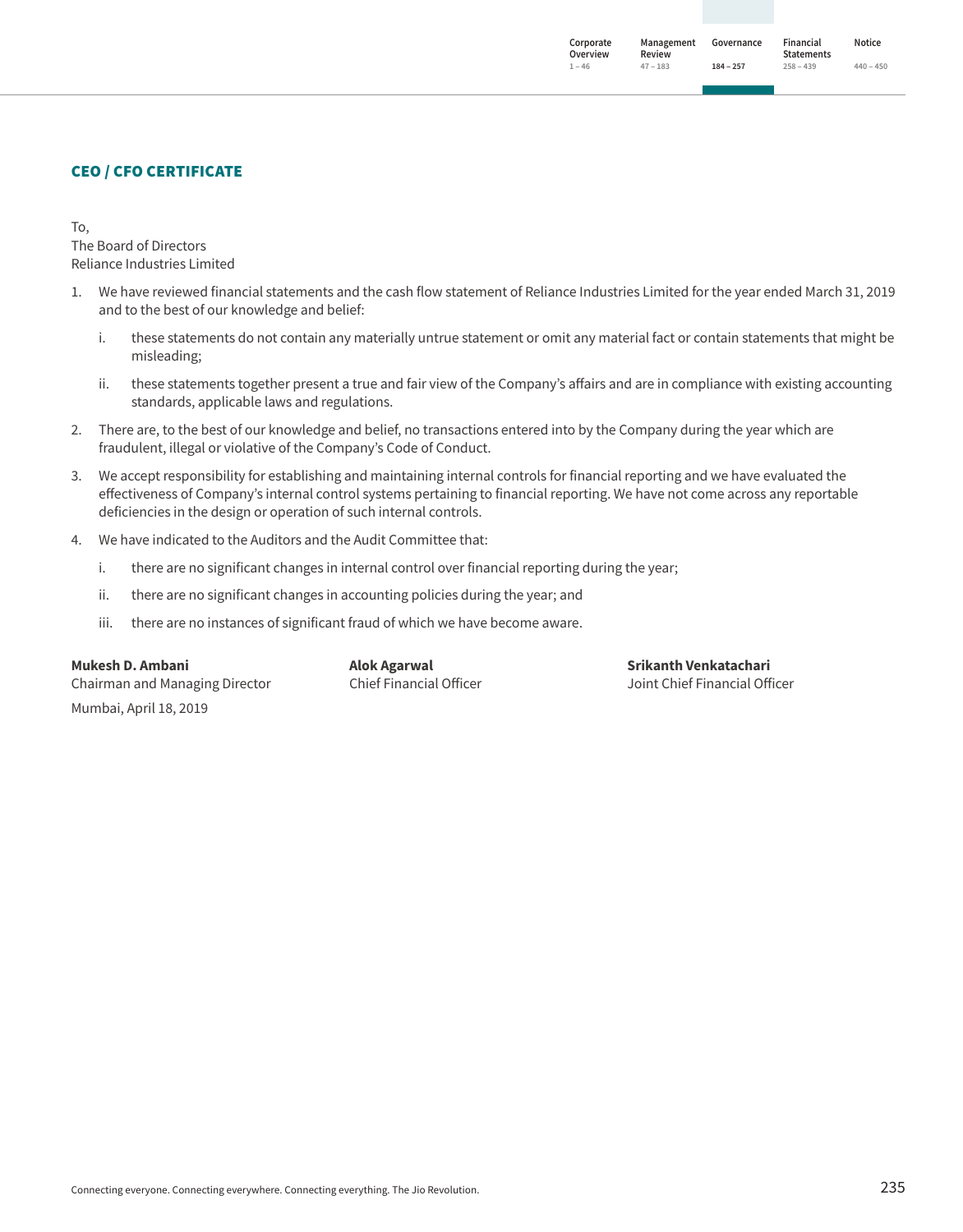## INDEPENDENT AUDITOR'S CERTIFICATE ON COMPLIANCE WITH THE CONDITIONS OF CORPORATE GOVERNANCE AS PER PROVISIONS OF CHAPTER IV OF SECURITIES AND EXCHANGE BOARD OF INDIA (LISTING OBLIGATIONS AND DISCLOSURE REQUIREMENTS) REGULATIONS, 2015

To, The Members Reliance Industries Limited 3rd Floor, Maker Chambers IV, 222, Nariman Point, Mumbai 400 021, India

1. The Corporate Governance Report prepared by Reliance Industries Limited ("the Company"), contains details as stipulated in regulations 17 to 27 and clauses (b) to (i) of regulation 46(2) and para C and D of Schedule V of Securities and Exchange Board of India (Listing Obligations and Disclosure Requirements) Regulations, 2015, as amended ("the Listing Regulations") ('applicable criteria') with respect to Corporate Governance for the year ended March 31, 2019. This certificate is required by the Company for annual submission to the Stock exchange and to be sent to the Shareholders of the Company.

## **MANAGEMENT'S RESPONSIBILITY**

- 2. The preparation of the Corporate Governance Report is the responsibility of the Management of the Company including the preparation and maintenance of all relevant supporting records and documents. This responsibility also includes the design, implementation and maintenance of internal control relevant to the preparation and presentation of the Corporate Governance Report.
- 3. The Management along with the Board of Directors are also responsible for ensuring that the Company complies with the conditions of Corporate Governance as stipulated in the Listing Regulations, issued by the Securities and Exchange Board of India.

#### **AUDITOR'S RESPONSIBILITY**

- 4. Our responsibility is to provide a reasonable assurance in the form of an opinion whether the Company has complied with the condition of Corporate Governance, as stipulated in the Listing Regulation.
- 5. We conducted our examination of the Corporate Governance Report in accordance with the Guidance Note on Reports or Certificates for Special Purposes and the Guidance Note on Certification of Corporate Governance, both issued by the Institute of Chartered Accountants of India ("ICAI"). The Guidance Note on Reports or Certificates for Special Purposes requires that we comply with the ethical requirements of the Code of Ethics issued by ICAI.
- 6. We have complied with the relevant applicable requirements of the Standard on Quality Control (SQC) 1, Quality Control for Firms that Perform Audits and Reviews of Historical Financial Information, and Other Assurance and Related Services Engagements.
- 7. The procedures selected depend on the auditor's judgement, including the assessment of the risks associated in compliance of the Corporate Governance Report with the applicable criteria. The procedures includes but not limited to verification of secretarial records and financial information of the Company and obtained necessary representations and declarations from directors including independent directors of the Company.
- 8. The procedures also include examining evidence supporting the particulars in the Corporate Governance Report on a test basis. Further, our scope of work under this report did not involve us performing audit tests for the purposes of expressing an opinion on the fairness or accuracy of any of the financial information or the financial statements of the Company taken as a whole.

#### **OPINION**

9. Based on the procedures performed by us as referred in paragraph 7 and 8 above and according to the information and explanations given to us, we are of the opinion that the Company has complied with the conditions of Corporate Governance as stipulated in the Listing Regulations, as applicable for the year ended March 31, 2019, referred to in paragraph 1 above.